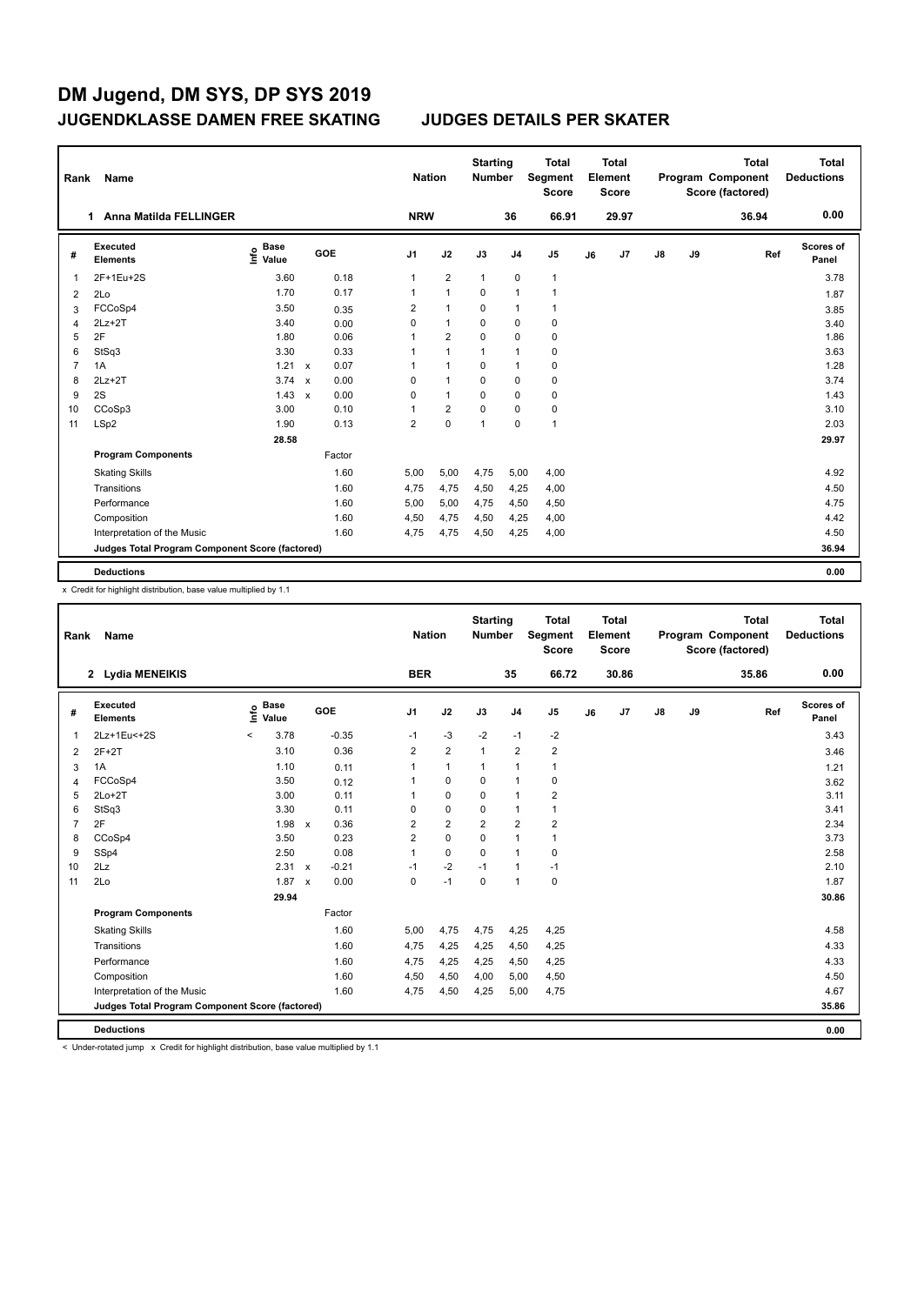| <b>BER</b><br>65.21<br>29.34<br>Victoria Maria GRONEM<br>28<br>35.87<br>3<br>Executed<br>Scores of<br><b>Base</b><br>۴۵<br>GOE<br>J <sub>1</sub><br>J2<br>J3<br>J9<br>J <sub>4</sub><br>J <sub>5</sub><br>J <sub>7</sub><br>$\mathsf{J}8$<br>Ref<br>J6<br>#<br><b>Elements</b><br>Value<br>Panel<br>2Lo<br>1.70<br>$-0.06$<br>$\mathbf 0$<br>$\pmb{0}$<br>0<br>$-1$<br>$-1$<br>1<br>1.10<br>$-0.40$<br>-3<br>$-4$<br>-3<br>$-4$<br>$-4$<br><<<br>2A<<<br>$\overline{2}$<br>$\pmb{0}$<br>$2F+2T$<br>3.10<br>0<br>$-1$<br>0<br>$-1$<br>$-0.06$<br>3<br>$\overline{2}$<br>2<br>$\overline{2}$<br>3.50<br>CCoSp4<br>$\mathbf 1$<br>1<br>0.58<br>4<br>$2Lz+2T$<br>3.40<br>0.00<br>0<br>$-1$<br>0<br>0<br>5<br>0 | <b>Total</b><br><b>Deductions</b> |
|------------------------------------------------------------------------------------------------------------------------------------------------------------------------------------------------------------------------------------------------------------------------------------------------------------------------------------------------------------------------------------------------------------------------------------------------------------------------------------------------------------------------------------------------------------------------------------------------------------------------------------------------------------------------------------------------------------|-----------------------------------|
|                                                                                                                                                                                                                                                                                                                                                                                                                                                                                                                                                                                                                                                                                                            | 0.00                              |
|                                                                                                                                                                                                                                                                                                                                                                                                                                                                                                                                                                                                                                                                                                            |                                   |
|                                                                                                                                                                                                                                                                                                                                                                                                                                                                                                                                                                                                                                                                                                            | 1.64                              |
|                                                                                                                                                                                                                                                                                                                                                                                                                                                                                                                                                                                                                                                                                                            | 0.70                              |
|                                                                                                                                                                                                                                                                                                                                                                                                                                                                                                                                                                                                                                                                                                            | 3.04                              |
|                                                                                                                                                                                                                                                                                                                                                                                                                                                                                                                                                                                                                                                                                                            | 4.08                              |
|                                                                                                                                                                                                                                                                                                                                                                                                                                                                                                                                                                                                                                                                                                            | 3.40                              |
| 2.31<br>0.07<br>$\mathbf{1}$<br>2Lz<br>0<br>$\Omega$<br>$\mathbf{1}$<br>0<br>6<br>$\mathsf{x}$                                                                                                                                                                                                                                                                                                                                                                                                                                                                                                                                                                                                             | 2.38                              |
| $-3$<br>$-2$<br>2F+1Eu<+2S<br>3.83<br>$-2$<br>$\mathbf 0$<br>$-2$<br>$-0.36$<br>7<br>$\prec$<br>$\mathbf x$                                                                                                                                                                                                                                                                                                                                                                                                                                                                                                                                                                                                | 3.47                              |
| 3.00<br>0.10<br>FCCoSp3<br>$\Omega$<br>0<br>$\mathbf{1}$<br>$\mathbf{1}$<br>0<br>8                                                                                                                                                                                                                                                                                                                                                                                                                                                                                                                                                                                                                         | 3.10                              |
| StSq3<br>3.30<br>0.22<br>0<br>9<br>$\overline{1}$<br>0<br>$\mathbf{1}$<br>$\mathbf{1}$                                                                                                                                                                                                                                                                                                                                                                                                                                                                                                                                                                                                                     | 3.52                              |
| $\mathbf{1}$<br>2S<br>1.43<br>0.00<br>$\mathbf 0$<br>0<br>$\Omega$<br>0<br>10<br>$\mathbf{x}$                                                                                                                                                                                                                                                                                                                                                                                                                                                                                                                                                                                                              | 1.43                              |
| $\overline{2}$<br>$\mathbf 0$<br>$\mathbf 0$<br>SSp4<br>2.50<br>0.08<br>0<br>$\mathbf{1}$<br>11                                                                                                                                                                                                                                                                                                                                                                                                                                                                                                                                                                                                            | 2.58                              |
| 29.17                                                                                                                                                                                                                                                                                                                                                                                                                                                                                                                                                                                                                                                                                                      | 29.34                             |
| <b>Program Components</b><br>Factor                                                                                                                                                                                                                                                                                                                                                                                                                                                                                                                                                                                                                                                                        |                                   |
| 4,50<br>4,25<br><b>Skating Skills</b><br>1.60<br>4,25<br>4,50<br>4,50                                                                                                                                                                                                                                                                                                                                                                                                                                                                                                                                                                                                                                      | 4.42                              |
| Transitions<br>1.60<br>4,50<br>4,25<br>4,50<br>4,50<br>4,25                                                                                                                                                                                                                                                                                                                                                                                                                                                                                                                                                                                                                                                | 4.42                              |
| Performance<br>1.60<br>4,50<br>4,75<br>4,50<br>4,75<br>4,50                                                                                                                                                                                                                                                                                                                                                                                                                                                                                                                                                                                                                                                | 4.58                              |
| Composition<br>1.60<br>4,75<br>4,50<br>4,00<br>4,50<br>4,50                                                                                                                                                                                                                                                                                                                                                                                                                                                                                                                                                                                                                                                | 4.50                              |
| Interpretation of the Music<br>1.60<br>4,50<br>4,50<br>5,00<br>4,25<br>4,50                                                                                                                                                                                                                                                                                                                                                                                                                                                                                                                                                                                                                                | 4.50                              |
| Judges Total Program Component Score (factored)                                                                                                                                                                                                                                                                                                                                                                                                                                                                                                                                                                                                                                                            | 35.87                             |
| <b>Deductions</b>                                                                                                                                                                                                                                                                                                                                                                                                                                                                                                                                                                                                                                                                                          | 0.00                              |

< Under-rotated jump << Downgraded jump x Credit for highlight distribution, base value multiplied by 1.1

| Rank           | Name                                            |                              |                           |         | <b>Nation</b>  |                | <b>Starting</b><br><b>Number</b> |                | <b>Total</b><br><b>Segment</b><br><b>Score</b> |    | <b>Total</b><br>Element<br>Score |               |    | <b>Total</b><br>Program Component<br>Score (factored) | <b>Total</b><br><b>Deductions</b> |
|----------------|-------------------------------------------------|------------------------------|---------------------------|---------|----------------|----------------|----------------------------------|----------------|------------------------------------------------|----|----------------------------------|---------------|----|-------------------------------------------------------|-----------------------------------|
|                | 4 Chiara HÖHENSTEIGER                           |                              |                           |         | <b>BAY</b>     |                |                                  | 16             | 64.40                                          |    | 32.25                            |               |    | 32.15                                                 | 0.00                              |
| #              | <b>Executed</b><br><b>Elements</b>              | <b>Base</b><br>١nfo<br>Value |                           | GOE     | J <sub>1</sub> | J2             | J3                               | J <sub>4</sub> | J <sub>5</sub>                                 | J6 | J7                               | $\mathsf{J}8$ | J9 | Ref                                                   | Scores of<br>Panel                |
| 1              | 2F+2Lo+2T                                       | 4.80                         |                           | 0.18    | 1              | $\mathbf 0$    | $\mathbf{1}$                     | $\mathbf{1}$   | $\mathbf{1}$                                   |    |                                  |               |    |                                                       | 4.98                              |
| 2              | 1A                                              | 1.10                         |                           | 0.11    | 1              | $\mathbf 0$    | $\mathbf{1}$                     | $\overline{2}$ | 1                                              |    |                                  |               |    |                                                       | 1.21                              |
| 3              | $2F+2Lo$                                        | 3.50                         |                           | 0.06    | 0              | $\mathbf 0$    | 0                                | $\mathbf{1}$   | $\mathbf{1}$                                   |    |                                  |               |    |                                                       | 3.56                              |
| $\overline{4}$ | CCSp3                                           | 2.80                         |                           | 0.28    | $\overline{2}$ | $\overline{1}$ | $\mathbf{1}$                     | $\mathbf{1}$   | $\mathbf{1}$                                   |    |                                  |               |    |                                                       | 3.08                              |
| 5              | 2S                                              | 1.30                         |                           | 0.00    | 0              | $\mathbf 0$    | $\mathbf 0$                      | $\mathbf 0$    | $\mathbf{1}$                                   |    |                                  |               |    |                                                       | 1.30                              |
| 6              | CCoSp3                                          | 3.00                         |                           | 0.20    | 1              | $\mathbf 0$    | $\mathbf{1}$                     | $\mathbf 0$    | $\overline{2}$                                 |    |                                  |               |    |                                                       | 3.20                              |
| $\overline{7}$ | StSq3                                           | 3.30                         |                           | 0.11    | 1              | $\mathbf 0$    | 0                                | $\mathbf 0$    | $\overline{2}$                                 |    |                                  |               |    |                                                       | 3.41                              |
| 8              | $2Lz+2T$                                        | 3.74                         | $\mathsf{x}$              | $-0.07$ | 0              | $-2$           | $-1$                             | $\mathbf 0$    | $\mathbf 0$                                    |    |                                  |               |    |                                                       | 3.67                              |
| 9              | 2S                                              | 1.43                         | $\boldsymbol{\mathsf{x}}$ | 0.04    | 0              | $\mathbf 0$    | $\mathbf 0$                      | $\mathbf{1}$   | $\mathbf{1}$                                   |    |                                  |               |    |                                                       | 1.47                              |
| 10             | 2Lz                                             | $2.31 \times$                |                           | 0.21    | 1              | $\overline{1}$ | $\mathbf 0$                      | $\mathbf{1}$   | $\mathbf{1}$                                   |    |                                  |               |    |                                                       | 2.52                              |
| 11             | FCCoSp4                                         | 3.50                         |                           | 0.35    | 1              | $\overline{1}$ | $\overline{1}$                   | $\mathbf 0$    | $\mathbf{1}$                                   |    |                                  |               |    |                                                       | 3.85                              |
|                |                                                 | 30.78                        |                           |         |                |                |                                  |                |                                                |    |                                  |               |    |                                                       | 32.25                             |
|                | <b>Program Components</b>                       |                              |                           | Factor  |                |                |                                  |                |                                                |    |                                  |               |    |                                                       |                                   |
|                | <b>Skating Skills</b>                           |                              |                           | 1.60    | 4,25           | 4,25           | 4,25                             | 4,00           | 3,50                                           |    |                                  |               |    |                                                       | 4.17                              |
|                | Transitions                                     |                              |                           | 1.60    | 4,00           | 4,00           | 4,00                             | 3,75           | 3,75                                           |    |                                  |               |    |                                                       | 3.92                              |
|                | Performance                                     |                              |                           | 1.60    | 4,00           | 4,00           | 4,00                             | 3,50           | 3,75                                           |    |                                  |               |    |                                                       | 3.92                              |
|                | Composition                                     |                              |                           | 1.60    | 4,25           | 4,25           | 4,25                             | 3,50           | 4,00                                           |    |                                  |               |    |                                                       | 4.17                              |
|                | Interpretation of the Music                     |                              |                           | 1.60    | 3.75           | 4,00           | 4,00                             | 3,00           | 4,25                                           |    |                                  |               |    |                                                       | 3.92                              |
|                | Judges Total Program Component Score (factored) |                              |                           |         |                |                |                                  |                |                                                |    |                                  |               |    |                                                       | 32.15                             |
|                | <b>Deductions</b>                               |                              |                           |         |                |                |                                  |                |                                                |    |                                  |               |    |                                                       | 0.00                              |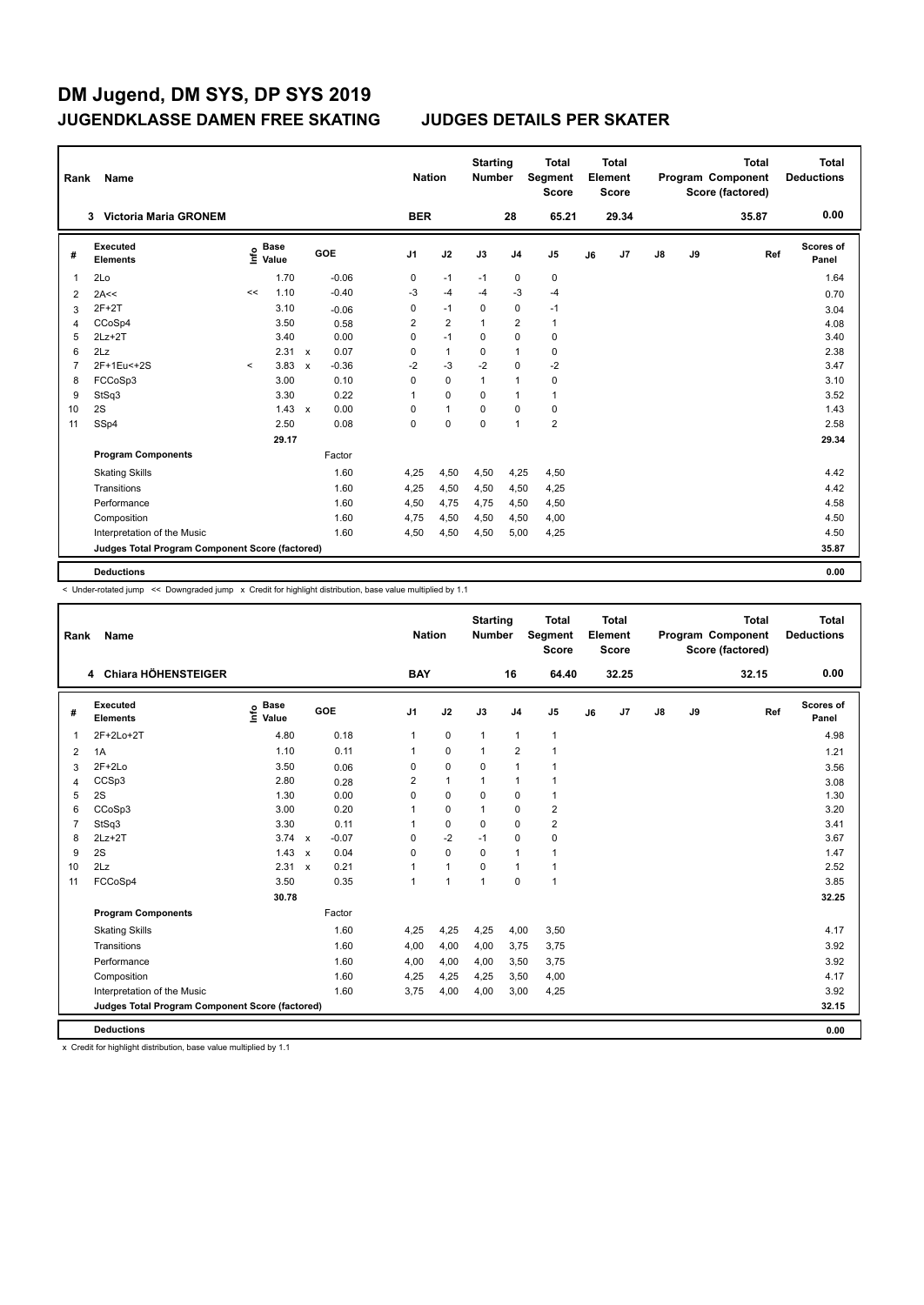|    | Name<br>Rank<br><b>Anna WEHRHEIM</b><br>5.      |   |                                  |               |                         |                | <b>Nation</b>  | <b>Starting</b><br><b>Number</b> |                | <b>Total</b><br>Segment<br><b>Score</b> |    | <b>Total</b><br>Element<br><b>Score</b> |               |    | <b>Total</b><br>Program Component<br>Score (factored) | <b>Total</b><br><b>Deductions</b> |
|----|-------------------------------------------------|---|----------------------------------|---------------|-------------------------|----------------|----------------|----------------------------------|----------------|-----------------------------------------|----|-----------------------------------------|---------------|----|-------------------------------------------------------|-----------------------------------|
|    |                                                 |   |                                  |               |                         | B-W            |                |                                  | 25             | 64.12                                   |    | 29.45                                   |               |    | 34.67                                                 | 0.00                              |
| #  | Executed<br><b>Elements</b>                     |   | <b>Base</b><br>e Base<br>⊆ Value |               | GOE                     | J <sub>1</sub> | J2             | J3                               | J <sub>4</sub> | J5                                      | J6 | J7                                      | $\mathsf{J}8$ | J9 | Ref                                                   | <b>Scores of</b><br>Panel         |
| -1 | 2Lo                                             |   | 1.70                             |               | 0.06                    | 1              | $\mathbf 0$    | $\mathbf{1}$                     | $\pmb{0}$      | $\pmb{0}$                               |    |                                         |               |    |                                                       | 1.76                              |
| 2  | $2Lz+2T$                                        |   |                                  | 3.40          | 0.14                    | 1              | $\mathbf 0$    | $\mathbf{1}$                     | $\overline{1}$ | $\pmb{0}$                               |    |                                         |               |    |                                                       | 3.54                              |
| 3  | 1A                                              |   | 1.10                             |               | 0.00                    | 0              | $\mathbf 0$    | 0                                | 0              | 0                                       |    |                                         |               |    |                                                       | 1.10                              |
| 4  | 2Fe+1Eu+2S                                      | e |                                  | 3.15          | $-0.41$                 | $-3$           | $-3$           | $-3$                             | $-3$           | $-3$                                    |    |                                         |               |    |                                                       | 2.74                              |
| 5  | CCoSp4                                          |   |                                  | 3.50          | 0.35                    | 1              | $\mathbf{1}$   | $\overline{1}$                   | $\mathbf{1}$   | $\overline{2}$                          |    |                                         |               |    |                                                       | 3.85                              |
| 6  | $2Lz+2T$                                        |   |                                  | $3.74 \times$ | $-0.07$                 | $-1$           | $-1$           | $\Omega$                         | $\mathbf 0$    | $\pmb{0}$                               |    |                                         |               |    |                                                       | 3.67                              |
| 7  | 2Fe                                             | e |                                  | 1.49          | $-0.41$<br>$\mathsf{x}$ | $-3$           | $-3$           | $-3$                             | $-3$           | $-2$                                    |    |                                         |               |    |                                                       | 1.08                              |
| 8  | 2Lo                                             |   |                                  | 1.87          | 0.00<br>$\mathsf{x}$    | 0              | $\mathbf 0$    | 0                                | $\mathbf 0$    | 0                                       |    |                                         |               |    |                                                       | 1.87                              |
| 9  | StSq3                                           |   |                                  | 3.30          | 0.33                    | 1              | 0              | 1                                | $\mathbf{1}$   | $\mathbf{1}$                            |    |                                         |               |    |                                                       | 3.63                              |
| 10 | LSp3                                            |   |                                  | 2.40          | 0.08                    | 1              | 0              | 1                                | $\mathbf 0$    | $\mathbf 0$                             |    |                                         |               |    |                                                       | 2.48                              |
| 11 | FCCoSp4                                         |   |                                  | 3.50          | 0.23                    | 1              | $\overline{1}$ | $\overline{2}$                   | $\mathbf 0$    | $\pmb{0}$                               |    |                                         |               |    |                                                       | 3.73                              |
|    |                                                 |   |                                  | 29.15         |                         |                |                |                                  |                |                                         |    |                                         |               |    |                                                       | 29.45                             |
|    | <b>Program Components</b>                       |   |                                  |               | Factor                  |                |                |                                  |                |                                         |    |                                         |               |    |                                                       |                                   |
|    | <b>Skating Skills</b>                           |   |                                  |               | 1.60                    | 4,50           | 4,50           | 4,75                             | 4,25           | 4,00                                    |    |                                         |               |    |                                                       | 4.42                              |
|    | Transitions                                     |   |                                  |               | 1.60                    | 4,25           | 4,25           | 4,50                             | 4,00           | 4,25                                    |    |                                         |               |    |                                                       | 4.25                              |
|    | Performance                                     |   |                                  |               | 1.60                    | 4,50           | 4,50           | 4,75                             | 4,50           | 4,00                                    |    |                                         |               |    |                                                       | 4.50                              |
|    | Composition                                     |   |                                  |               | 1.60                    | 4,25           | 4,25           | 4,50                             | 4,00           | 4,00                                    |    |                                         |               |    |                                                       | 4.17                              |
|    | Interpretation of the Music                     |   |                                  |               | 1.60                    | 4,25           | 4,50           | 4,75                             | 4,25           | 4,00                                    |    |                                         |               |    |                                                       | 4.33                              |
|    | Judges Total Program Component Score (factored) |   |                                  |               |                         |                |                |                                  |                |                                         |    |                                         |               |    |                                                       | 34.67                             |
|    | <b>Deductions</b>                               |   |                                  |               |                         |                |                |                                  |                |                                         |    |                                         |               |    |                                                       | 0.00                              |

x Credit for highlight distribution, base value multiplied by 1.1 e Wrong edge

| Rank           | <b>Name</b>                                     |         | <b>Nation</b>        |                           | <b>Starting</b><br><b>Number</b> |                | <b>Total</b><br>Segment<br>Score |                | <b>Total</b><br>Element<br><b>Score</b> |                         |    | <b>Total</b><br>Program Component<br>Score (factored) | Total<br><b>Deductions</b> |    |       |                    |
|----------------|-------------------------------------------------|---------|----------------------|---------------------------|----------------------------------|----------------|----------------------------------|----------------|-----------------------------------------|-------------------------|----|-------------------------------------------------------|----------------------------|----|-------|--------------------|
|                | <b>Michelle MINOR</b><br>6                      |         |                      |                           |                                  | <b>NRW</b>     |                                  |                | 27                                      | 63.22                   |    | 27.29                                                 |                            |    | 36.93 | 1.00               |
| #              | Executed<br><b>Elements</b>                     | ١nf٥    | <b>Base</b><br>Value |                           | GOE                              | J <sub>1</sub> | J2                               | J3             | J <sub>4</sub>                          | J <sub>5</sub>          | J6 | J7                                                    | $\mathsf{J}8$              | J9 | Ref   | Scores of<br>Panel |
| $\mathbf 1$    | 2A<                                             | $\prec$ | 2.48                 |                           | $-1.24$                          | $-5$           | $-5$                             | $-5$           | $-5$                                    | $-5$                    |    |                                                       |                            |    |       | 1.24               |
| 2              | 2F+1Eu+2S                                       |         | 3.60                 |                           | 0.12                             | 1              | $\mathbf 0$                      | $\mathbf 0$    | $\mathbf{1}$                            | $\mathbf{1}$            |    |                                                       |                            |    |       | 3.72               |
| 3              | $2Lo+2T$                                        |         | 3.00                 |                           | 0.00                             | 0              | $\mathbf{1}$                     | $\mathbf 0$    | $\pmb{0}$                               | 0                       |    |                                                       |                            |    |       | 3.00               |
| 4              | FCCoSp3                                         |         | 3.00                 |                           | 0.30                             | $\mathbf{1}$   | $\mathbf{1}$                     | $\mathbf{1}$   | $\mathbf{1}$                            | 1                       |    |                                                       |                            |    |       | 3.30               |
| 5              | 2Lz                                             |         | 2.10                 |                           | $-0.21$                          | $-1$           | $\mathbf 0$                      | $-1$           | $-1$                                    | $-1$                    |    |                                                       |                            |    |       | 1.89               |
| 6              | StSq2                                           |         | 2.60                 |                           | 0.26                             |                | $\mathbf{1}$                     | 1              | $\mathbf{1}$                            | 2                       |    |                                                       |                            |    |       | 2.86               |
| $\overline{7}$ | $2Lze+1T$                                       | e       | 2.18                 | $\mathsf{x}$              | $-0.47$                          | $-3$           | $-3$                             | $-3$           | $-3$                                    | $-4$                    |    |                                                       |                            |    |       | 1.71               |
| 8              | 2F<                                             | $\,<$   | 1.49                 | $\boldsymbol{\mathsf{x}}$ | $-0.27$                          | $-2$           | $-2$                             | $-2$           | $-2$                                    | $-2$                    |    |                                                       |                            |    |       | 1.22               |
| 9              | 2S                                              |         | 1.43                 | $\boldsymbol{\mathsf{x}}$ | 0.00                             | $\Omega$       | $\mathbf{1}$                     | $\Omega$       | $\mathbf 0$                             | $\mathbf 0$             |    |                                                       |                            |    |       | 1.43               |
| 10             | CCoSp4                                          |         | 3.50                 |                           | 0.70                             | 2              | $\overline{2}$                   | $\overline{2}$ | $\overline{2}$                          | $\overline{\mathbf{c}}$ |    |                                                       |                            |    |       | 4.20               |
| 11             | LSp3                                            |         | 2.40                 |                           | 0.32                             | $\overline{2}$ | $\mathbf{1}$                     | $\overline{2}$ | $\mathbf{1}$                            | $\mathbf{1}$            |    |                                                       |                            |    |       | 2.72               |
|                |                                                 |         | 27.78                |                           |                                  |                |                                  |                |                                         |                         |    |                                                       |                            |    |       | 27.29              |
|                | <b>Program Components</b>                       |         |                      |                           | Factor                           |                |                                  |                |                                         |                         |    |                                                       |                            |    |       |                    |
|                | <b>Skating Skills</b>                           |         |                      |                           | 1.60                             | 4,75           | 4,50                             | 4,50           | 4,50                                    | 4,50                    |    |                                                       |                            |    |       | 4.50               |
|                | Transitions                                     |         |                      |                           | 1.60                             | 4,50           | 4,50                             | 4,50           | 4,25                                    | 4,75                    |    |                                                       |                            |    |       | 4.50               |
|                | Performance                                     |         |                      |                           | 1.60                             | 5,00           | 4,75                             | 4,75           | 4,50                                    | 4,75                    |    |                                                       |                            |    |       | 4.75               |
|                | Composition                                     |         |                      |                           | 1.60                             | 4,75           | 4,75                             | 4,50           | 4,50                                    | 4,25                    |    |                                                       |                            |    |       | 4.58               |
|                | Interpretation of the Music                     |         |                      |                           | 1.60                             | 4,50           | 4,75                             | 4,75           | 5,00                                    | 4,75                    |    |                                                       |                            |    |       | 4.75               |
|                | Judges Total Program Component Score (factored) |         |                      |                           |                                  |                |                                  |                |                                         |                         |    |                                                       |                            |    |       | 36.93              |
|                | <b>Deductions</b>                               |         |                      |                           | Falls: -1.00                     |                |                                  |                |                                         |                         |    |                                                       |                            |    |       | $-1.00$            |

< Under-rotated jump x Credit for highlight distribution, base value multiplied by 1.1 e Wrong edge ! Not clear edge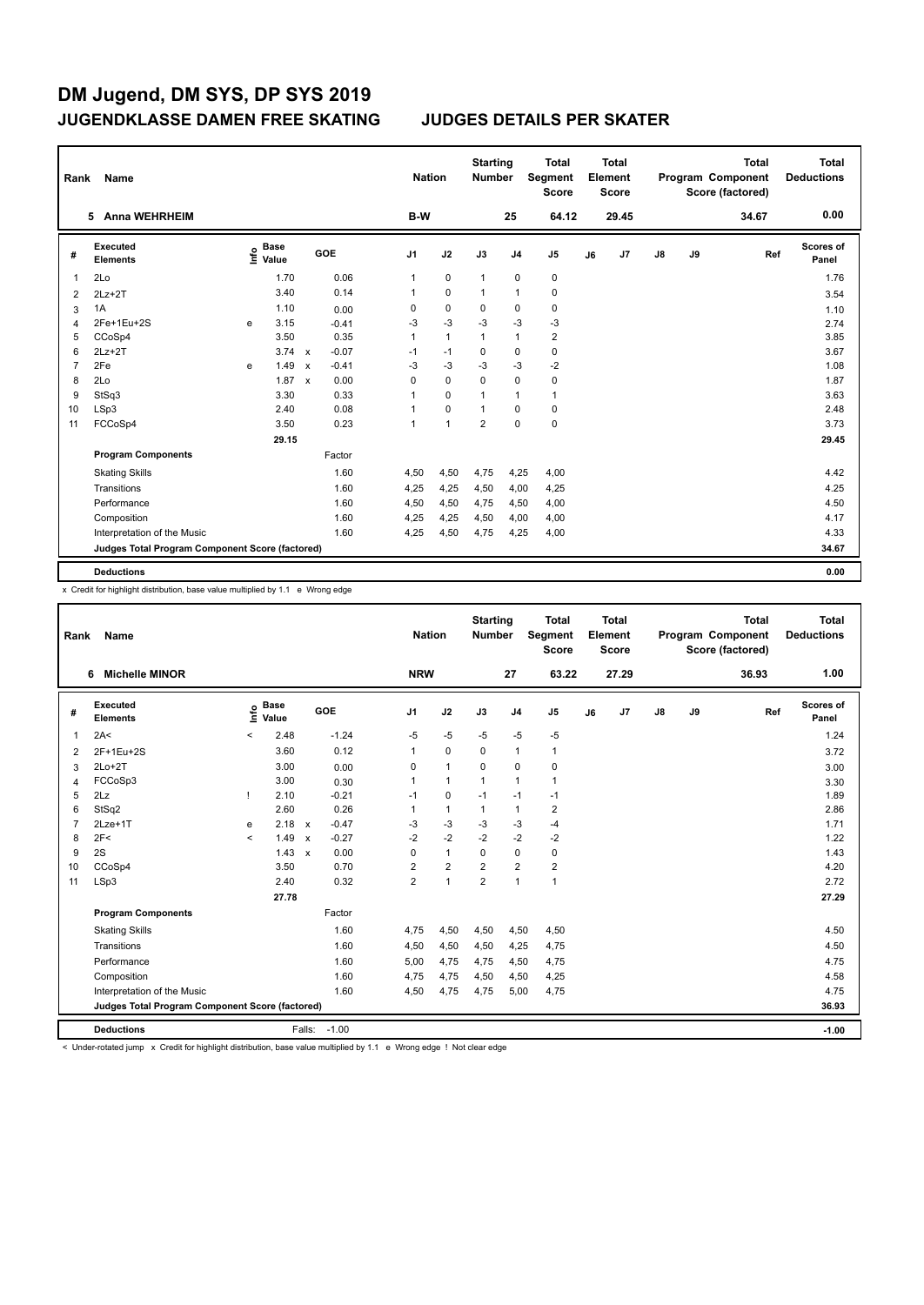| Rank | Name                                            |              |                      | <b>Nation</b> | <b>Starting</b><br><b>Number</b> |                | <b>Total</b><br>Segment<br><b>Score</b> |                | <b>Total</b><br>Element<br>Score |                |    | <b>Total</b><br>Program Component<br>Score (factored) | <b>Total</b><br><b>Deductions</b> |    |       |                           |
|------|-------------------------------------------------|--------------|----------------------|---------------|----------------------------------|----------------|-----------------------------------------|----------------|----------------------------------|----------------|----|-------------------------------------------------------|-----------------------------------|----|-------|---------------------------|
|      | <b>Maria ROGOZINA</b><br>7                      |              |                      |               |                                  | <b>BER</b>     |                                         |                | 29                               | 62.61          |    | 25.27                                                 |                                   |    | 37.34 | 0.00                      |
| #    | <b>Executed</b><br><b>Elements</b>              | ١nf٥         | <b>Base</b><br>Value |               | GOE                              | J <sub>1</sub> | J2                                      | J3             | J <sub>4</sub>                   | J5             | J6 | J7                                                    | $\mathsf{J}8$                     | J9 | Ref   | <b>Scores of</b><br>Panel |
| 1    | $2Lz+2T$                                        |              | 3.40                 |               | $-0.21$                          | $-1$           | $-2$                                    | $-1$           | 0                                | $-1$           |    |                                                       |                                   |    |       | 3.19                      |
| 2    | LSp4                                            |              | 2.70                 |               | 0.54                             | 1              | $\overline{2}$                          | $\overline{2}$ | $\overline{2}$                   | $\overline{2}$ |    |                                                       |                                   |    |       | 3.24                      |
| 3    | 2Lo                                             |              | 1.70                 |               | 0.00                             | 0              | $\mathbf 0$                             | 0              | $\mathbf 0$                      | 0              |    |                                                       |                                   |    |       | 1.70                      |
| 4    | FCSp3                                           |              | 2.80                 |               | 0.19                             | 1              | $\mathbf 0$                             | $\mathbf 0$    | $\overline{1}$                   | $\mathbf{1}$   |    |                                                       |                                   |    |       | 2.99                      |
| 5    | 2F<                                             | $\prec$      | 1.35                 |               | $-0.27$                          | $-2$           | $-2$                                    | $-2$           | $\mathbf{1}$                     | $-2$           |    |                                                       |                                   |    |       | 1.08                      |
| 6    | 2F<                                             | $\prec$      | 1.35                 |               | $-0.27$                          | $-3$           | $-2$                                    | $-2$           | 0                                | $-2$           |    |                                                       |                                   |    |       | 1.08                      |
| 7    | CCoSp3                                          |              | 3.00                 |               | 0.10                             | 0              | $\mathbf 0$                             | 2              | $\mathbf{1}$                     | $\pmb{0}$      |    |                                                       |                                   |    |       | 3.10                      |
| 8    | 2Lo<+1Eu<+2S<                                   | $\checkmark$ | 2.90                 | $\mathsf{x}$  | $-0.38$                          | $-4$           | $-3$                                    | $-2$           | 0                                | $-4$           |    |                                                       |                                   |    |       | 2.52                      |
| 9    | $2Lz<+2T<$                                      | Т.           | 2.82                 | $\mathbf{x}$  | $-0.52$                          | $-4$           | $-3$                                    | $-3$           | $\mathbf 0$                      | $-5$           |    |                                                       |                                   |    |       | 2.30                      |
| 10   | StSq2                                           |              | 2.60                 |               | 0.26                             | 1              | 0                                       | $\mathbf{1}$   | $\overline{1}$                   | $\overline{2}$ |    |                                                       |                                   |    |       | 2.86                      |
| 11   | 1A                                              |              | 1.21                 | $\mathsf{x}$  | 0.00                             | 0              | 0                                       | 0              | $\mathbf 0$                      | $\pmb{0}$      |    |                                                       |                                   |    |       | 1.21                      |
|      |                                                 |              | 25.83                |               |                                  |                |                                         |                |                                  |                |    |                                                       |                                   |    |       | 25.27                     |
|      | <b>Program Components</b>                       |              |                      |               | Factor                           |                |                                         |                |                                  |                |    |                                                       |                                   |    |       |                           |
|      | <b>Skating Skills</b>                           |              |                      |               | 1.60                             | 4,75           | 4,75                                    | 4,75           | 4,25                             | 4,75           |    |                                                       |                                   |    |       | 4.75                      |
|      | Transitions                                     |              |                      |               | 1.60                             | 4,50           | 4,50                                    | 4,50           | 4,50                             | 4,75           |    |                                                       |                                   |    |       | 4.50                      |
|      | Performance                                     |              |                      |               | 1.60                             | 4,50           | 4,75                                    | 4,75           | 4,50                             | 5,00           |    |                                                       |                                   |    |       | 4.67                      |
|      | Composition                                     |              |                      |               | 1.60                             | 4,50           | 4,75                                    | 4,50           | 4,75                             | 4,75           |    |                                                       |                                   |    |       | 4.67                      |
|      | Interpretation of the Music                     |              |                      |               | 1.60                             | 4,75           | 4,75                                    | 4,75           | 5,00                             | 4,75           |    |                                                       |                                   |    |       | 4.75                      |
|      | Judges Total Program Component Score (factored) |              |                      |               |                                  |                |                                         |                |                                  |                |    |                                                       |                                   |    |       | 37.34                     |
|      | <b>Deductions</b>                               |              |                      |               |                                  |                |                                         |                |                                  |                |    |                                                       |                                   |    |       | 0.00                      |

< Under-rotated jump x Credit for highlight distribution, base value multiplied by 1.1 ! Not clear edge

| Rank           | <b>Name</b>                                     |                              | <b>Nation</b>        | <b>Starting</b><br><b>Number</b> |                | <b>Total</b><br>Segment<br><b>Score</b> |                | <b>Total</b><br>Element<br><b>Score</b> |    |       | Total<br>Program Component<br>Score (factored) | <b>Total</b><br><b>Deductions</b> |       |                    |
|----------------|-------------------------------------------------|------------------------------|----------------------|----------------------------------|----------------|-----------------------------------------|----------------|-----------------------------------------|----|-------|------------------------------------------------|-----------------------------------|-------|--------------------|
|                | 8 Sandra GAMBÖCK                                |                              |                      | <b>BAY</b>                       |                |                                         | 30             | 62.54                                   |    | 30.55 |                                                |                                   | 31.99 | 0.00               |
| #              | Executed<br><b>Elements</b>                     | <b>Base</b><br>١nf٥<br>Value | GOE                  | J <sub>1</sub>                   | J2             | J3                                      | J <sub>4</sub> | J <sub>5</sub>                          | J6 | J7    | J8                                             | J9                                | Ref   | Scores of<br>Panel |
| 1              | $2F+2Lo$                                        | 3.50                         | 0.12                 | $\mathbf{1}$                     | $\mathbf{1}$   | 1                                       | $\mathbf 0$    | 0                                       |    |       |                                                |                                   |       | 3.62               |
| 2              | 2S                                              | 1.30                         | 0.13                 | 1                                | $\overline{2}$ | $\mathbf{1}$                            | $\mathbf 0$    | $\mathbf{1}$                            |    |       |                                                |                                   |       | 1.43               |
| 3              | FSSp4                                           | 3.00                         | 0.10                 |                                  | $\mathbf{1}$   | 0                                       | 0              | 0                                       |    |       |                                                |                                   |       | 3.10               |
| 4              | StSq2                                           | 2.60                         | 0.00                 | 0                                | $\mathbf 0$    | $\Omega$                                | 0              | 0                                       |    |       |                                                |                                   |       | 2.60               |
| 5              | 1A                                              | 1.10                         | 0.11                 |                                  | $\mathbf{1}$   | 0                                       | 2              | 1                                       |    |       |                                                |                                   |       | 1.21               |
| 6              | 2S                                              | 1.30                         | 0.00                 | 0                                | $\mathbf 0$    | 0                                       | $\Omega$       | 0                                       |    |       |                                                |                                   |       | 1.30               |
| $\overline{7}$ | CCoSp3                                          | 3.00                         | 0.00                 | 0                                | 0              | $\Omega$                                | $\mathbf 0$    | 0                                       |    |       |                                                |                                   |       | 3.00               |
| 8              | 2F+2T+2Lo                                       | 5.28                         | 0.00<br>$\mathsf{x}$ | $\Omega$                         | $\mathbf 0$    | $-1$                                    | $\mathbf 0$    | 0                                       |    |       |                                                |                                   |       | 5.28               |
| 9              | 2Lz                                             | 2.31                         | 0.07<br>$\mathbf{x}$ | 1                                | $\Omega$       | $\Omega$                                | $\mathbf{1}$   | 0                                       |    |       |                                                |                                   |       | 2.38               |
| 10             | $2Lz+2T$                                        | $3.74 \times$                | 0.00                 | 0                                | $\mathbf 0$    | $\Omega$                                | $\mathbf 0$    | 0                                       |    |       |                                                |                                   |       | 3.74               |
| 11             | FCSp3                                           | 2.80                         | 0.09                 | $\mathbf 0$                      | 1              | $\Omega$                                | 1              | 0                                       |    |       |                                                |                                   |       | 2.89               |
|                |                                                 | 29.93                        |                      |                                  |                |                                         |                |                                         |    |       |                                                |                                   |       | 30.55              |
|                | <b>Program Components</b>                       |                              | Factor               |                                  |                |                                         |                |                                         |    |       |                                                |                                   |       |                    |
|                | <b>Skating Skills</b>                           |                              | 1.60                 | 4,25                             | 4,25           | 4,50                                    | 4,75           | 3,75                                    |    |       |                                                |                                   |       | 4.33               |
|                | Transitions                                     |                              | 1.60                 | 3,75                             | 4,00           | 4,00                                    | 4,00           | 3,50                                    |    |       |                                                |                                   |       | 3.92               |
|                | Performance                                     |                              | 1.60                 | 4.00                             | 3.75           | 4.25                                    | 3.75           | 3,50                                    |    |       |                                                |                                   |       | 3.83               |
|                | Composition                                     |                              | 1.60                 | 4,25                             | 4,00           | 4,25                                    | 3,75           | 4,00                                    |    |       |                                                |                                   |       | 4.08               |
|                | Interpretation of the Music                     |                              | 1.60                 | 4,00                             | 3,75           | 4,00                                    | 3,75           | 3,25                                    |    |       |                                                |                                   |       | 3.83               |
|                | Judges Total Program Component Score (factored) |                              |                      |                                  |                |                                         |                |                                         |    |       |                                                |                                   |       | 31.99              |
|                | <b>Deductions</b>                               |                              |                      |                                  |                |                                         |                |                                         |    |       |                                                |                                   |       | 0.00               |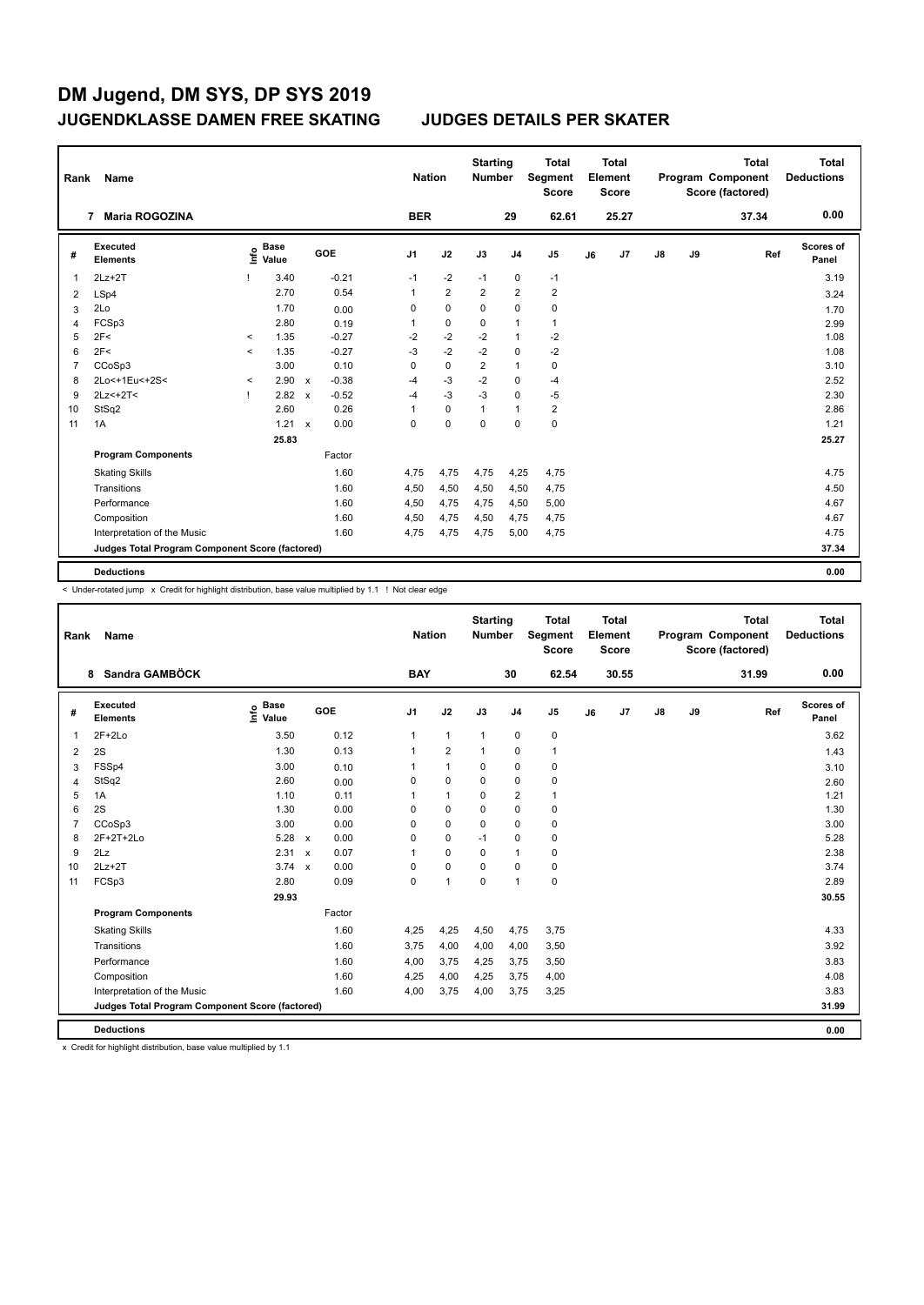| Rank | Name<br><b>Philine HEINZE</b><br>9              |         |                      |              |         |  | <b>Nation</b>  |                | <b>Starting</b><br><b>Number</b> |                | <b>Total</b><br>Segment<br><b>Score</b> |    | <b>Total</b><br>Element<br><b>Score</b> |               |    | <b>Total</b><br>Program Component<br>Score (factored) | <b>Total</b><br><b>Deductions</b> |
|------|-------------------------------------------------|---------|----------------------|--------------|---------|--|----------------|----------------|----------------------------------|----------------|-----------------------------------------|----|-----------------------------------------|---------------|----|-------------------------------------------------------|-----------------------------------|
|      |                                                 |         |                      |              |         |  | <b>NIE</b>     |                |                                  | 14             | 62.31                                   |    | 28.71                                   |               |    | 33.60                                                 | 0.00                              |
| #    | <b>Executed</b><br><b>Elements</b>              | ١nf٥    | <b>Base</b><br>Value |              | GOE     |  | J <sub>1</sub> | J2             | J3                               | J <sub>4</sub> | J5                                      | J6 | J7                                      | $\mathsf{J}8$ | J9 | Ref                                                   | Scores of<br>Panel                |
| 1    | CCoSp4                                          |         | 3.50                 |              | 0.23    |  | 1              | $\mathbf{1}$   | 0                                | $\pmb{0}$      | $\mathbf{1}$                            |    |                                         |               |    |                                                       | 3.73                              |
| 2    | $2F+2T$                                         |         | 3.10                 |              | 0.18    |  | 1              | $\mathbf{1}$   | $\overline{2}$                   | $\mathbf{1}$   | $\mathbf{1}$                            |    |                                         |               |    |                                                       | 3.28                              |
| 3    | StSq3                                           |         | 3.30                 |              | 0.11    |  | 0              | $\mathbf 0$    | $\overline{1}$                   | $\mathbf 0$    | $\overline{1}$                          |    |                                         |               |    |                                                       | 3.41                              |
| 4    | 2Lz                                             |         | 2.10                 |              | 0.21    |  | 1              | $\mathbf{1}$   | 1                                | $\overline{1}$ | $\overline{1}$                          |    |                                         |               |    |                                                       | 2.31                              |
| 5    | 1A                                              |         | 1.10                 |              | 0.11    |  | 1              | 0              | $\mathbf{1}$                     | $\mathbf{1}$   | $\mathbf{1}$                            |    |                                         |               |    |                                                       | 1.21                              |
| 6    | 2F+1Eu<+2S                                      | $\prec$ | 3.48                 |              | $-0.36$ |  | $-1$           | $-2$           | $-2$                             | $-2$           | $-2$                                    |    |                                         |               |    |                                                       | 3.12                              |
| 7    | LSp2                                            |         | 1.90                 |              | 0.25    |  | 0              | $\overline{2}$ | $\overline{2}$                   | $\mathbf{1}$   | $\mathbf{1}$                            |    |                                         |               |    |                                                       | 2.15                              |
| 8    | $2Lz+2T$                                        |         | $3.74 \times$        |              | $-0.14$ |  | $-1$           | $-1$           | $\Omega$                         | $\mathbf 0$    | $-1$                                    |    |                                         |               |    |                                                       | 3.60                              |
| 9    | 2Lo                                             |         | 1.87                 | $\mathbf{x}$ | 0.00    |  | 0              | $\mathbf{1}$   | 0                                | $\mathbf 0$    | $\pmb{0}$                               |    |                                         |               |    |                                                       | 1.87                              |
| 10   | 2S                                              |         | 1.43                 | $\mathsf{x}$ | 0.00    |  | 0              | 0              | 0                                | 0              | 0                                       |    |                                         |               |    |                                                       | 1.43                              |
| 11   | FSSp3                                           |         | 2.60                 |              | 0.00    |  | 0              | 0              | 0                                | $\mathbf 0$    | $\mathbf 0$                             |    |                                         |               |    |                                                       | 2.60                              |
|      |                                                 |         | 28.12                |              |         |  |                |                |                                  |                |                                         |    |                                         |               |    |                                                       | 28.71                             |
|      | <b>Program Components</b>                       |         |                      |              | Factor  |  |                |                |                                  |                |                                         |    |                                         |               |    |                                                       |                                   |
|      | <b>Skating Skills</b>                           |         |                      |              | 1.60    |  | 4,25           | 4,25           | 4,50                             | 4,00           | 3,50                                    |    |                                         |               |    |                                                       | 4.17                              |
|      | Transitions                                     |         |                      |              | 1.60    |  | 4,25           | 4,00           | 4,25                             | 3,75           | 4,25                                    |    |                                         |               |    |                                                       | 4.17                              |
|      | Performance                                     |         |                      |              | 1.60    |  | 4,00           | 4,25           | 4,50                             | 4,25           | 4,25                                    |    |                                         |               |    |                                                       | 4.25                              |
|      | Composition                                     |         |                      |              | 1.60    |  | 4,25           | 4,00           | 4,25                             | 4,00           | 4,00                                    |    |                                         |               |    |                                                       | 4.08                              |
|      | Interpretation of the Music                     |         |                      |              | 1.60    |  | 4,00           | 4,25           | 4,50                             | 4,50           | 4,25                                    |    |                                         |               |    |                                                       | 4.33                              |
|      | Judges Total Program Component Score (factored) |         |                      |              |         |  |                |                |                                  |                |                                         |    |                                         |               |    |                                                       | 33.60                             |
|      | <b>Deductions</b>                               |         |                      |              |         |  |                |                |                                  |                |                                         |    |                                         |               |    |                                                       | 0.00                              |

< Under-rotated jump x Credit for highlight distribution, base value multiplied by 1.1

| Rank           | <b>Name</b>                                     |                              |                           |         | <b>Nation</b>  |                | <b>Starting</b><br><b>Number</b> |                | <b>Total</b><br>Segment<br><b>Score</b> |    | Total<br>Element<br><b>Score</b> |               |    | <b>Total</b><br>Program Component<br>Score (factored) | Total<br><b>Deductions</b> |
|----------------|-------------------------------------------------|------------------------------|---------------------------|---------|----------------|----------------|----------------------------------|----------------|-----------------------------------------|----|----------------------------------|---------------|----|-------------------------------------------------------|----------------------------|
| 10             | <b>Anna SCHLESINGER</b>                         |                              |                           |         | B-W            |                |                                  | 31             | 62.19                                   |    | 29.86                            |               |    | 33.33                                                 | 1.00                       |
| #              | Executed<br><b>Elements</b>                     | <b>Base</b><br>Info<br>Value |                           | GOE     | J <sub>1</sub> | J2             | J3                               | J <sub>4</sub> | J <sub>5</sub>                          | J6 | J7                               | $\mathsf{J}8$ | J9 | Ref                                                   | Scores of<br>Panel         |
| $\overline{1}$ | 2Lo                                             | 1.70                         |                           | 0.00    | 0              | $\pmb{0}$      | 0                                | $\mathbf 0$    | 0                                       |    |                                  |               |    |                                                       | 1.70                       |
| 2              | 2Lz+1Eu+2S                                      | 3.90                         |                           | 0.00    | $\Omega$       | $\mathbf 0$    | $\Omega$                         | $\mathbf 0$    | $\mathbf 0$                             |    |                                  |               |    |                                                       | 3.90                       |
| 3              | $2F+2T$                                         | 3.10                         |                           | 0.12    | 1              | $\mathbf{1}$   | 0                                | $\mathbf 0$    | $\mathbf{1}$                            |    |                                  |               |    |                                                       | 3.22                       |
| 4              | CCoSp4                                          | 3.50                         |                           | 0.35    | 1              | $\mathbf 0$    | $\mathbf{1}$                     | $\mathbf{1}$   | $\overline{2}$                          |    |                                  |               |    |                                                       | 3.85                       |
| 5              | 2Lo                                             | 1.70                         |                           | 0.00    | 0              | $\mathbf 0$    | $\mathbf 0$                      | $\mathbf 0$    | $\pmb{0}$                               |    |                                  |               |    |                                                       | 1.70                       |
| 6              | StSq3                                           | 3.30                         |                           | 0.33    | 1              | $\mathbf{1}$   | 1                                | 0              | $\mathbf{1}$                            |    |                                  |               |    |                                                       | 3.63                       |
| $\overline{7}$ | $2Lz+2T$                                        | $3.74 \times$                |                           | 0.00    | $\Omega$       | $\mathbf 0$    | $\Omega$                         | $\mathbf 0$    | 0                                       |    |                                  |               |    |                                                       | 3.74                       |
| 8              | 2F                                              | 1.98                         | $\boldsymbol{\mathsf{x}}$ | 0.18    | 1              | $\overline{1}$ | $\Omega$                         | $\mathbf{1}$   | $\mathbf{1}$                            |    |                                  |               |    |                                                       | 2.16                       |
| 9              | 1A                                              | 1.21                         | $\mathsf{x}$              | 0.07    | 1              | $\overline{2}$ | 1                                | $\Omega$       | 0                                       |    |                                  |               |    |                                                       | 1.28                       |
| 10             | FCSpB                                           | 1.60                         |                           | $-0.16$ | -2             | $\pmb{0}$      | $-1$                             | $-1$           | $-1$                                    |    |                                  |               |    |                                                       | 1.44                       |
| 11             | LSp4                                            | 2.70                         |                           | 0.54    | $\overline{2}$ | $\overline{2}$ | $\mathbf{1}$                     | $\overline{2}$ | 3                                       |    |                                  |               |    |                                                       | 3.24                       |
|                |                                                 | 28.43                        |                           |         |                |                |                                  |                |                                         |    |                                  |               |    |                                                       | 29.86                      |
|                | <b>Program Components</b>                       |                              |                           | Factor  |                |                |                                  |                |                                         |    |                                  |               |    |                                                       |                            |
|                | <b>Skating Skills</b>                           |                              |                           | 1.60    | 4,50           | 4,50           | 4,25                             | 4,00           | 4,25                                    |    |                                  |               |    |                                                       | 4.33                       |
|                | Transitions                                     |                              |                           | 1.60    | 4,25           | 4,25           | 3,75                             | 4,00           | 3,75                                    |    |                                  |               |    |                                                       | 4.00                       |
|                | Performance                                     |                              |                           | 1.60    | 4,25           | 4,50           | 4,00                             | 4,00           | 4,25                                    |    |                                  |               |    |                                                       | 4.17                       |
|                | Composition                                     |                              |                           | 1.60    | 4,50           | 4,25           | 4,25                             | 4,00           | 4,25                                    |    |                                  |               |    |                                                       | 4.25                       |
|                | Interpretation of the Music                     |                              |                           | 1.60    | 4,00           | 4,25           | 4,00                             | 3,75           | 4,25                                    |    |                                  |               |    |                                                       | 4.08                       |
|                | Judges Total Program Component Score (factored) |                              |                           |         |                |                |                                  |                |                                         |    |                                  |               |    |                                                       | 33.33                      |
|                | <b>Deductions</b>                               | Time violation: -1.00        |                           |         |                |                |                                  |                |                                         |    |                                  |               |    |                                                       | $-1.00$                    |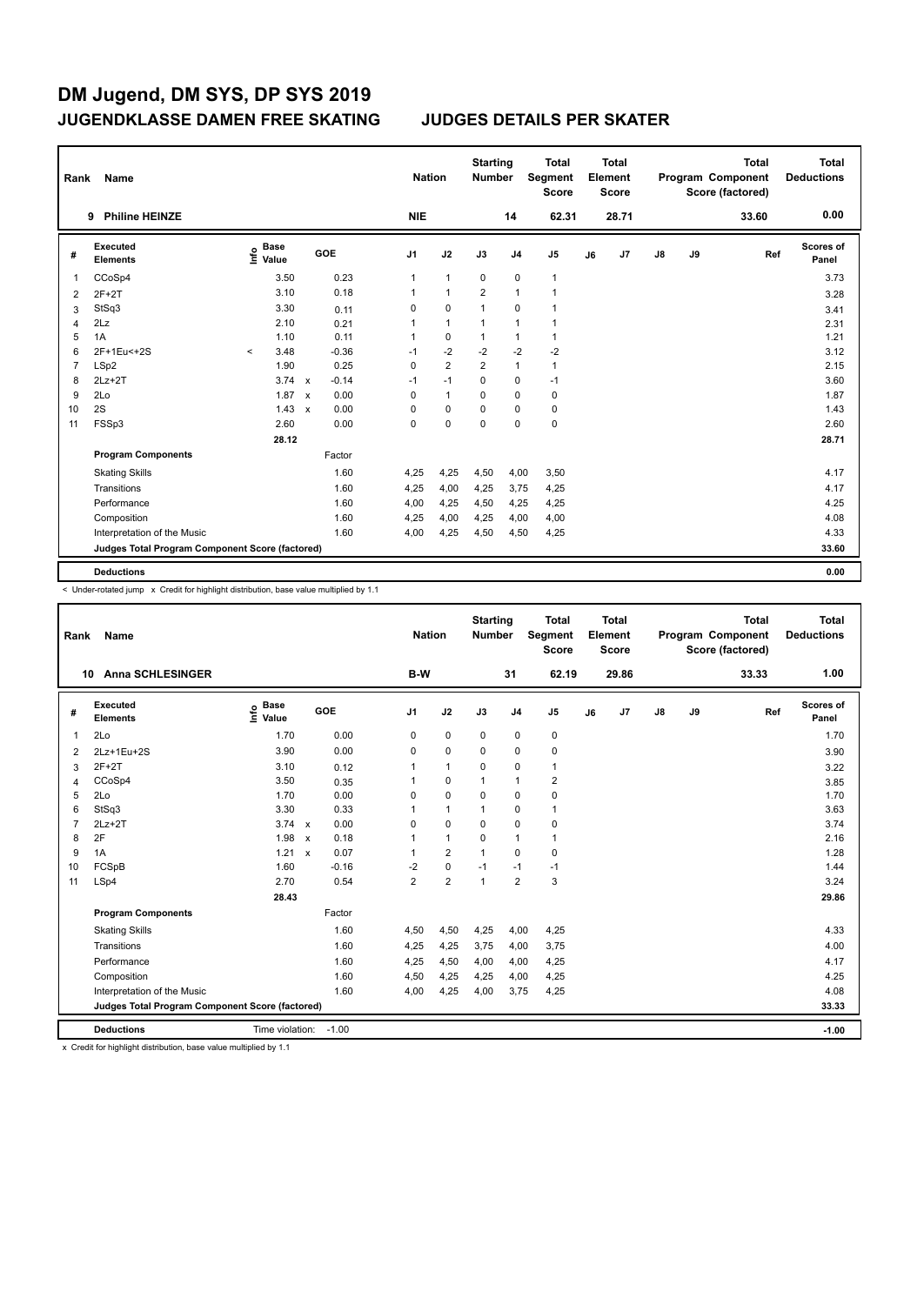| Rank | Name                                            |    |                      |              | <b>Nation</b> | <b>Starting</b><br><b>Number</b> |                | <b>Total</b><br>Segment<br><b>Score</b> |                | <b>Total</b><br>Element<br><b>Score</b> |    |       | <b>Total</b><br>Program Component<br>Score (factored) | <b>Total</b><br><b>Deductions</b> |       |                    |
|------|-------------------------------------------------|----|----------------------|--------------|---------------|----------------------------------|----------------|-----------------------------------------|----------------|-----------------------------------------|----|-------|-------------------------------------------------------|-----------------------------------|-------|--------------------|
|      | Elena PAPADOPOULOU<br>11                        |    |                      |              |               | <b>NRW</b>                       |                |                                         | 34             | 61.95                                   |    | 27.28 |                                                       |                                   | 34.67 | 0.00               |
| #    | <b>Executed</b><br><b>Elements</b>              | ۴ê | <b>Base</b><br>Value |              | GOE           | J <sub>1</sub>                   | J2             | J3                                      | J <sub>4</sub> | J <sub>5</sub>                          | J6 | J7    | $\mathsf{J}8$                                         | J9                                | Ref   | Scores of<br>Panel |
| 1    | $2Lz+2T$                                        |    | 3.40                 |              | 0.14          | 1                                | $\mathbf 0$    | 0                                       | 2              | $\mathbf{1}$                            |    |       |                                                       |                                   |       | 3.54               |
| 2    | 2A<<                                            | << | 1.10                 |              | $-0.33$       | -3                               | $-3$           | $-3$                                    | $-3$           | $-4$                                    |    |       |                                                       |                                   |       | 0.77               |
| 3    | LSp2                                            |    | 1.90                 |              | 0.06          | 0                                | $\mathbf{1}$   | 0                                       | $\mathbf{1}$   | $-2$                                    |    |       |                                                       |                                   |       | 1.96               |
|      | $2S+2T$                                         |    | 2.60                 |              | $-0.04$       | $\mathbf 0$                      | $\mathbf 0$    | $-1$                                    | $\Omega$       | $-1$                                    |    |       |                                                       |                                   |       | 2.56               |
| 5    | 2Lz                                             |    | 2.10                 |              | 0.14          | 1                                | $\mathbf{1}$   | $\mathbf 0$                             | $\mathbf{1}$   | $\pmb{0}$                               |    |       |                                                       |                                   |       | 2.24               |
| 6    | 2F+1Eu<+2S                                      | Τ. | 3.48                 |              | $-0.42$       | -3                               | $-1$           | $-3$                                    | $-1$           | $-3$                                    |    |       |                                                       |                                   |       | 3.06               |
|      | 2Lo                                             |    | 1.87                 | $\mathsf{x}$ | 0.00          | $\mathbf 0$                      | 0              | $\mathbf 0$                             | $\Omega$       | $\pmb{0}$                               |    |       |                                                       |                                   |       | 1.87               |
| 8    | StSq2                                           |    | 2.60                 |              | 0.26          | 1                                | $\mathbf{1}$   | $\mathbf 1$                             | 1              | 0                                       |    |       |                                                       |                                   |       | 2.86               |
| 9    | 2Fe                                             | e  | 1.49                 | $\mathsf{x}$ | $-0.32$       | $-2$                             | $-2$           | $-3$                                    | $-3$           | $-2$                                    |    |       |                                                       |                                   |       | 1.17               |
| 10   | FCCoSp4                                         |    | 3.50                 |              | 0.35          | 1                                | $\mathbf{1}$   | 0                                       | $\mathbf{1}$   | $\mathbf{1}$                            |    |       |                                                       |                                   |       | 3.85               |
| 11   | CCoSp3                                          |    | 3.00                 |              | 0.40          | $\overline{2}$                   | $\overline{2}$ | $\mathbf{1}$                            | $\mathbf{1}$   | $\pmb{0}$                               |    |       |                                                       |                                   |       | 3.40               |
|      |                                                 |    | 27.04                |              |               |                                  |                |                                         |                |                                         |    |       |                                                       |                                   |       | 27.28              |
|      | <b>Program Components</b>                       |    |                      |              | Factor        |                                  |                |                                         |                |                                         |    |       |                                                       |                                   |       |                    |
|      | <b>Skating Skills</b>                           |    |                      |              | 1.60          | 4,50                             | 4,50           | 4,25                                    | 5,00           | 4,00                                    |    |       |                                                       |                                   |       | 4.42               |
|      | Transitions                                     |    |                      |              | 1.60          | 4,75                             | 4,25           | 4,00                                    | 4,75           | 3,75                                    |    |       |                                                       |                                   |       | 4.33               |
|      | Performance                                     |    |                      |              | 1.60          | 4,50                             | 4,50           | 4,50                                    | 4,75           | 4,50                                    |    |       |                                                       |                                   |       | 4.50               |
|      | Composition                                     |    |                      |              | 1.60          | 4,25                             | 4,25           | 4,00                                    | 4,50           | 4,25                                    |    |       |                                                       |                                   |       | 4.25               |
|      | Interpretation of the Music                     |    |                      |              | 1.60          | 4,25                             | 4,25           | 4,00                                    | 5,00           | 3,50                                    |    |       |                                                       |                                   |       | 4.17               |
|      | Judges Total Program Component Score (factored) |    |                      |              |               |                                  |                |                                         |                |                                         |    |       |                                                       |                                   |       | 34.67              |
|      | <b>Deductions</b>                               |    |                      |              |               |                                  |                |                                         |                |                                         |    |       |                                                       |                                   |       | 0.00               |

< Under-rotated jump << Downgraded jump x Credit for highlight distribution, base value multiplied by 1.1 e Wrong edge ! Not clear edge

| Rank           | Name                                            |         |                      |             |            | <b>Nation</b>  |              | <b>Starting</b><br><b>Number</b> |                | <b>Total</b><br>Segment<br><b>Score</b> |    | Total<br>Element<br><b>Score</b> |               |    | <b>Total</b><br>Program Component<br>Score (factored) | <b>Total</b><br><b>Deductions</b> |
|----------------|-------------------------------------------------|---------|----------------------|-------------|------------|----------------|--------------|----------------------------------|----------------|-----------------------------------------|----|----------------------------------|---------------|----|-------------------------------------------------------|-----------------------------------|
|                | Elisa CUVIELLO<br>12                            |         |                      |             |            | <b>BAY</b>     |              |                                  | 26             | 61.52                                   |    | 27.52                            |               |    | 34.00                                                 | 0.00                              |
| #              | <b>Executed</b><br><b>Elements</b>              | ۴۵      | <b>Base</b><br>Value |             | <b>GOE</b> | J <sub>1</sub> | J2           | J3                               | J <sub>4</sub> | J <sub>5</sub>                          | J6 | J7                               | $\mathsf{J}8$ | J9 | Ref                                                   | <b>Scores of</b><br>Panel         |
| 1              | 1A                                              |         | 1.10                 |             | 0.11       | 1              | $\mathbf{1}$ | $\overline{1}$                   | $\mathbf 0$    | $\mathbf{1}$                            |    |                                  |               |    |                                                       | 1.21                              |
| 2              | $2F+2T$                                         |         | 3.10                 |             | 0.00       | 0              | $\mathbf 0$  | $\mathbf{1}$                     | 0              | 0                                       |    |                                  |               |    |                                                       | 3.10                              |
| 3              | 2Lz+2T<+2Lo<                                    | $\prec$ | 4.36                 |             | $-0.77$    | $-4$           | $-4$         | -3                               | $-3$           | $-5$                                    |    |                                  |               |    |                                                       | 3.59                              |
| $\overline{4}$ | FCSp2                                           |         | 2.30                 |             | 0.15       | 1              | $\mathbf{1}$ | $\mathbf 0$                      | $\mathbf 0$    | $\overline{2}$                          |    |                                  |               |    |                                                       | 2.45                              |
| 5              | StSq2                                           |         | 2.60                 |             | 0.00       | 0              | $\mathbf 0$  | $\Omega$                         | $\mathbf 0$    | $\mathbf 0$                             |    |                                  |               |    |                                                       | 2.60                              |
| 6              | 2F                                              |         | 1.80                 |             | 0.06       | 0              | $\mathbf 0$  | 0                                | $\overline{1}$ | $\mathbf{1}$                            |    |                                  |               |    |                                                       | 1.86                              |
| $\overline{7}$ | $2S+2Lo$                                        |         | $3.30 \times$        |             | $-0.62$    | $-4$           | $-4$         | $-3$                             | $-3$           | $-4$                                    |    |                                  |               |    |                                                       | 2.68                              |
| 8              | CCoSp4                                          |         | 3.50                 |             | 0.47       | $\overline{2}$ | $\mathbf{1}$ | 1                                | $\mathbf{1}$   | $\overline{2}$                          |    |                                  |               |    |                                                       | 3.97                              |
| 9              | 2Lz                                             |         | $2.31 \times$        |             | 0.00       | 0              | $\Omega$     | 0                                | 0              | $\mathbf 0$                             |    |                                  |               |    |                                                       | 2.31                              |
| 10             | 2S                                              |         | 1.43                 | $\mathbf x$ | 0.00       | 0              | $\mathbf 0$  | 0                                | $\mathbf 0$    | $\pmb{0}$                               |    |                                  |               |    |                                                       | 1.43                              |
| 11             | LSp3                                            |         | 2.40                 |             | $-0.08$    | $-1$           | 0            | 0                                | 0              | $-1$                                    |    |                                  |               |    |                                                       | 2.32                              |
|                |                                                 |         | 28.20                |             |            |                |              |                                  |                |                                         |    |                                  |               |    |                                                       | 27.52                             |
|                | <b>Program Components</b>                       |         |                      |             | Factor     |                |              |                                  |                |                                         |    |                                  |               |    |                                                       |                                   |
|                | <b>Skating Skills</b>                           |         |                      |             | 1.60       | 4,25           | 4,50         | 4,50                             | 4,50           | 4,25                                    |    |                                  |               |    |                                                       | 4.42                              |
|                | Transitions                                     |         |                      |             | 1.60       | 4,00           | 4,25         | 4,25                             | 4,00           | 4,50                                    |    |                                  |               |    |                                                       | 4.17                              |
|                | Performance                                     |         |                      |             | 1.60       | 4,25           | 4,25         | 4,50                             | 4,25           | 4,25                                    |    |                                  |               |    |                                                       | 4.25                              |
|                | Composition                                     |         |                      |             | 1.60       | 4,00           | 4,50         | 4,25                             | 3,75           | 4,00                                    |    |                                  |               |    |                                                       | 4.08                              |
|                | Interpretation of the Music                     |         |                      |             | 1.60       | 4,25           | 4,50         | 4,25                             | 4,00           | 4,50                                    |    |                                  |               |    |                                                       | 4.33                              |
|                | Judges Total Program Component Score (factored) |         |                      |             |            |                |              |                                  |                |                                         |    |                                  |               |    |                                                       | 34.00                             |
|                | <b>Deductions</b>                               |         |                      |             |            |                |              |                                  |                |                                         |    |                                  |               |    |                                                       | 0.00                              |

< Under-rotated jump x Credit for highlight distribution, base value multiplied by 1.1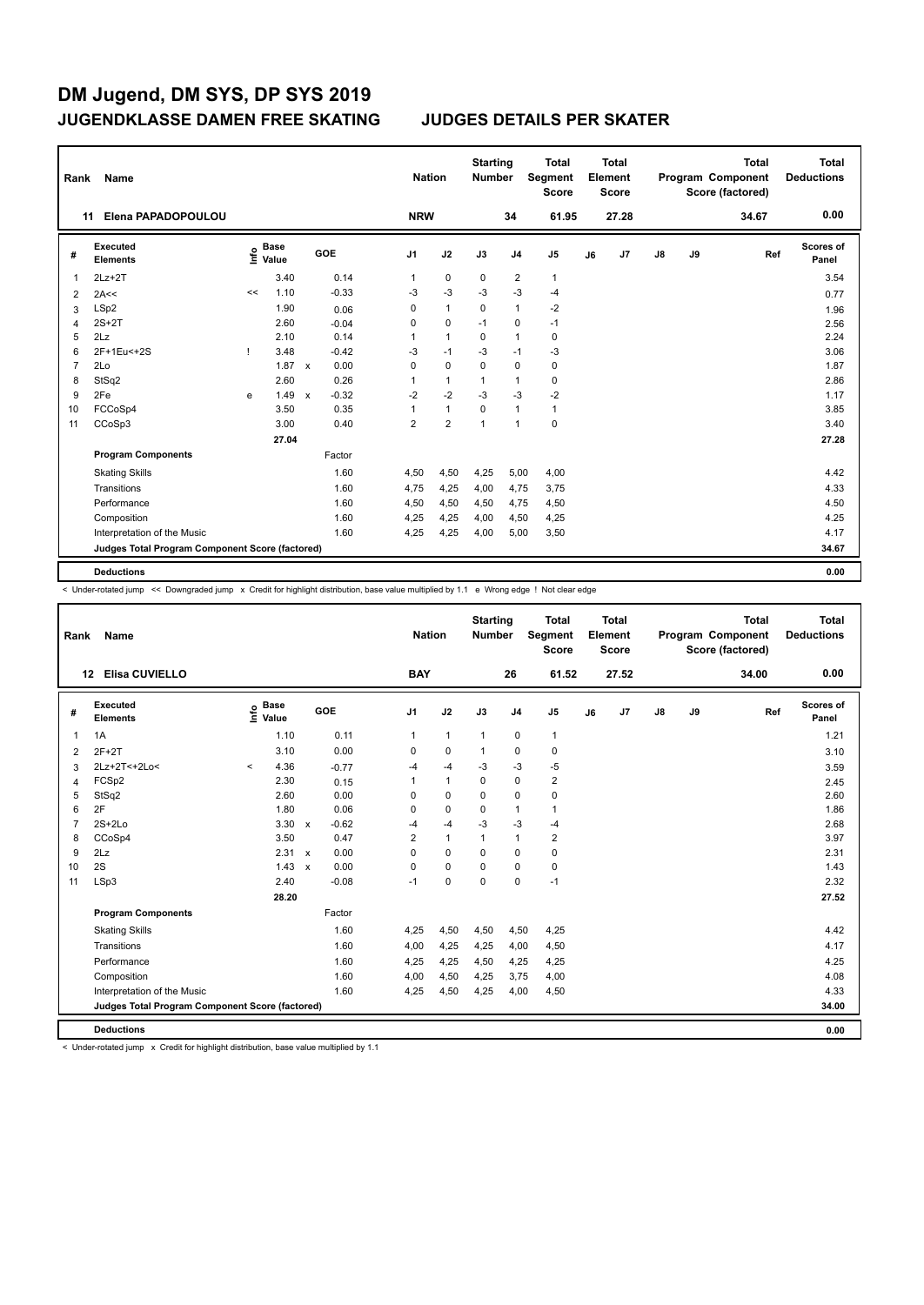| Rank           | Name                                            |                                  |                         | <b>Nation</b>  |              | <b>Starting</b><br><b>Number</b> |                | <b>Total</b><br>Segment<br><b>Score</b> |    | <b>Total</b><br>Element<br><b>Score</b> |               |    | <b>Total</b><br>Program Component<br>Score (factored) | <b>Total</b><br><b>Deductions</b> |
|----------------|-------------------------------------------------|----------------------------------|-------------------------|----------------|--------------|----------------------------------|----------------|-----------------------------------------|----|-----------------------------------------|---------------|----|-------------------------------------------------------|-----------------------------------|
|                | 13 Annika GÖRLER                                |                                  |                         | <b>SAS</b>     |              |                                  | 22             | 61.20                                   |    | 28.00                                   |               |    | 33.20                                                 | 0.00                              |
| #              | Executed<br><b>Elements</b>                     | <b>Base</b><br>e Base<br>⊆ Value | <b>GOE</b>              | J <sub>1</sub> | J2           | J3                               | J <sub>4</sub> | J <sub>5</sub>                          | J6 | J7                                      | $\mathsf{J}8$ | J9 | Ref                                                   | Scores of<br>Panel                |
| -1             | 2S                                              | 1.30                             | 0.13                    | 1              | $\mathbf{1}$ | $\mathbf{1}$                     | $\overline{2}$ | $\mathbf{1}$                            |    |                                         |               |    |                                                       | 1.43                              |
| 2              | 1A+1Eu+2S                                       | 2.90                             | 0.00                    | $\Omega$       | $\mathbf 0$  | 0                                | 0              | $\mathbf 0$                             |    |                                         |               |    |                                                       | 2.90                              |
| 3              | 2Lz+2Lo                                         | 3.80                             | 0.00                    | 0              | $\mathbf 0$  | 0                                | $\mathbf 0$    | $\pmb{0}$                               |    |                                         |               |    |                                                       | 3.80                              |
| $\overline{4}$ | FCCoSp3                                         | 3.00                             | 0.00                    | 0              | $\mathbf 0$  | 0                                | $\mathbf 0$    | $-1$                                    |    |                                         |               |    |                                                       | 3.00                              |
| 5              | StSq2                                           | 2.60                             | 0.00                    | 1              | $\mathbf 0$  | $\Omega$                         | $\mathbf 0$    | $\pmb{0}$                               |    |                                         |               |    |                                                       | 2.60                              |
| 6              | $2F+2Lo$                                        | 3.50                             | $-0.12$                 | $-1$           | $-1$         | 0                                | 0              | $-1$                                    |    |                                         |               |    |                                                       | 3.38                              |
| 7              | 2Lz                                             | 2.31<br>ı                        | $-0.49$<br>$\mathbf{x}$ | $-3$           | $-2$         | $-2$                             | $-1$           | $-3$                                    |    |                                         |               |    |                                                       | 1.82                              |
| 8              | CCoSp4                                          | 3.50                             | 0.35                    | 1              | $\mathbf{1}$ | 1                                | $\overline{1}$ | $\overline{2}$                          |    |                                         |               |    |                                                       | 3.85                              |
| 9              | 2F                                              | 1.98                             | 0.00<br>$\mathsf{x}$    | 0              | $\mathbf{1}$ | 0                                | 0              | $\pmb{0}$                               |    |                                         |               |    |                                                       | 1.98                              |
| 10             | 1A                                              | 1.21                             | 0.00<br>$\mathsf{x}$    | 0              | $\mathbf 0$  | 1                                | 0              | $\pmb{0}$                               |    |                                         |               |    |                                                       | 1.21                              |
| 11             | LSp2                                            | 1.90                             | 0.13                    | 1              | $-1$         | 0                                | $\overline{1}$ | $\mathbf{1}$                            |    |                                         |               |    |                                                       | 2.03                              |
|                |                                                 | 28.00                            |                         |                |              |                                  |                |                                         |    |                                         |               |    |                                                       | 28.00                             |
|                | <b>Program Components</b>                       |                                  | Factor                  |                |              |                                  |                |                                         |    |                                         |               |    |                                                       |                                   |
|                | <b>Skating Skills</b>                           |                                  | 1.60                    | 4,50           | 4,25         | 4,25                             | 4,00           | 3,75                                    |    |                                         |               |    |                                                       | 4.17                              |
|                | Transitions                                     |                                  | 1.60                    | 4,25           | 4,25         | 4,00                             | 4,00           | 3,50                                    |    |                                         |               |    |                                                       | 4.08                              |
|                | Performance                                     |                                  | 1.60                    | 4,75           | 4,25         | 4,50                             | 4,00           | 3,75                                    |    |                                         |               |    |                                                       | 4.25                              |
|                | Composition                                     |                                  | 1.60                    | 4,25           | 4,00         | 4,00                             | 4,00           | 4,00                                    |    |                                         |               |    |                                                       | 4.00                              |
|                | Interpretation of the Music                     |                                  | 1.60                    | 4,50           | 4,25         | 4,25                             | 4,25           | 3,50                                    |    |                                         |               |    |                                                       | 4.25                              |
|                | Judges Total Program Component Score (factored) |                                  |                         |                |              |                                  |                |                                         |    |                                         |               |    |                                                       | 33.20                             |
|                | <b>Deductions</b>                               |                                  |                         |                |              |                                  |                |                                         |    |                                         |               |    |                                                       | 0.00                              |

x Credit for highlight distribution, base value multiplied by 1.1 ! Not clear edge

| Rank           | <b>Name</b>                                     |      |                      |              |              |                         | <b>Nation</b>  | <b>Starting</b><br><b>Number</b> |                | <b>Total</b><br>Segment<br><b>Score</b> |    | <b>Total</b><br>Element<br><b>Score</b> |               |    | <b>Total</b><br>Program Component<br>Score (factored) |     | Total<br><b>Deductions</b> |
|----------------|-------------------------------------------------|------|----------------------|--------------|--------------|-------------------------|----------------|----------------------------------|----------------|-----------------------------------------|----|-----------------------------------------|---------------|----|-------------------------------------------------------|-----|----------------------------|
|                | Julia ZENNER<br>14                              |      |                      |              |              | <b>SAS</b>              |                |                                  | 32             | 61.02                                   |    | 28.01                                   |               |    | 34.01                                                 |     | 1.00                       |
| #              | Executed<br><b>Elements</b>                     | lnfo | <b>Base</b><br>Value |              | GOE          | J <sub>1</sub>          | J2             | J3                               | J <sub>4</sub> | J <sub>5</sub>                          | J6 | J7                                      | $\mathsf{J}8$ | J9 |                                                       | Ref | Scores of<br>Panel         |
| $\overline{1}$ | $1A+2T$                                         |      | 2.40                 |              | 0.13         | 1                       | $\mathbf{1}$   | $\mathbf{1}$                     | $\pmb{0}$      | $\mathbf{1}$                            |    |                                         |               |    |                                                       |     | 2.53                       |
| 2              | 3S<<                                            | <<   | 1.30                 |              | $-0.65$      | $-5$                    | $-5$           | $-5$                             | $-5$           | $-5$                                    |    |                                         |               |    |                                                       |     | 0.65                       |
| 3              | CCoSp4                                          |      | 3.50                 |              | 0.47         | $\overline{\mathbf{c}}$ | $\mathbf{1}$   | $\mathbf{1}$                     | $\mathbf{1}$   | $\overline{2}$                          |    |                                         |               |    |                                                       |     | 3.97                       |
| 4              | $2F+2T$                                         |      | 3.10                 |              | 0.12         | 1                       | $\mathbf 0$    | $\mathbf{1}$                     | $\mathbf{1}$   | $\mathbf 0$                             |    |                                         |               |    |                                                       |     | 3.22                       |
| 5              | 2Lo                                             |      | 1.70                 |              | 0.11         |                         | $\mathbf{1}$   | 0                                | $\mathbf 0$    | 1                                       |    |                                         |               |    |                                                       |     | 1.81                       |
| 6              | 2F+1Eu+2S                                       |      | 3.60                 |              | 0.00         | 0                       | $\mathbf 0$    | $\mathbf 0$                      | $\mathbf 0$    | 0                                       |    |                                         |               |    |                                                       |     | 3.60                       |
| $\overline{7}$ | FCCoSp4                                         |      | 3.50                 |              | 0.12         |                         | $\mathbf 0$    | $\Omega$                         | $\mathbf 0$    | 1                                       |    |                                         |               |    |                                                       |     | 3.62                       |
| 8              | 2Lo                                             |      | $1.87 \times$        |              | 0.06         | $\mathbf{1}$            | $\overline{2}$ | $\Omega$                         | $\Omega$       | $\mathbf 0$                             |    |                                         |               |    |                                                       |     | 1.93                       |
| 9              | LSp2                                            |      | 1.90                 |              | $-0.13$      | $-1$                    | $-1$           | $-1$                             | 0              | $\mathbf 0$                             |    |                                         |               |    |                                                       |     | 1.77                       |
| 10             | StSq2                                           |      | 2.60                 |              | 0.00         | 2                       | 0              | 0                                | 0              | 0                                       |    |                                         |               |    |                                                       |     | 2.60                       |
| 11             | 2Lz                                             |      | 2.31                 | $\mathsf{x}$ | 0.00         | $\mathbf 0$             | $\pmb{0}$      | $\mathbf 0$                      | $\mathbf 0$    | 0                                       |    |                                         |               |    |                                                       |     | 2.31                       |
|                |                                                 |      | 27.78                |              |              |                         |                |                                  |                |                                         |    |                                         |               |    |                                                       |     | 28.01                      |
|                | <b>Program Components</b>                       |      |                      |              | Factor       |                         |                |                                  |                |                                         |    |                                         |               |    |                                                       |     |                            |
|                | <b>Skating Skills</b>                           |      |                      |              | 1.60         | 4,50                    | 4,50           | 4,00                             | 4,00           | 4,00                                    |    |                                         |               |    |                                                       |     | 4.17                       |
|                | Transitions                                     |      |                      |              | 1.60         | 4,50                    | 4,25           | 4,25                             | 4,00           | 3,75                                    |    |                                         |               |    |                                                       |     | 4.17                       |
|                | Performance                                     |      |                      |              | 1.60         | 4,75                    | 4,75           | 4,25                             | 4,00           | 4,25                                    |    |                                         |               |    |                                                       |     | 4.42                       |
|                | Composition                                     |      |                      |              | 1.60         | 4,50                    | 4,25           | 4,00                             | 4,00           | 4,25                                    |    |                                         |               |    |                                                       |     | 4.17                       |
|                | Interpretation of the Music                     |      |                      |              | 1.60         | 4,75                    | 4,75           | 4,25                             | 4,00           | 3,50                                    |    |                                         |               |    |                                                       |     | 4.33                       |
|                | Judges Total Program Component Score (factored) |      |                      |              |              |                         |                |                                  |                |                                         |    |                                         |               |    |                                                       |     | 34.01                      |
|                | <b>Deductions</b>                               |      |                      |              | Falls: -1.00 |                         |                |                                  |                |                                         |    |                                         |               |    |                                                       |     | $-1.00$                    |

<< Downgraded jump x Credit for highlight distribution, base value multiplied by 1.1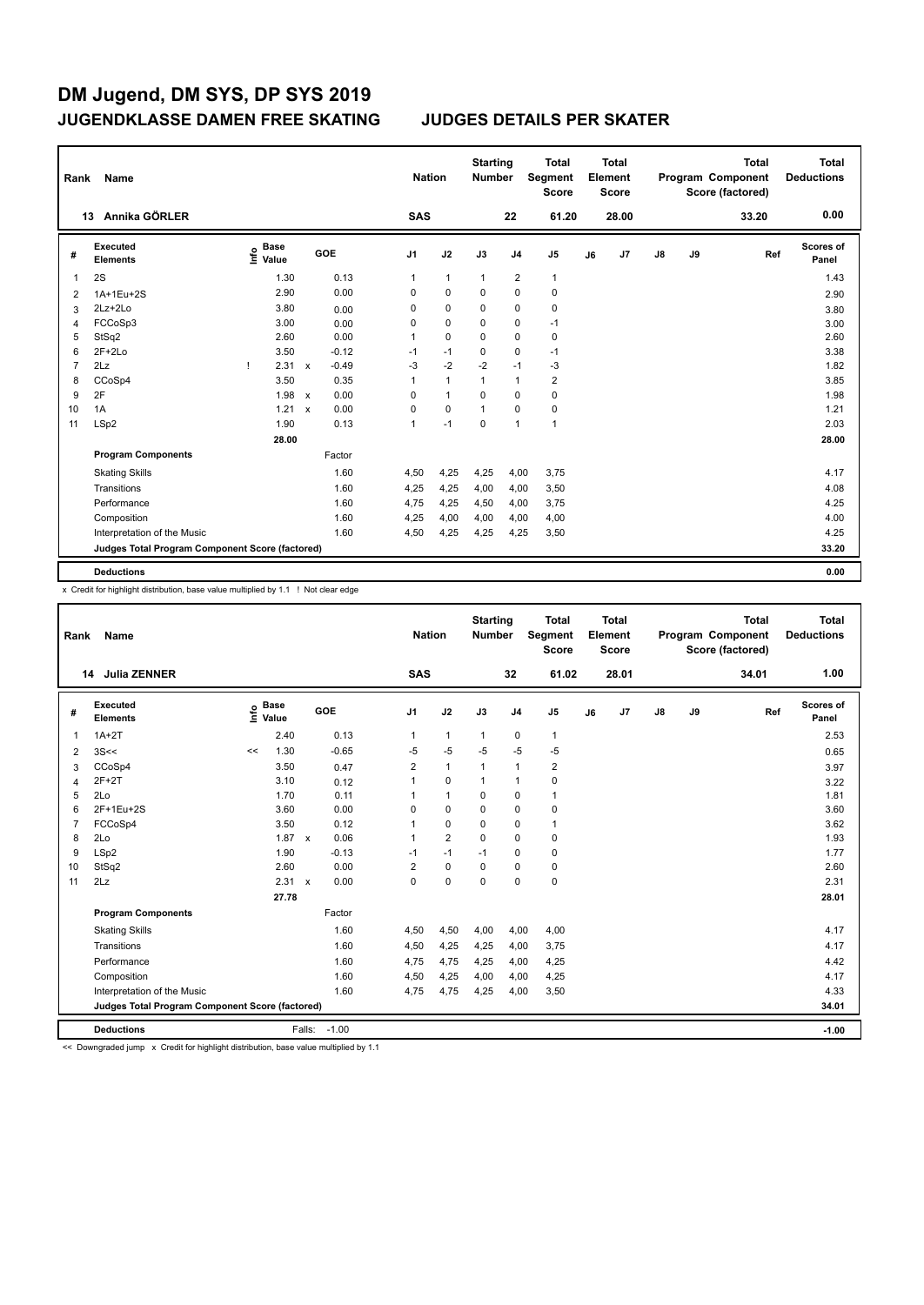| Rank           | Name                                            |                           |                           |         | <b>Nation</b>  |                | <b>Starting</b><br><b>Number</b> |                | <b>Total</b><br>Segment<br><b>Score</b> |    | <b>Total</b><br>Element<br><b>Score</b> |               |    | <b>Total</b><br>Program Component<br>Score (factored) | <b>Total</b><br><b>Deductions</b> |
|----------------|-------------------------------------------------|---------------------------|---------------------------|---------|----------------|----------------|----------------------------------|----------------|-----------------------------------------|----|-----------------------------------------|---------------|----|-------------------------------------------------------|-----------------------------------|
|                | <b>Lena-Deborah DITTMANN</b><br>15              |                           |                           |         | <b>B-W</b>     |                |                                  | 23             | 59.07                                   |    | 28.53                                   |               |    | 32.54                                                 | 2.00                              |
| #              | Executed<br><b>Elements</b>                     | <b>Base</b><br>۴<br>Value |                           | GOE     | J <sub>1</sub> | J2             | J3                               | J <sub>4</sub> | J <sub>5</sub>                          | J6 | J <sub>7</sub>                          | $\mathsf{J}8$ | J9 | Ref                                                   | <b>Scores of</b><br>Panel         |
| 1              | 1A                                              | 1.10                      |                           | 0.07    | 1              | $\mathbf 0$    | $\mathbf{1}$                     | $\mathbf 0$    | $\mathbf{1}$                            |    |                                         |               |    |                                                       | 1.17                              |
| $\overline{2}$ | $2F+2T$                                         | 3.10                      |                           | 0.18    | 1              | $\overline{1}$ | $\overline{1}$                   | $\mathbf{1}$   | $\mathbf{1}$                            |    |                                         |               |    |                                                       | 3.28                              |
| 3              | $2Lz+2T$                                        | 3.40                      |                           | $-0.21$ | $-1$           | $-2$           | $-1$                             | $\mathbf 0$    | $-1$                                    |    |                                         |               |    |                                                       | 3.19                              |
| 4              | 2Lo                                             | 1.70                      |                           | 0.00    | 0              | $\mathbf 0$    | $\mathbf 0$                      | $\mathbf 0$    | $\overline{2}$                          |    |                                         |               |    |                                                       | 1.70                              |
| 5              | CCoSp4                                          | 3.50                      |                           | 0.35    | 1              | $\mathbf{1}$   | $\mathbf 1$                      | $\mathbf 0$    | $\mathbf{1}$                            |    |                                         |               |    |                                                       | 3.85                              |
| 6              | StSq3                                           | 3.30                      |                           | 0.22    | 1              | $\mathbf 0$    | $\overline{1}$                   | $\mathbf 0$    | $\mathbf{1}$                            |    |                                         |               |    |                                                       | 3.52                              |
| $\overline{7}$ | LSp3                                            | 2.40                      |                           | 0.24    | 0              | $\overline{1}$ | $\mathbf 1$                      | $\mathbf{1}$   | $\mathbf{1}$                            |    |                                         |               |    |                                                       | 2.64                              |
| 8              | 2Lo+1Eu+2S                                      | 3.85                      | $\mathsf{x}$              | $-0.85$ | $-5$           | $-5$           | $-5$                             | $-5$           | $-5$                                    |    |                                         |               |    |                                                       | 3.00                              |
| 9              | 2Lz                                             | 2.31                      | $\boldsymbol{\mathsf{x}}$ | $-0.21$ | $-1$           | $-2$           | $-1$                             | $-1$           | $-1$                                    |    |                                         |               |    |                                                       | 2.10                              |
| 10             | 2F                                              | 1.98                      | $\boldsymbol{\mathsf{x}}$ | $-0.90$ | $-5$           | $-5$           | $-5$                             | $-5$           | $-5$                                    |    |                                         |               |    |                                                       | 1.08                              |
| 11             | FCCoSp3                                         | 3.00                      |                           | 0.00    | 0              | $\mathbf 0$    | $\mathbf 0$                      | $\mathbf 0$    | $\mathbf{1}$                            |    |                                         |               |    |                                                       | 3.00                              |
|                |                                                 | 29.64                     |                           |         |                |                |                                  |                |                                         |    |                                         |               |    |                                                       | 28.53                             |
|                | <b>Program Components</b>                       |                           |                           | Factor  |                |                |                                  |                |                                         |    |                                         |               |    |                                                       |                                   |
|                | <b>Skating Skills</b>                           |                           |                           | 1.60    | 4,50           | 4,00           | 4,50                             | 4,00           | 4,50                                    |    |                                         |               |    |                                                       | 4.33                              |
|                | Transitions                                     |                           |                           | 1.60    | 4,00           | 3,50           | 4,25                             | 3,00           | 3,50                                    |    |                                         |               |    |                                                       | 3.67                              |
|                | Performance                                     |                           |                           | 1.60    | 4,50           | 4,00           | 4,50                             | 3,50           | 4,25                                    |    |                                         |               |    |                                                       | 4.25                              |
|                | Composition                                     |                           |                           | 1.60    | 4,00           | 3,75           | 4,00                             | 3,50           | 4,25                                    |    |                                         |               |    |                                                       | 3.92                              |
|                | Interpretation of the Music                     |                           |                           | 1.60    | 4,25           | 4,00           | 4,25                             | 3,50           | 4,25                                    |    |                                         |               |    |                                                       | 4.17                              |
|                | Judges Total Program Component Score (factored) |                           |                           |         |                |                |                                  |                |                                         |    |                                         |               |    |                                                       | 32.54                             |
|                | <b>Deductions</b>                               |                           | Falls:                    | $-2.00$ |                |                |                                  |                |                                         |    |                                         |               |    |                                                       | $-2.00$                           |

x Credit for highlight distribution, base value multiplied by 1.1

| Rank           | Name                                            |   |                                    |                      |                | <b>Nation</b> | <b>Starting</b><br><b>Number</b> |                | <b>Total</b><br>Segment<br><b>Score</b> |    | <b>Total</b><br>Element<br><b>Score</b> |               |    | <b>Total</b><br>Program Component<br>Score (factored) |     | <b>Total</b><br><b>Deductions</b> |
|----------------|-------------------------------------------------|---|------------------------------------|----------------------|----------------|---------------|----------------------------------|----------------|-----------------------------------------|----|-----------------------------------------|---------------|----|-------------------------------------------------------|-----|-----------------------------------|
|                | <b>Kira GUTZAT</b><br>16                        |   |                                    |                      | <b>BAY</b>     |               |                                  | 20             | 58.90                                   |    | 25.43                                   |               |    | 33.47                                                 |     | 0.00                              |
| #              | Executed<br><b>Elements</b>                     |   | <b>Base</b><br>$\frac{6}{5}$ Value | GOE                  | J <sub>1</sub> | J2            | J3                               | J <sub>4</sub> | J5                                      | J6 | J7                                      | $\mathsf{J}8$ | J9 |                                                       | Ref | Scores of<br>Panel                |
| 1              | 2F+1Lo+2Lo                                      |   | 4.00                               | 0.00                 | 0              | 0             | 0                                | $\mathbf 0$    | 0                                       |    |                                         |               |    |                                                       |     | 4.00                              |
| 2              | $2Lz+2T$                                        |   | 3.40                               | $-0.07$              | $-1$           | $-2$          | $\Omega$                         | $\mathbf 0$    | 0                                       |    |                                         |               |    |                                                       |     | 3.33                              |
| 3              | $2S+2T$                                         |   | 2.60                               | 0.00                 | 0              | 0             | 0                                | $\mathbf{1}$   | 0                                       |    |                                         |               |    |                                                       |     | 2.60                              |
| $\overline{4}$ | 2Lze                                            | e | 1.58                               | $-0.47$              | -3             | $-4$          | $-3$                             | $-2$           | $-3$                                    |    |                                         |               |    |                                                       |     | 1.11                              |
| 5              | 1A                                              |   | 1.10                               | 0.00                 | 0              | $\mathbf 0$   | $\Omega$                         | $\mathbf 0$    | 0                                       |    |                                         |               |    |                                                       |     | 1.10                              |
| 6              | FCCoSp2                                         |   | 2.50                               | $-0.42$              | -2             | $-1$          | $-1$                             | $-2$           | $-2$                                    |    |                                         |               |    |                                                       |     | 2.08                              |
| $\overline{7}$ | StSq3                                           |   | 3.30                               | 0.22                 | 1              | 0             | 0                                | $\overline{2}$ | $\mathbf{1}$                            |    |                                         |               |    |                                                       |     | 3.52                              |
| 8              | 2F                                              |   | 1.98                               | 0.00<br>$\mathsf{x}$ | 0              | $\mathbf 0$   | 0                                | $\mathbf 0$    | 0                                       |    |                                         |               |    |                                                       |     | 1.98                              |
| 9              | 2S                                              |   | 1.43                               | 0.00<br>$\mathbf{x}$ | $\Omega$       | $\Omega$      | $\Omega$                         | 0              | 0                                       |    |                                         |               |    |                                                       |     | 1.43                              |
| 10             | CCoSp2V                                         |   | 1.88                               | 0.00                 | 0              | $\mathbf 0$   | 0                                | 0              | $-1$                                    |    |                                         |               |    |                                                       |     | 1.88                              |
| 11             | LSp3                                            |   | 2.40                               | 0.00                 | 0              | $\pmb{0}$     | $\overline{1}$                   | $\mathbf 0$    | 0                                       |    |                                         |               |    |                                                       |     | 2.40                              |
|                |                                                 |   | 26.17                              |                      |                |               |                                  |                |                                         |    |                                         |               |    |                                                       |     | 25.43                             |
|                | <b>Program Components</b>                       |   |                                    | Factor               |                |               |                                  |                |                                         |    |                                         |               |    |                                                       |     |                                   |
|                | <b>Skating Skills</b>                           |   |                                    | 1.60                 | 4,25           | 4,25          | 4,25                             | 4,00           | 4,00                                    |    |                                         |               |    |                                                       |     | 4.17                              |
|                | Transitions                                     |   |                                    | 1.60                 | 4,00           | 4,25          | 4,00                             | 4,00           | 3,25                                    |    |                                         |               |    |                                                       |     | 4.00                              |
|                | Performance                                     |   |                                    | 1.60                 | 4,50           | 4,50          | 4,25                             | 4,50           | 4,00                                    |    |                                         |               |    |                                                       |     | 4.42                              |
|                | Composition                                     |   |                                    | 1.60                 | 4,25           | 4,25          | 3,75                             | 4,00           | 3,75                                    |    |                                         |               |    |                                                       |     | 4.00                              |
|                | Interpretation of the Music                     |   |                                    | 1.60                 | 4,50           | 4,50          | 4,00                             | 5,00           | 3,50                                    |    |                                         |               |    |                                                       |     | 4.33                              |
|                | Judges Total Program Component Score (factored) |   |                                    |                      |                |               |                                  |                |                                         |    |                                         |               |    |                                                       |     | 33.47                             |
|                | <b>Deductions</b>                               |   |                                    |                      |                |               |                                  |                |                                         |    |                                         |               |    |                                                       |     | 0.00                              |

x Credit for highlight distribution, base value multiplied by 1.1 e Wrong edge ! Not clear edge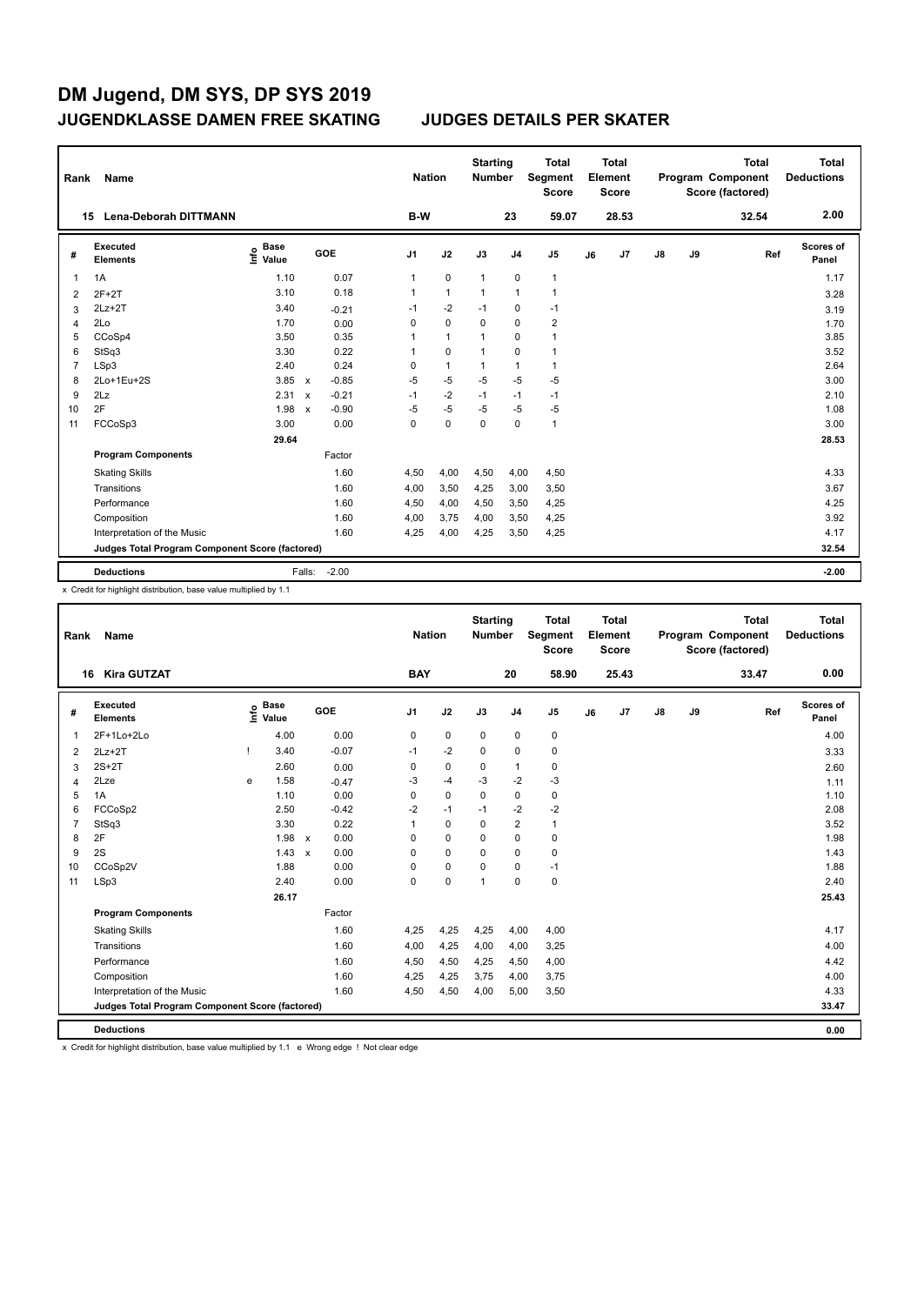**Total Deductions**

**Total**

**Program Component Score (factored)**

**Total** 

**Score**

**Element Segment**

**Total Score**

| Rank           | Name                                            |                           |                           |         |                | <b>Nation</b> |             | <b>Starting</b><br><b>Number</b> |                | <b>Total</b><br>Segment<br><b>Score</b> |    | <b>Total</b><br>Element<br><b>Score</b> |               |    | <b>Total</b><br>Program Component<br>Score (factored) | <b>Total</b><br><b>Deductions</b> |
|----------------|-------------------------------------------------|---------------------------|---------------------------|---------|----------------|---------------|-------------|----------------------------------|----------------|-----------------------------------------|----|-----------------------------------------|---------------|----|-------------------------------------------------------|-----------------------------------|
| 17             | <b>Anastasia HARTMANN</b>                       |                           |                           |         | <b>BAY</b>     |               |             |                                  | 17             | 58.54                                   |    | 28.81                                   |               |    | 29.73                                                 | 0.00                              |
| #              | Executed<br><b>Elements</b>                     | <b>Base</b><br>۴<br>Value |                           | GOE     | J <sub>1</sub> |               | J2          | J3                               | J <sub>4</sub> | J <sub>5</sub>                          | J6 | J7                                      | $\mathsf{J}8$ | J9 | Ref                                                   | <b>Scores of</b><br>Panel         |
| 1              | 1A                                              | 1.10                      |                           | 0.00    | 0              |               | $\mathbf 0$ | 0                                | $\mathbf 0$    | 0                                       |    |                                         |               |    |                                                       | 1.10                              |
| 2              | 2Lz+2T+2Lo                                      | 5.10                      |                           | $-0.21$ | $-1$           |               | $-2$        | $-1$                             | $-1$           | $-1$                                    |    |                                         |               |    |                                                       | 4.89                              |
| 3              | CSSp3                                           | 2.60                      |                           | $-0.09$ | 0              |               | $\mathbf 0$ | $-1$                             | $\mathbf 0$    | $-1$                                    |    |                                         |               |    |                                                       | 2.51                              |
| $\overline{4}$ | StSq2                                           | 2.60                      |                           | 0.00    | 0              |               | $\mathbf 0$ | $\Omega$                         | $\mathbf 0$    | $\pmb{0}$                               |    |                                         |               |    |                                                       | 2.60                              |
| 5              | 2S                                              | 1.30                      |                           | 0.00    | 0              |               | 0           | 0                                | 0              | $-1$                                    |    |                                         |               |    |                                                       | 1.30                              |
| 6              | $2Lz+2T$                                        | 3.40                      |                           | 0.00    | 0              |               | $\Omega$    | $\Omega$                         | $\mathbf 0$    | $\mathbf 0$                             |    |                                         |               |    |                                                       | 3.40                              |
| $\overline{7}$ | FCCoSp4                                         | 3.50                      |                           | 0.00    | 0              |               | $\mathbf 0$ | 0                                | $\mathbf 0$    | $-1$                                    |    |                                         |               |    |                                                       | 3.50                              |
| 8              | 2S                                              | 1.43                      | $\mathbf{x}$              | 0.00    | $\Omega$       |               | $\Omega$    | $\Omega$                         | $\mathbf 0$    | $-1$                                    |    |                                         |               |    |                                                       | 1.43                              |
| 9              | $2F+2Lo$                                        | 3.85                      | $\boldsymbol{\mathsf{x}}$ | 0.00    | 0              |               | 0           | 0                                | $\mathbf 0$    | 0                                       |    |                                         |               |    |                                                       | 3.85                              |
| 10             | 2F                                              | 1.98                      | $\boldsymbol{\mathsf{x}}$ | 0.00    | 0              |               | 0           | 0                                | 0              | $-1$                                    |    |                                         |               |    |                                                       | 1.98                              |
| 11             | CCoSp3V                                         | 2.25                      |                           | 0.00    | 0              |               | $\mathbf 0$ | $\mathbf 0$                      | $\mathbf 0$    | $\mathbf 0$                             |    |                                         |               |    |                                                       | 2.25                              |
|                |                                                 | 29.11                     |                           |         |                |               |             |                                  |                |                                         |    |                                         |               |    |                                                       | 28.81                             |
|                | <b>Program Components</b>                       |                           |                           | Factor  |                |               |             |                                  |                |                                         |    |                                         |               |    |                                                       |                                   |
|                | <b>Skating Skills</b>                           |                           |                           | 1.60    | 3.75           |               | 4,00        | 3,75                             | 3,75           | 3,50                                    |    |                                         |               |    |                                                       | 3.75                              |
|                | Transitions                                     |                           |                           | 1.60    | 3.75           |               | 4,00        | 3,50                             | 3,00           | 3,50                                    |    |                                         |               |    |                                                       | 3.58                              |
|                | Performance                                     |                           |                           | 1.60    | 3,75           |               | 3,75        | 3,75                             | 2,75           | 3,75                                    |    |                                         |               |    |                                                       | 3.75                              |
|                | Composition                                     |                           |                           | 1.60    | 4,00           |               | 4,00        | 3,50                             | 3,00           | 4,00                                    |    |                                         |               |    |                                                       | 3.83                              |
|                | Interpretation of the Music                     |                           |                           | 1.60    | 4,00           |               | 3,75        | 3,50                             | 2,75           | 3,75                                    |    |                                         |               |    |                                                       | 3.67                              |
|                | Judges Total Program Component Score (factored) |                           |                           |         |                |               |             |                                  |                |                                         |    |                                         |               |    |                                                       | 29.73                             |
|                | <b>Deductions</b>                               |                           |                           |         |                |               |             |                                  |                |                                         |    |                                         |               |    |                                                       | 0.00                              |

x Credit for highlight distribution, base value multiplied by 1.1

**Starting Rank Name Nation Number**

|                | <b>Jasmin WIERTZ</b><br>18                      |   |                                  |                           |         | <b>NRW</b>     |                      |                | 4              | 58.41                   |    | 26.54 |    |    | 31.87 | 0.00                      |
|----------------|-------------------------------------------------|---|----------------------------------|---------------------------|---------|----------------|----------------------|----------------|----------------|-------------------------|----|-------|----|----|-------|---------------------------|
| #              | <b>Executed</b><br><b>Elements</b>              |   | <b>Base</b><br>e Base<br>⊆ Value |                           | GOE     | J <sub>1</sub> | J2                   | J3             | J <sub>4</sub> | J <sub>5</sub>          | J6 | J7    | J8 | J9 | Ref   | <b>Scores of</b><br>Panel |
| 1              | 2Lo                                             |   | 1.70                             |                           | 0.23    | $\mathbf{1}$   | $\mathbf{1}$         | $\mathbf 0$    | $\overline{2}$ | $\overline{\mathbf{c}}$ |    |       |    |    |       | 1.93                      |
| $\overline{2}$ | 1A                                              |   | 1.10                             |                           | 0.04    | 0              | $\mathbf{1}$         | 0              | 0              | $\mathbf{1}$            |    |       |    |    |       | 1.14                      |
| 3              | 2F+1Eu+2S                                       |   | 3.60                             |                           | 0.24    |                | $\overline{2}$       | $\overline{2}$ | $\mathbf 0$    | $\mathbf{1}$            |    |       |    |    |       | 3.84                      |
| 4              | 2Lz+2Lo                                         |   | 3.80                             |                           | $-0.28$ | $-2$           | $-1$                 | $-1$           | $-1$           | $-2$                    |    |       |    |    |       | 3.52                      |
| 5              | FCSp1                                           |   | 1.90                             |                           | $-0.13$ | 0              | $\mathbf 0$          | $-1$           | $-2$           | $-1$                    |    |       |    |    |       | 1.77                      |
| 6              | StSq2                                           |   | 2.60                             |                           | 0.09    | 0              | $\mathbf 0$          | $\mathbf{1}$   | $\mathbf{1}$   | 0                       |    |       |    |    |       | 2.69                      |
| $\overline{7}$ | 2S                                              |   | 1.43                             | $\boldsymbol{\mathsf{x}}$ | 0.09    |                | $\mathbf{1}$         | $\Omega$       | $\mathbf 0$    | $\mathbf{1}$            |    |       |    |    |       | 1.52                      |
| 8              | 2Lze+2T                                         | e | 3.17                             | $\mathsf{x}$              | $-0.47$ | $-3$           | $-2$                 | $-3$           | $-3$           | $-3$                    |    |       |    |    |       | 2.70                      |
| 9              | 2F                                              |   | 1.98                             | $\boldsymbol{\mathsf{x}}$ | 0.06    |                | $\mathbf{1}$         | $\mathbf 0$    | $\mathbf 0$    | 0                       |    |       |    |    |       | 2.04                      |
| 10             | CCoSp4V                                         |   | 2.63                             |                           | 0.26    |                | $\overline{2}$       | $\mathbf{1}$   | 1              | $\mathbf{1}$            |    |       |    |    |       | 2.89                      |
| 11             | SSp4                                            |   | 2.50                             |                           | 0.00    | 0              | $\blacktriangleleft$ | 0              | $-1$           | 0                       |    |       |    |    |       | 2.50                      |
|                |                                                 |   | 26.41                            |                           |         |                |                      |                |                |                         |    |       |    |    |       | 26.54                     |
|                | <b>Program Components</b>                       |   |                                  |                           | Factor  |                |                      |                |                |                         |    |       |    |    |       |                           |
|                | <b>Skating Skills</b>                           |   |                                  |                           | 1.60    | 4,00           | 4,25                 | 4,25           | 3,50           | 4,00                    |    |       |    |    |       | 4.08                      |
|                | Transitions                                     |   |                                  |                           | 1.60    | 3,75           | 4,50                 | 3,75           | 3,50           | 3,75                    |    |       |    |    |       | 3.75                      |
|                | Performance                                     |   |                                  |                           | 1.60    | 3,75           | 4,25                 | 4,00           | 4,00           | 3,50                    |    |       |    |    |       | 3.92                      |
|                | Composition                                     |   |                                  |                           | 1.60    | 4,00           | 4,00                 | 4,00           | 4,00           | 3,75                    |    |       |    |    |       | 4.00                      |
|                | Interpretation of the Music                     |   |                                  |                           | 1.60    | 4,25           | 4,50                 | 4,00           | 4,00           | 4,25                    |    |       |    |    |       | 4.17                      |
|                | Judges Total Program Component Score (factored) |   |                                  |                           |         |                |                      |                |                |                         |    |       |    |    |       | 31.87                     |
|                | <b>Deductions</b>                               |   |                                  |                           |         |                |                      |                |                |                         |    |       |    |    |       | 0.00                      |

x Credit for highlight distribution, base value multiplied by 1.1 e Wrong edge ! Not clear edge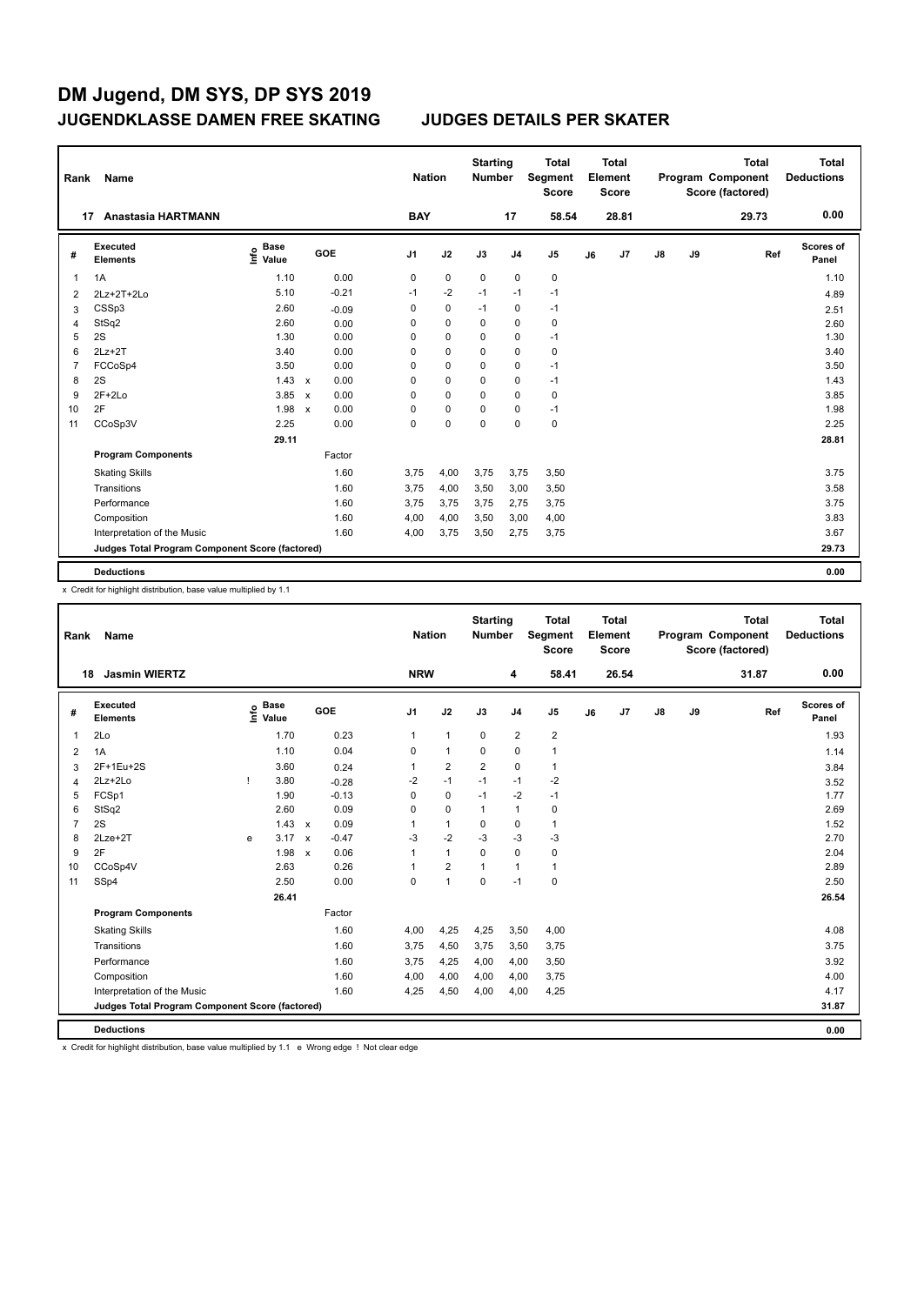| Rank           | Name                                            |                              |              |         |                | <b>Nation</b>  | <b>Starting</b><br><b>Number</b> |                | Total<br><b>Segment</b><br><b>Score</b> |    | <b>Total</b><br>Element<br><b>Score</b> |    |    | <b>Total</b><br>Program Component<br>Score (factored) | <b>Total</b><br><b>Deductions</b> |
|----------------|-------------------------------------------------|------------------------------|--------------|---------|----------------|----------------|----------------------------------|----------------|-----------------------------------------|----|-----------------------------------------|----|----|-------------------------------------------------------|-----------------------------------|
|                | <b>Louisa LENZ</b><br>19                        |                              |              |         | <b>BER</b>     |                |                                  | 33             | 58.19                                   |    | 27.86                                   |    |    | 31.33                                                 | 1.00                              |
| #              | Executed<br><b>Elements</b>                     | <b>Base</b><br>١nf٥<br>Value |              | GOE     | J <sub>1</sub> | J2             | J3                               | J <sub>4</sub> | J <sub>5</sub>                          | J6 | J7                                      | J8 | J9 | Ref                                                   | Scores of<br>Panel                |
| 1              | 2S                                              | 1.30                         |              | 0.00    | 0              | $\mathbf 0$    | $\mathbf 0$                      | $\mathbf 0$    | 0                                       |    |                                         |    |    |                                                       | 1.30                              |
| $\overline{2}$ | 2Lz+1Eu+2S                                      | 3.90                         |              | $-0.21$ | $-1$           | $-1$           | $-1$                             | 0              | $-1$                                    |    |                                         |    |    |                                                       | 3.69                              |
| 3              | FCCoSp4                                         | 3.50                         |              | 0.00    | 0              | $\pmb{0}$      | 0                                | $\mathbf 0$    | $\pmb{0}$                               |    |                                         |    |    |                                                       | 3.50                              |
| 4              | 2Lo                                             | 1.70                         |              | $-0.34$ | $-2$           | $-3$           | $-2$                             | 0              | $-2$                                    |    |                                         |    |    |                                                       | 1.36                              |
| 5              | $2Lo+2T$                                        | 3.00                         |              | $-0.06$ | $-1$           | $-2$           | 0                                | 0              | $\pmb{0}$                               |    |                                         |    |    |                                                       | 2.94                              |
| 6              | StSq3                                           | 3.30                         |              | 0.00    | 0              | $\mathbf 0$    | $\mathbf 0$                      | $\mathbf 0$    | $\pmb{0}$                               |    |                                         |    |    |                                                       | 3.30                              |
| 7              | $2Lz + 2T$                                      | 3.74                         | $\mathbf{x}$ | $-0.14$ | 0              | $-1$           | $-1$                             | 0              | $-2$                                    |    |                                         |    |    |                                                       | 3.60                              |
| 8              | 2F                                              | 1.98                         | $\mathsf{x}$ | $-0.90$ | $-5$           | $-5$           | $-5$                             | $-5$           | $-5$                                    |    |                                         |    |    |                                                       | 1.08                              |
| 9              | 1A                                              | 1.21                         | $\mathsf{x}$ | 0.00    | 0              | 0              | 0                                | $\mathbf{1}$   | 0                                       |    |                                         |    |    |                                                       | 1.21                              |
| 10             | CCoSp4                                          | 3.50                         |              | 0.00    | 0              | $\mathbf 0$    | 0                                | 0              | 0                                       |    |                                         |    |    |                                                       | 3.50                              |
| 11             | CSp3                                            | 2.30                         |              | 0.08    | 0              | $\overline{1}$ | 0                                | $\mathbf 0$    | $\mathbf{1}$                            |    |                                         |    |    |                                                       | 2.38                              |
|                |                                                 | 29.43                        |              |         |                |                |                                  |                |                                         |    |                                         |    |    |                                                       | 27.86                             |
|                | <b>Program Components</b>                       |                              |              | Factor  |                |                |                                  |                |                                         |    |                                         |    |    |                                                       |                                   |
|                | <b>Skating Skills</b>                           |                              |              | 1.60    | 4,50           | 4,00           | 4,25                             | 3,75           | 3,75                                    |    |                                         |    |    |                                                       | 4.00                              |
|                | Transitions                                     |                              |              | 1.60    | 4,25           | 4,00           | 4,00                             | 3,75           | 3,50                                    |    |                                         |    |    |                                                       | 3.92                              |
|                | Performance                                     |                              |              | 1.60    | 4,00           | 3,75           | 4,00                             | 3,75           | 3,50                                    |    |                                         |    |    |                                                       | 3.83                              |
|                | Composition                                     |                              |              | 1.60    | 4,25           | 4,00           | 4,25                             | 3,75           | 3,75                                    |    |                                         |    |    |                                                       | 4.00                              |
|                | Interpretation of the Music                     |                              |              | 1.60    | 4,25           | 3,75           | 4,00                             | 3,50           | 3,75                                    |    |                                         |    |    |                                                       | 3.83                              |
|                | Judges Total Program Component Score (factored) |                              |              |         |                |                |                                  |                |                                         |    |                                         |    |    |                                                       | 31.33                             |
|                | <b>Deductions</b>                               |                              | Falls:       | $-1.00$ |                |                |                                  |                |                                         |    |                                         |    |    |                                                       | $-1.00$                           |

x Credit for highlight distribution, base value multiplied by 1.1

| Rank | Name                                            |                                  |                                   | <b>Nation</b>  |             | <b>Starting</b><br><b>Number</b> |                | <b>Total</b><br>Segment<br><b>Score</b> |    | <b>Total</b><br>Element<br><b>Score</b> |               |    | <b>Total</b><br>Program Component<br>Score (factored) | <b>Total</b><br><b>Deductions</b> |
|------|-------------------------------------------------|----------------------------------|-----------------------------------|----------------|-------------|----------------------------------|----------------|-----------------------------------------|----|-----------------------------------------|---------------|----|-------------------------------------------------------|-----------------------------------|
|      | <b>Fabienne MEVE</b><br>20                      |                                  |                                   | <b>NIE</b>     |             |                                  | 10             | 58.18                                   |    | 27.51                                   |               |    | 30.67                                                 | 0.00                              |
| #    | Executed<br><b>Elements</b>                     | <b>Base</b><br>e Base<br>⊆ Value | <b>GOE</b>                        | J <sub>1</sub> | J2          | J3                               | J <sub>4</sub> | J5                                      | J6 | J7                                      | $\mathsf{J}8$ | J9 | Ref                                                   | <b>Scores of</b><br>Panel         |
| 1    | $2F+2T$                                         | 3.10                             | 0.12                              | 0              | 0           | $\mathbf{1}$                     | $\mathbf{1}$   | 2                                       |    |                                         |               |    |                                                       | 3.22                              |
| 2    | 1A                                              | 1.10                             | 0.07                              | 1              | $\pmb{0}$   | $\mathbf{1}$                     | $\mathbf{1}$   | 0                                       |    |                                         |               |    |                                                       | 1.17                              |
| 3    | 2F+1Lo+2Lo                                      | 4.00                             | 0.00                              | 0              | $-1$        | 0                                | 0              | 1                                       |    |                                         |               |    |                                                       | 4.00                              |
| 4    | SSp4                                            | 2.50                             | 0.17                              | 2              | 0           | 0                                | $\mathbf{1}$   | 1                                       |    |                                         |               |    |                                                       | 2.67                              |
| 5    | $2Lz+2T$                                        | 3.40                             | $-0.56$                           | $-3$           | -3          | $-1$                             | $-3$           | $-2$                                    |    |                                         |               |    |                                                       | 2.84                              |
| 6    | StSq2                                           | 2.60                             | 0.17                              |                | $\mathbf 0$ | 1                                | $\mathbf 0$    | 1                                       |    |                                         |               |    |                                                       | 2.77                              |
| 7    | 2Lo                                             | 1.87 x                           | 0.11                              | 1              | $\mathbf 0$ | $\mathbf{1}$                     | $\mathbf 0$    | $\mathbf{1}$                            |    |                                         |               |    |                                                       | 1.98                              |
| 8    | 2Lz                                             | 2.31                             | 0.07<br>$\boldsymbol{\mathsf{x}}$ | 1              | 0           | 0                                | $\mathbf 0$    | 1                                       |    |                                         |               |    |                                                       | 2.38                              |
| 9    | CCoSp2                                          | 2.50                             | $-0.25$                           | $-1$           | 0           | $-1$                             | $-1$           | $-2$                                    |    |                                         |               |    |                                                       | 2.25                              |
| 10   | 2S                                              | $1.43 \times$                    | 0.00                              | 0              | $\pmb{0}$   | 0                                | $\mathbf 0$    | 0                                       |    |                                         |               |    |                                                       | 1.43                              |
| 11   | FCSp3                                           | 2.80                             | 0.00                              | 0              | $-2$        | 0                                | $\mathbf 0$    | 0                                       |    |                                         |               |    |                                                       | 2.80                              |
|      |                                                 | 27.61                            |                                   |                |             |                                  |                |                                         |    |                                         |               |    |                                                       | 27.51                             |
|      | <b>Program Components</b>                       |                                  | Factor                            |                |             |                                  |                |                                         |    |                                         |               |    |                                                       |                                   |
|      | <b>Skating Skills</b>                           |                                  | 1.60                              | 4,25           | 3,75        | 4,00                             | 3,50           | 3,75                                    |    |                                         |               |    |                                                       | 3.83                              |
|      | Transitions                                     |                                  | 1.60                              | 4,00           | 3,75        | 3,75                             | 3,25           | 3,50                                    |    |                                         |               |    |                                                       | 3.67                              |
|      | Performance                                     |                                  | 1.60                              | 3,75           | 3,75        | 4,00                             | 4,00           | 3,50                                    |    |                                         |               |    |                                                       | 3.83                              |
|      | Composition                                     |                                  | 1.60                              | 4,00           | 3,50        | 4,00                             | 4,00           | 3,75                                    |    |                                         |               |    |                                                       | 3.92                              |
|      | Interpretation of the Music                     |                                  | 1.60                              | 4,00           | 4,00        | 4,00                             | 3,75           | 3,75                                    |    |                                         |               |    |                                                       | 3.92                              |
|      | Judges Total Program Component Score (factored) |                                  |                                   |                |             |                                  |                |                                         |    |                                         |               |    |                                                       | 30.67                             |
|      | <b>Deductions</b>                               |                                  |                                   |                |             |                                  |                |                                         |    |                                         |               |    |                                                       | 0.00                              |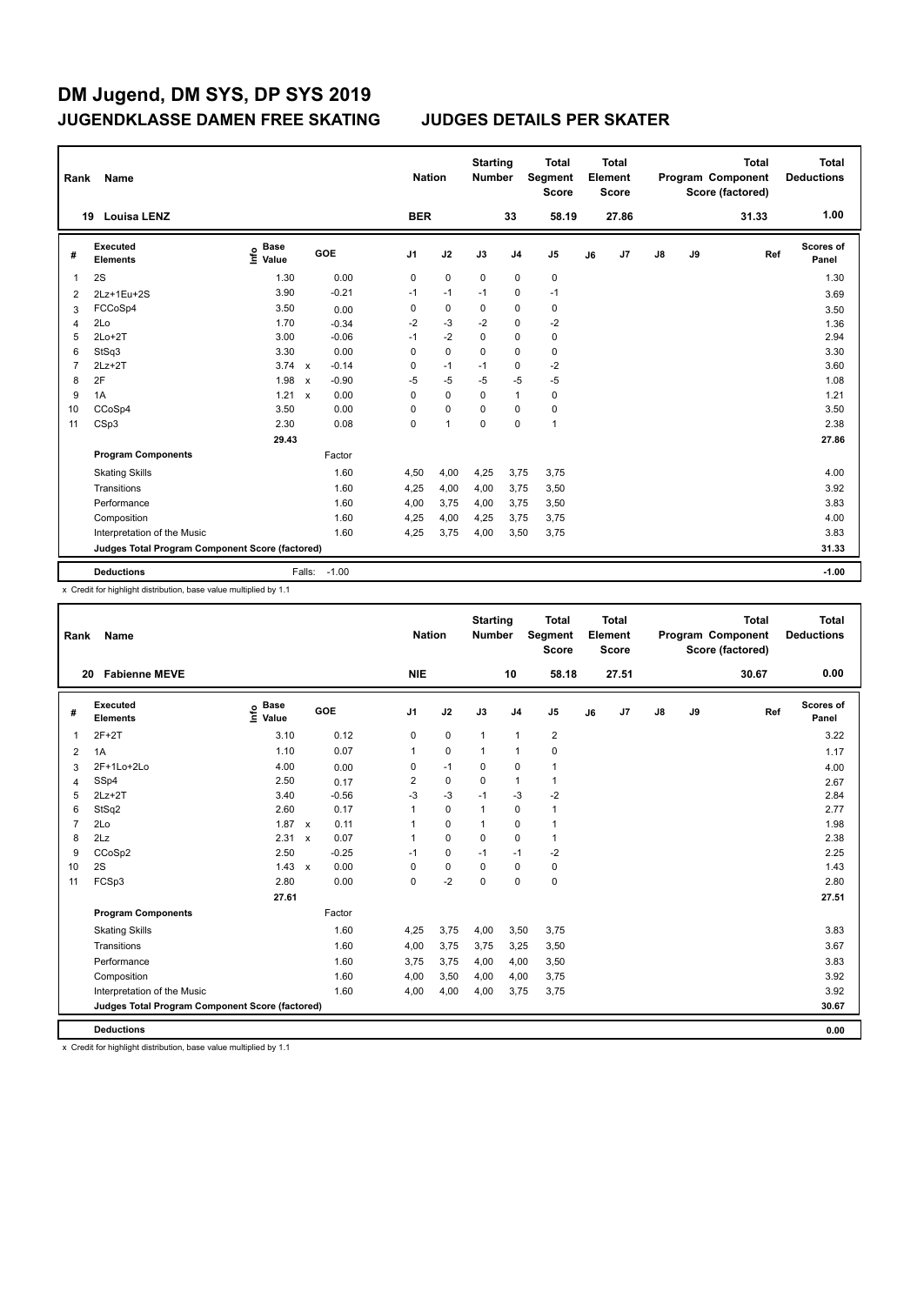| Rank           | Name                                            |                              |              |            |                | <b>Nation</b> | <b>Starting</b><br><b>Number</b> |                | <b>Total</b><br>Segment<br><b>Score</b> |    | Total<br>Element<br><b>Score</b> |               |    | <b>Total</b><br>Program Component<br>Score (factored) | Total<br><b>Deductions</b> |
|----------------|-------------------------------------------------|------------------------------|--------------|------------|----------------|---------------|----------------------------------|----------------|-----------------------------------------|----|----------------------------------|---------------|----|-------------------------------------------------------|----------------------------|
|                | <b>Laura PAFFEN</b><br>21                       |                              |              |            | <b>NRW</b>     |               |                                  | 21             | 57.79                                   |    | 26.46                            |               |    | 31.33                                                 | 0.00                       |
| #              | Executed<br><b>Elements</b>                     | <b>Base</b><br>١nf٥<br>Value |              | <b>GOE</b> | J <sub>1</sub> | J2            | J3                               | J <sub>4</sub> | J <sub>5</sub>                          | J6 | J <sub>7</sub>                   | $\mathsf{J}8$ | J9 | Ref                                                   | Scores of<br>Panel         |
| -1             | 2Lo                                             | 1.70                         |              | 0.00       | 0              | $\pmb{0}$     | 0                                | $\mathbf{1}$   | 0                                       |    |                                  |               |    |                                                       | 1.70                       |
| 2              | $2Lz+2T$                                        | 3.40                         |              | 0.00       | $\Omega$       | $\mathbf 0$   | 0                                | 0              | $\mathbf{1}$                            |    |                                  |               |    |                                                       | 3.40                       |
| 3              | FCSp2                                           | 2.30                         |              | 0.08       | 1              | $\mathbf{1}$  | 0                                | $-2$           | $\pmb{0}$                               |    |                                  |               |    |                                                       | 2.38                       |
| $\overline{4}$ | $2F+2T$                                         | 3.10                         |              | $-0.18$    | $-1$           | $-2$          | $-1$                             | $-1$           | $-1$                                    |    |                                  |               |    |                                                       | 2.92                       |
| 5              | 1A                                              | 1.10                         |              | 0.00       | 0              | $\mathbf{1}$  | 0                                | $\mathbf 0$    | $\pmb{0}$                               |    |                                  |               |    |                                                       | 1.10                       |
| 6              | StSq2                                           | 2.60                         |              | 0.00       | 0              | $\mathbf 0$   | 0                                | 0              | $\pmb{0}$                               |    |                                  |               |    |                                                       | 2.60                       |
| $\overline{7}$ | 2S                                              | 1.43                         | $\mathsf{x}$ | $-0.30$    | $-3$           | $-2$          | $-2$                             | $-3$           | $-2$                                    |    |                                  |               |    |                                                       | 1.13                       |
| 8              | 2Lz                                             | 2.31                         | $\mathsf{x}$ | 0.00       | 0              | $\Omega$      | $\Omega$                         | $\mathbf 0$    | $-1$                                    |    |                                  |               |    |                                                       | 2.31                       |
| 9              | 2F+1Eu+2S                                       | 3.96                         | $\mathsf{x}$ | 0.00       | 0              | $\mathbf 0$   | $\Omega$                         | $\mathbf 0$    | $-1$                                    |    |                                  |               |    |                                                       | 3.96                       |
| 10             | CCoSp3                                          | 3.00                         |              | 0.00       | 0              | $\mathbf{1}$  | 0                                | $-1$           | $\pmb{0}$                               |    |                                  |               |    |                                                       | 3.00                       |
| 11             | LSp2                                            | 1.90                         |              | 0.06       | $\overline{2}$ | $\mathbf 0$   | 1                                | $\mathbf 0$    | $\pmb{0}$                               |    |                                  |               |    |                                                       | 1.96                       |
|                |                                                 | 26.80                        |              |            |                |               |                                  |                |                                         |    |                                  |               |    |                                                       | 26.46                      |
|                | <b>Program Components</b>                       |                              |              | Factor     |                |               |                                  |                |                                         |    |                                  |               |    |                                                       |                            |
|                | <b>Skating Skills</b>                           |                              |              | 1.60       | 4,00           | 4,25          | 4,25                             | 4,00           | 3,50                                    |    |                                  |               |    |                                                       | 4.08                       |
|                | Transitions                                     |                              |              | 1.60       | 4,00           | 4,50          | 4,00                             | 3,00           | 3,50                                    |    |                                  |               |    |                                                       | 3.83                       |
|                | Performance                                     |                              |              | 1.60       | 4,00           | 4,25          | 4,00                             | 3,50           | 3,50                                    |    |                                  |               |    |                                                       | 3.83                       |
|                | Composition                                     |                              |              | 1.60       | 4,25           | 4,00          | 4,00                             | 3,50           | 3,75                                    |    |                                  |               |    |                                                       | 3.92                       |
|                | Interpretation of the Music                     |                              |              | 1.60       | 4,25           | 4,25          | 4,00                             | 3,25           | 3,50                                    |    |                                  |               |    |                                                       | 3.92                       |
|                | Judges Total Program Component Score (factored) |                              |              |            |                |               |                                  |                |                                         |    |                                  |               |    |                                                       | 31.33                      |
|                | <b>Deductions</b>                               |                              |              |            |                |               |                                  |                |                                         |    |                                  |               |    |                                                       | 0.00                       |

x Credit for highlight distribution, base value multiplied by 1.1

| Rank           | Name                                            |         |                      |                           |            |                | <b>Nation</b> | <b>Starting</b><br><b>Number</b> |                | <b>Total</b><br>Segment<br><b>Score</b> |    | Total<br>Element<br><b>Score</b> |    |    | <b>Total</b><br>Program Component<br>Score (factored) | <b>Total</b><br><b>Deductions</b> |
|----------------|-------------------------------------------------|---------|----------------------|---------------------------|------------|----------------|---------------|----------------------------------|----------------|-----------------------------------------|----|----------------------------------|----|----|-------------------------------------------------------|-----------------------------------|
|                | <b>Anna-Maria KISTNER</b><br>22                 |         |                      |                           |            | <b>THR</b>     |               |                                  | 19             | 57.50                                   |    | 25.24                            |    |    | 32.26                                                 | 0.00                              |
| #              | <b>Executed</b><br><b>Elements</b>              | ١nf٥    | <b>Base</b><br>Value |                           | <b>GOE</b> | J <sub>1</sub> | J2            | J3                               | J <sub>4</sub> | J5                                      | J6 | J7                               | J8 | J9 | Ref                                                   | Scores of<br>Panel                |
| 1              | 1A                                              |         | 1.10                 |                           | 0.11       | 1              | $\pmb{0}$     | $\mathbf{1}$                     | 1              | 1                                       |    |                                  |    |    |                                                       | 1.21                              |
| 2              | 2Lo+1Eu<+2S                                     | $\prec$ | 3.38                 |                           | $-0.34$    | $-1$           | $-2$          | $-2$                             | $-2$           | $-2$                                    |    |                                  |    |    |                                                       | 3.04                              |
| 3              | $2F+2T$                                         |         | 3.10                 |                           | 0.06       | $\mathbf 0$    | $\pmb{0}$     | $\mathbf{1}$                     | $\mathbf{1}$   | 0                                       |    |                                  |    |    |                                                       | 3.16                              |
| 4              | 2Lo                                             |         | 1.70                 |                           | 0.00       | 0              | $-1$          | 0                                | 0              | 0                                       |    |                                  |    |    |                                                       | 1.70                              |
| 5              | CCoSp2V                                         |         | 1.88                 |                           | $-0.06$    | $\Omega$       | $\pmb{0}$     | $-1$                             | $\mathbf 0$    | $-1$                                    |    |                                  |    |    |                                                       | 1.82                              |
| 6              | $2Lz+2T$                                        |         | $3.74 \times$        |                           | $-0.21$    | $-1$           | $-2$          | $-1$                             | $-1$           | $-1$                                    |    |                                  |    |    |                                                       | 3.53                              |
| $\overline{7}$ | StSq2                                           |         | 2.60                 |                           | 0.00       | 0              | $\mathbf 0$   | $\Omega$                         | $\mathbf 0$    | 0                                       |    |                                  |    |    |                                                       | 2.60                              |
| 8              | LSp3                                            |         | 2.40                 |                           | $-0.08$    | 1              | $-1$          | 0                                | $-1$           | 0                                       |    |                                  |    |    |                                                       | 2.32                              |
| 9              | 2Lze                                            | e       | 1.74                 | $\mathbf{x}$              | $-0.37$    | $-3$           | $-2$          | $-3$                             | $-2$           | $-2$                                    |    |                                  |    |    |                                                       | 1.37                              |
| 10             | 2F                                              |         | 1.98                 | $\boldsymbol{\mathsf{x}}$ | 0.18       |                | $\mathbf{1}$  | $\mathbf{1}$                     | 0              | $\mathbf{1}$                            |    |                                  |    |    |                                                       | 2.16                              |
| 11             | FCCoSp3V                                        |         | 2.25                 |                           | 0.08       | 1              | $\mathbf 0$   | $\mathbf{1}$                     | $\mathbf 0$    | 0                                       |    |                                  |    |    |                                                       | 2.33                              |
|                |                                                 |         | 25.87                |                           |            |                |               |                                  |                |                                         |    |                                  |    |    |                                                       | 25.24                             |
|                | <b>Program Components</b>                       |         |                      |                           | Factor     |                |               |                                  |                |                                         |    |                                  |    |    |                                                       |                                   |
|                | <b>Skating Skills</b>                           |         |                      |                           | 1.60       | 4,50           | 4,25          | 4,25                             | 4,00           | 3,75                                    |    |                                  |    |    |                                                       | 4.17                              |
|                | Transitions                                     |         |                      |                           | 1.60       | 4,25           | 4,00          | 4,00                             | 3,50           | 3,25                                    |    |                                  |    |    |                                                       | 3.83                              |
|                | Performance                                     |         |                      |                           | 1.60       | 4,25           | 4,00          | 4,25                             | 4,00           | 3,75                                    |    |                                  |    |    |                                                       | 4.08                              |
|                | Composition                                     |         |                      |                           | 1.60       | 4,25           | 4,25          | 4,00                             | 4,00           | 3,75                                    |    |                                  |    |    |                                                       | 4.08                              |
|                | Interpretation of the Music                     |         |                      |                           | 1.60       | 4,25           | 4,00          | 4,00                             | 4,00           | 3,50                                    |    |                                  |    |    |                                                       | 4.00                              |
|                | Judges Total Program Component Score (factored) |         |                      |                           |            |                |               |                                  |                |                                         |    |                                  |    |    |                                                       | 32.26                             |
|                | <b>Deductions</b>                               |         |                      |                           |            |                |               |                                  |                |                                         |    |                                  |    |    |                                                       | 0.00                              |

< Under-rotated jump x Credit for highlight distribution, base value multiplied by 1.1 e Wrong edge ! Not clear edge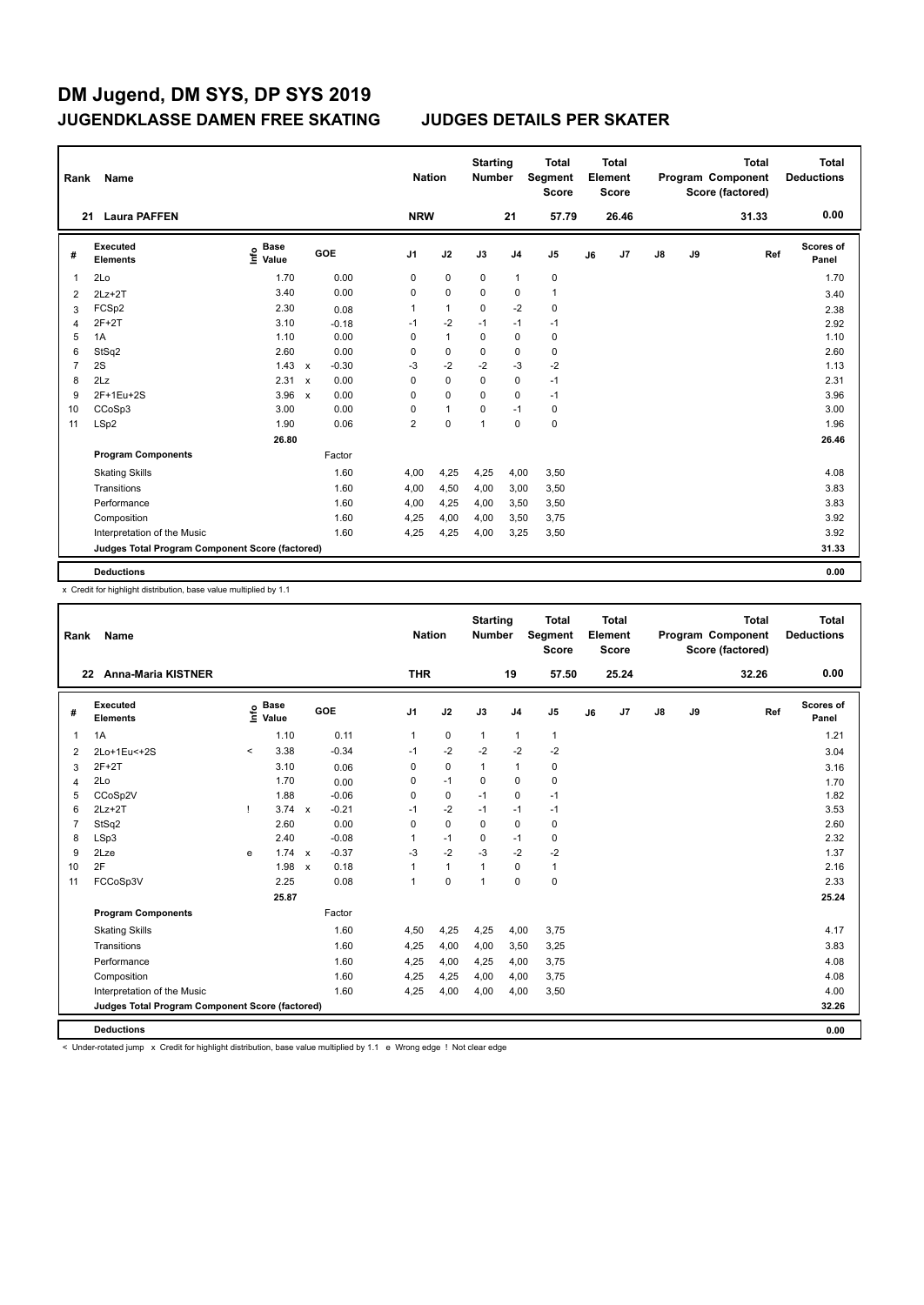| Rank           | Name                                            |                              |                         | <b>Nation</b>  |                | <b>Starting</b><br><b>Number</b> |                | <b>Total</b><br>Segment<br><b>Score</b> |    | <b>Total</b><br>Element<br><b>Score</b> |               |    | <b>Total</b><br>Program Component<br>Score (factored) | <b>Total</b><br><b>Deductions</b> |
|----------------|-------------------------------------------------|------------------------------|-------------------------|----------------|----------------|----------------------------------|----------------|-----------------------------------------|----|-----------------------------------------|---------------|----|-------------------------------------------------------|-----------------------------------|
|                | <b>Haley JOSTES</b><br>23                       |                              |                         | <b>NRW</b>     |                |                                  | 15             | 55.87                                   |    | 24.08                                   |               |    | 32.79                                                 | 1.00                              |
| #              | Executed<br><b>Elements</b>                     | <b>Base</b><br>١nf٥<br>Value | <b>GOE</b>              | J1             | J2             | J3                               | J <sub>4</sub> | J <sub>5</sub>                          | J6 | J <sub>7</sub>                          | $\mathsf{J}8$ | J9 | Ref                                                   | <b>Scores of</b><br>Panel         |
|                | StSq3                                           | 3.30                         | 0.33                    | 1              | $\mathbf{1}$   | $\mathbf 0$                      | $\overline{1}$ | $\mathbf{1}$                            |    |                                         |               |    |                                                       | 3.63                              |
| $\overline{2}$ | LSp4                                            | 2.70                         | 0.36                    | $\overline{2}$ | $\overline{2}$ | $\mathbf{1}$                     | $\overline{1}$ | $\mathbf{1}$                            |    |                                         |               |    |                                                       | 3.06                              |
| 3              | 1A                                              | 1.10                         | 0.11                    | 1              | $\mathbf{1}$   | 1                                | $\mathbf 1$    | $\pmb{0}$                               |    |                                         |               |    |                                                       | 1.21                              |
| $\overline{4}$ | $2S+2T$                                         | 2.60                         | 0.04                    | 1              | $\mathbf{1}$   | 0                                | 0              | $\pmb{0}$                               |    |                                         |               |    |                                                       | 2.64                              |
| 5              | $2F+2T$                                         | 3.10                         | $-0.24$                 | $-1$           | $-2$           | $-1$                             | $-1$           | $-3$                                    |    |                                         |               |    |                                                       | 2.86                              |
| 6              | 2S                                              | 1.30                         | 0.00                    | 0              | $\mathbf{1}$   | 0                                | $\mathbf 0$    | 0                                       |    |                                         |               |    |                                                       | 1.30                              |
| 7              | 2Lo+2Lo<<                                       | 2.42<br><<                   | $-0.85$<br>$\mathsf{x}$ | $-5$           | $-5$           | $-5$                             | $-5$           | $-5$                                    |    |                                         |               |    |                                                       | 1.57                              |
| 8              | 1Lz                                             | 0.66                         | $-0.02$<br>$\mathsf{x}$ | $-1$           | $\mathbf 0$    | $-1$                             | $\mathbf 0$    | $\pmb{0}$                               |    |                                         |               |    |                                                       | 0.64                              |
| 9              | CCoSp4                                          | 3.50                         | 0.12                    | 0              | $\mathbf{1}$   | 0                                | $\overline{1}$ | $\pmb{0}$                               |    |                                         |               |    |                                                       | 3.62                              |
| 10             | 2F                                              | 1.98                         | $-0.30$<br>$\mathsf{x}$ | $-2$           | $-2$           | $-1$                             | $-1$           | $-2$                                    |    |                                         |               |    |                                                       | 1.68                              |
| 11             | FSSp1                                           | 2.00                         | $-0.13$                 | $-1$           | 0              | $-1$                             | $\mathbf 0$    | $-1$                                    |    |                                         |               |    |                                                       | 1.87                              |
|                |                                                 | 24.66                        |                         |                |                |                                  |                |                                         |    |                                         |               |    |                                                       | 24.08                             |
|                | <b>Program Components</b>                       |                              | Factor                  |                |                |                                  |                |                                         |    |                                         |               |    |                                                       |                                   |
|                | <b>Skating Skills</b>                           |                              | 1.60                    | 4,50           | 4,25           | 4,25                             | 3,75           | 3,75                                    |    |                                         |               |    |                                                       | 4.08                              |
|                | Transitions                                     |                              | 1.60                    | 4,25           | 4,50           | 4,00                             | 3,50           | 4,00                                    |    |                                         |               |    |                                                       | 4.08                              |
|                | Performance                                     |                              | 1.60                    | 4,25           | 4,50           | 4,00                             | 4,00           | 4,00                                    |    |                                         |               |    |                                                       | 4.08                              |
|                | Composition                                     |                              | 1.60                    | 4,50           | 4,00           | 4,25                             | 4,00           | 4,00                                    |    |                                         |               |    |                                                       | 4.08                              |
|                | Interpretation of the Music                     |                              | 1.60                    | 4,50           | 4,25           | 4,00                             | 4,00           | 4,25                                    |    |                                         |               |    |                                                       | 4.17                              |
|                | Judges Total Program Component Score (factored) |                              |                         |                |                |                                  |                |                                         |    |                                         |               |    |                                                       | 32.79                             |
|                | <b>Deductions</b>                               |                              | $-1.00$<br>Falls:       |                |                |                                  |                |                                         |    |                                         |               |    |                                                       | $-1.00$                           |

<< Downgraded jump x Credit for highlight distribution, base value multiplied by 1.1

| Rank           | Name                                            |         |                      |              |            |                | <b>Nation</b> | <b>Starting</b><br><b>Number</b> |                | <b>Total</b><br>Segment<br><b>Score</b> |    | <b>Total</b><br>Element<br><b>Score</b> |               |    | <b>Total</b><br>Program Component<br>Score (factored) | <b>Total</b><br><b>Deductions</b> |
|----------------|-------------------------------------------------|---------|----------------------|--------------|------------|----------------|---------------|----------------------------------|----------------|-----------------------------------------|----|-----------------------------------------|---------------|----|-------------------------------------------------------|-----------------------------------|
|                | <b>Mariella WALLNER</b><br>24                   |         |                      |              |            | <b>BAY</b>     |               |                                  | 24             | 55.68                                   |    | 26.35                                   |               |    | 31.33                                                 | 2.00                              |
| #              | Executed<br><b>Elements</b>                     | ١nf٥    | <b>Base</b><br>Value |              | <b>GOE</b> | J <sub>1</sub> | J2            | J3                               | J <sub>4</sub> | J <sub>5</sub>                          | J6 | J7                                      | $\mathsf{J}8$ | J9 | Ref                                                   | <b>Scores of</b><br>Panel         |
| 1              | 2F+1Eu+2S                                       |         | 3.60                 |              | 0.00       | 0              | $\mathbf 0$   | 0                                | $\mathbf 0$    | 0                                       |    |                                         |               |    |                                                       | 3.60                              |
| 2              | 2A<                                             | $\prec$ | 2.48                 |              | $-1.24$    | $-5$           | $-5$          | $-5$                             | $-5$           | $-5$                                    |    |                                         |               |    |                                                       | 1.24                              |
| 3              | 2Lz                                             |         | 2.10                 |              | $-1.05$    | -5             | $-5$          | $-4$                             | $-5$           | $-5$                                    |    |                                         |               |    |                                                       | 1.05                              |
| 4              | CCoSp4                                          |         | 3.50                 |              | 0.00       | 1              | $\mathbf 0$   | $\mathbf 0$                      | $\mathbf 0$    | $\mathbf 0$                             |    |                                         |               |    |                                                       | 3.50                              |
| 5              | StSq3                                           |         | 3.30                 |              | 0.00       | 0              | $\mathbf 0$   | 0                                | 0              | 0                                       |    |                                         |               |    |                                                       | 3.30                              |
| 6              | $2Lze+2T$                                       | e       | 2.88                 |              | $-0.47$    | -3             | $-4$          | -3                               | $-3$           | $-3$                                    |    |                                         |               |    |                                                       | 2.41                              |
| $\overline{7}$ | 2Lo                                             |         | 1.87 x               |              | 0.00       | $\Omega$       | $\Omega$      | $\Omega$                         | $\Omega$       | 0                                       |    |                                         |               |    |                                                       | 1.87                              |
| 8              | LSp1                                            |         | 1.50                 |              | 0.00       | 0              | $\mathbf 0$   | 1                                | 0              | 0                                       |    |                                         |               |    |                                                       | 1.50                              |
| 9              | $2F+2T$                                         |         | 3.41 x               |              | 0.00       | $\Omega$       | $\Omega$      | $\Omega$                         | $\Omega$       | 0                                       |    |                                         |               |    |                                                       | 3.41                              |
| 10             | 2Lo                                             |         | 1.87                 | $\mathbf{x}$ | 0.00       | 0              | $\pmb{0}$     | 0                                | 0              | 0                                       |    |                                         |               |    |                                                       | 1.87                              |
| 11             | FSSp3                                           |         | 2.60                 |              | 0.00       | $\Omega$       | $\mathbf 0$   | $\Omega$                         | $\Omega$       | $\mathbf 0$                             |    |                                         |               |    |                                                       | 2.60                              |
|                |                                                 |         | 29.11                |              |            |                |               |                                  |                |                                         |    |                                         |               |    |                                                       | 26.35                             |
|                | <b>Program Components</b>                       |         |                      |              | Factor     |                |               |                                  |                |                                         |    |                                         |               |    |                                                       |                                   |
|                | <b>Skating Skills</b>                           |         |                      |              | 1.60       | 4,25           | 4,25          | 4,25                             | 3,75           | 3.75                                    |    |                                         |               |    |                                                       | 4.08                              |
|                | Transitions                                     |         |                      |              | 1.60       | 4,00           | 4,00          | 4,00                             | 3,00           | 3,25                                    |    |                                         |               |    |                                                       | 3.75                              |
|                | Performance                                     |         |                      |              | 1.60       | 4,25           | 4,00          | 4,00                             | 2,50           | 3,50                                    |    |                                         |               |    |                                                       | 3.83                              |
|                | Composition                                     |         |                      |              | 1.60       | 4,00           | 4,25          | 4,00                             | 2,50           | 4,00                                    |    |                                         |               |    |                                                       | 4.00                              |
|                | Interpretation of the Music                     |         |                      |              | 1.60       | 4,00           | 4,25          | 4,25                             | 2,50           | 3,50                                    |    |                                         |               |    |                                                       | 3.92                              |
|                | Judges Total Program Component Score (factored) |         |                      |              |            |                |               |                                  |                |                                         |    |                                         |               |    |                                                       | 31.33                             |
|                | <b>Deductions</b>                               |         |                      | Falls:       | $-2.00$    |                |               |                                  |                |                                         |    |                                         |               |    |                                                       | $-2.00$                           |

< Under-rotated jump x Credit for highlight distribution, base value multiplied by 1.1 e Wrong edge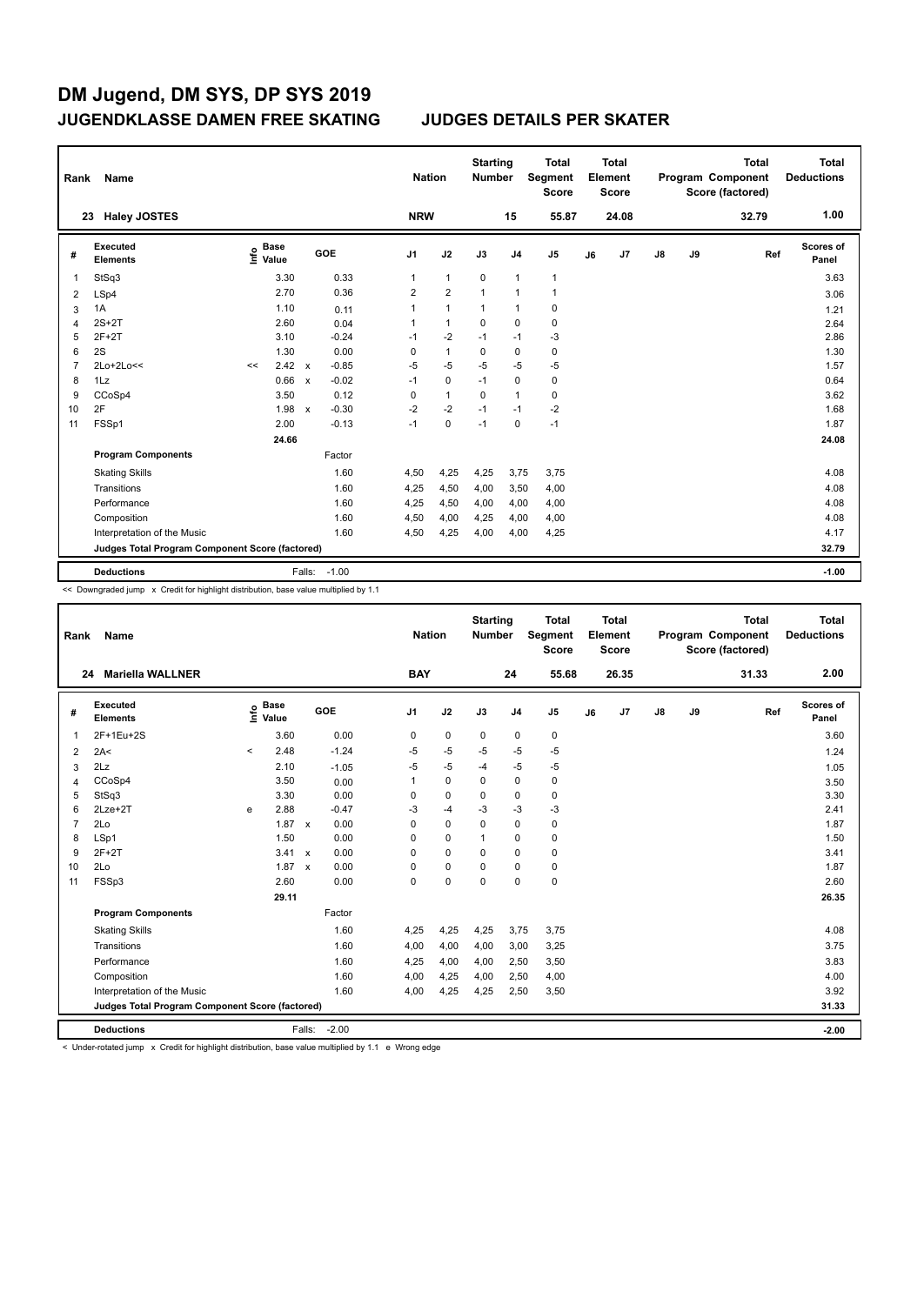| Rank | Name                                            |         |                      |                           |            | <b>Nation</b>  |                | <b>Starting</b><br>Number |                | <b>Total</b><br>Segment<br><b>Score</b> |    | Total<br>Element<br><b>Score</b> |               |    | <b>Total</b><br>Program Component<br>Score (factored) | Total<br><b>Deductions</b> |
|------|-------------------------------------------------|---------|----------------------|---------------------------|------------|----------------|----------------|---------------------------|----------------|-----------------------------------------|----|----------------------------------|---------------|----|-------------------------------------------------------|----------------------------|
| 25   | <b>Kimberley HAMMERSCHMIDT</b>                  |         |                      |                           |            | <b>NRW</b>     |                |                           | 9              | 53.57                                   |    | 24.76                            |               |    | 28.81                                                 | 0.00                       |
| #    | <b>Executed</b><br><b>Elements</b>              | ۴       | <b>Base</b><br>Value |                           | <b>GOE</b> | J <sub>1</sub> | J2             | J3                        | J <sub>4</sub> | J <sub>5</sub>                          | J6 | J <sub>7</sub>                   | $\mathsf{J}8$ | J9 | Ref                                                   | Scores of<br>Panel         |
| 1    | 2Lo                                             |         | 1.70                 |                           | 0.17       | $\mathbf{1}$   | $\mathbf{1}$   | $\mathbf{1}$              | $\mathbf{1}$   | 1                                       |    |                                  |               |    |                                                       | 1.87                       |
| 2    | 1A                                              |         | 1.10                 |                           | 0.00       | $\Omega$       | 0              | $\Omega$                  | 0              | 0                                       |    |                                  |               |    |                                                       | 1.10                       |
| 3    | 2F+1Eu+2S                                       |         | 3.60                 |                           | 0.00       | 0              | $\mathbf 0$    | $\mathbf 0$               | $\mathbf 0$    | $\pmb{0}$                               |    |                                  |               |    |                                                       | 3.60                       |
| 4    | FCCoSp3                                         |         | 3.00                 |                           | 0.30       | 1              | $\mathbf{1}$   | $\mathbf{1}$              | $\mathbf 0$    | $\overline{\mathbf{c}}$                 |    |                                  |               |    |                                                       | 3.30                       |
| 5    | CCoSp2                                          |         | 2.50                 |                           | $-0.17$    | 0              | $\mathbf{1}$   | $-1$                      | $-1$           | $-1$                                    |    |                                  |               |    |                                                       | 2.33                       |
| 6    | StSq2                                           |         | 2.60                 |                           | 0.00       | $\Omega$       | $\overline{1}$ | $\Omega$                  | $\mathbf 0$    | $\mathbf 0$                             |    |                                  |               |    |                                                       | 2.60                       |
| 7    | 2Lze<                                           | e       | 1.26                 |                           | $-0.46$    | $-4$           | $-3$           | $-4$                      | $-2$           | $-5$                                    |    |                                  |               |    |                                                       | 0.80                       |
| 8    | $2F < +2T$                                      | $\prec$ | 2.92 x               |                           | $-0.32$    | $-2$           | $-2$           | $-3$                      | $-2$           | $-3$                                    |    |                                  |               |    |                                                       | 2.60                       |
| 9    | $2Lze<+2T$                                      | e       | 2.82                 | $\boldsymbol{\mathsf{x}}$ | $-0.43$    | $-3$           | $-3$           | $-4$                      | $-1$           | $-5$                                    |    |                                  |               |    |                                                       | 2.39                       |
| 10   | 2Lo                                             |         | 1.87                 | $\mathbf{x}$              | 0.00       | $\Omega$       | $\mathbf{1}$   | $\Omega$                  | $\mathbf 0$    | $\pmb{0}$                               |    |                                  |               |    |                                                       | 1.87                       |
| 11   | FSSp2                                           |         | 2.30                 |                           | 0.00       | $-1$           | $\overline{1}$ | $\mathbf 0$               | $\mathbf 0$    | $\pmb{0}$                               |    |                                  |               |    |                                                       | 2.30                       |
|      |                                                 |         | 25.67                |                           |            |                |                |                           |                |                                         |    |                                  |               |    |                                                       | 24.76                      |
|      | <b>Program Components</b>                       |         |                      |                           | Factor     |                |                |                           |                |                                         |    |                                  |               |    |                                                       |                            |
|      | <b>Skating Skills</b>                           |         |                      |                           | 1.60       | 4,25           | 4,00           | 4,00                      | 3,50           | 3,75                                    |    |                                  |               |    |                                                       | 3.92                       |
|      | Transitions                                     |         |                      |                           | 1.60       | 4,00           | 3,75           | 3,25                      | 2,50           | 3,25                                    |    |                                  |               |    |                                                       | 3.42                       |
|      | Performance                                     |         |                      |                           | 1.60       | 3,75           | 3,50           | 3,25                      | 3,00           | 3,50                                    |    |                                  |               |    |                                                       | 3.42                       |
|      | Composition                                     |         |                      |                           | 1.60       | 4,00           | 3,75           | 3,75                      | 3,00           | 3,50                                    |    |                                  |               |    |                                                       | 3.67                       |
|      | Interpretation of the Music                     |         |                      |                           | 1.60       | 3,75           | 4,00           | 3,50                      | 3,00           | 3,50                                    |    |                                  |               |    |                                                       | 3.58                       |
|      | Judges Total Program Component Score (factored) |         |                      |                           |            |                |                |                           |                |                                         |    |                                  |               |    |                                                       | 28.81                      |
|      | <b>Deductions</b>                               |         |                      |                           |            |                |                |                           |                |                                         |    |                                  |               |    |                                                       | 0.00                       |

< Under-rotated jump x Credit for highlight distribution, base value multiplied by 1.1 e Wrong edge

| Rank           | <b>Name</b>                                     |         |                      |                           |            |                | <b>Nation</b> |              | <b>Starting</b><br><b>Number</b> |                | <b>Total</b><br>Segment<br><b>Score</b> |    | Total<br>Element<br><b>Score</b> |    |    | <b>Total</b><br>Program Component<br>Score (factored) |     | <b>Total</b><br><b>Deductions</b> |
|----------------|-------------------------------------------------|---------|----------------------|---------------------------|------------|----------------|---------------|--------------|----------------------------------|----------------|-----------------------------------------|----|----------------------------------|----|----|-------------------------------------------------------|-----|-----------------------------------|
| 26             | <b>Sidney HASE</b>                              |         |                      |                           |            |                | <b>HAM</b>    |              |                                  | 7              | 53.42                                   |    | 22.75                            |    |    | 30.67                                                 |     | 0.00                              |
| #              | Executed<br><b>Elements</b>                     | lnfo    | <b>Base</b><br>Value |                           | <b>GOE</b> | J <sub>1</sub> |               | J2           | J3                               | J <sub>4</sub> | J <sub>5</sub>                          | J6 | J7                               | J8 | J9 |                                                       | Ref | <b>Scores of</b><br>Panel         |
| $\mathbf{1}$   | 2F                                              |         | 1.80                 |                           | 0.24       |                | $\mathbf{1}$  | $\mathbf{1}$ | 1                                | $\overline{2}$ | $\overline{\mathbf{c}}$                 |    |                                  |    |    |                                                       |     | 2.04                              |
| 2              | 2Lo                                             |         | 1.70                 |                           | 0.00       |                | 0             | $-1$         | $-1$                             | $\overline{2}$ | $\mathbf{1}$                            |    |                                  |    |    |                                                       |     | 1.70                              |
| 3              | 2Lo                                             |         | 1.70                 |                           | $-0.17$    |                | $-1$          | $-2$         | $-1$                             | 0              | $-1$                                    |    |                                  |    |    |                                                       |     | 1.53                              |
| 4              | CCoSp2                                          |         | 2.50                 |                           | 0.00       |                | $\Omega$      | $\mathbf 0$  | $\Omega$                         | $\mathbf 0$    | $-1$                                    |    |                                  |    |    |                                                       |     | 2.50                              |
| 5              | StSq1                                           |         | 1.80                 |                           | 0.00       |                | $\Omega$      | $\mathbf 0$  | $\Omega$                         | 1              | $-1$                                    |    |                                  |    |    |                                                       |     | 1.80                              |
| 6              | 1A                                              |         | 1.10                 |                           | 0.00       |                | 0             | $\pmb{0}$    | $\mathbf 0$                      | $\mathbf 0$    | 0                                       |    |                                  |    |    |                                                       |     | 1.10                              |
| $\overline{7}$ | $2Lze+2T$                                       | e       | 3.17                 | $\mathsf{x}$              | $-0.52$    |                | -3            | $-4$         | $-3$                             | $-3$           | $-4$                                    |    |                                  |    |    |                                                       |     | 2.65                              |
| 8              | SSp3                                            |         | 2.10                 |                           | 0.00       |                | 0             | $\mathbf 0$  | $\Omega$                         | $\mathbf 0$    | 0                                       |    |                                  |    |    |                                                       |     | 2.10                              |
| 9              | $1A+2T$                                         |         | 2.64                 | $\boldsymbol{\mathsf{x}}$ | 0.00       |                | 0             | $-1$         | 0                                | $\mathbf{1}$   | 0                                       |    |                                  |    |    |                                                       |     | 2.64                              |
| 10             | 2F+1Eu<+2S<                                     | $\prec$ | 3.48                 | $\boldsymbol{\mathsf{x}}$ | $-0.54$    |                | -3            | -3           | $-3$                             | $-3$           | -5                                      |    |                                  |    |    |                                                       |     | 2.94                              |
| 11             | FCCoSp2V                                        |         | 1.88                 |                           | $-0.13$    |                | 0             | $-1$         | $-1$                             | $\mathbf 0$    | $-2$                                    |    |                                  |    |    |                                                       |     | 1.75                              |
|                |                                                 |         | 23.87                |                           |            |                |               |              |                                  |                |                                         |    |                                  |    |    |                                                       |     | 22.75                             |
|                | <b>Program Components</b>                       |         |                      |                           | Factor     |                |               |              |                                  |                |                                         |    |                                  |    |    |                                                       |     |                                   |
|                | <b>Skating Skills</b>                           |         |                      |                           | 1.60       |                | 3,75          | 3,75         | 3,75                             | 4,00           | 3,75                                    |    |                                  |    |    |                                                       |     | 3.75                              |
|                | Transitions                                     |         |                      |                           | 1.60       |                | 3.75          | 3,75         | 3,50                             | 3,75           | 3,75                                    |    |                                  |    |    |                                                       |     | 3.75                              |
|                | Performance                                     |         |                      |                           | 1.60       |                | 4,25          | 4,00         | 3,50                             | 4,50           | 3,75                                    |    |                                  |    |    |                                                       |     | 4.00                              |
|                | Composition                                     |         |                      |                           | 1.60       |                | 3,75          | 3,75         | 3,75                             | 4,00           | 3,50                                    |    |                                  |    |    |                                                       |     | 3.75                              |
|                | Interpretation of the Music                     |         |                      |                           | 1.60       |                | 4,00          | 4,00         | 3,50                             | 4,25           | 3,75                                    |    |                                  |    |    |                                                       |     | 3.92                              |
|                | Judges Total Program Component Score (factored) |         |                      |                           |            |                |               |              |                                  |                |                                         |    |                                  |    |    |                                                       |     | 30.67                             |
|                | <b>Deductions</b>                               |         |                      |                           |            |                |               |              |                                  |                |                                         |    |                                  |    |    |                                                       |     | 0.00                              |
|                |                                                 |         |                      |                           |            |                |               |              |                                  |                |                                         |    |                                  |    |    |                                                       |     |                                   |

< Under-rotated jump x Credit for highlight distribution, base value multiplied by 1.1 e Wrong edge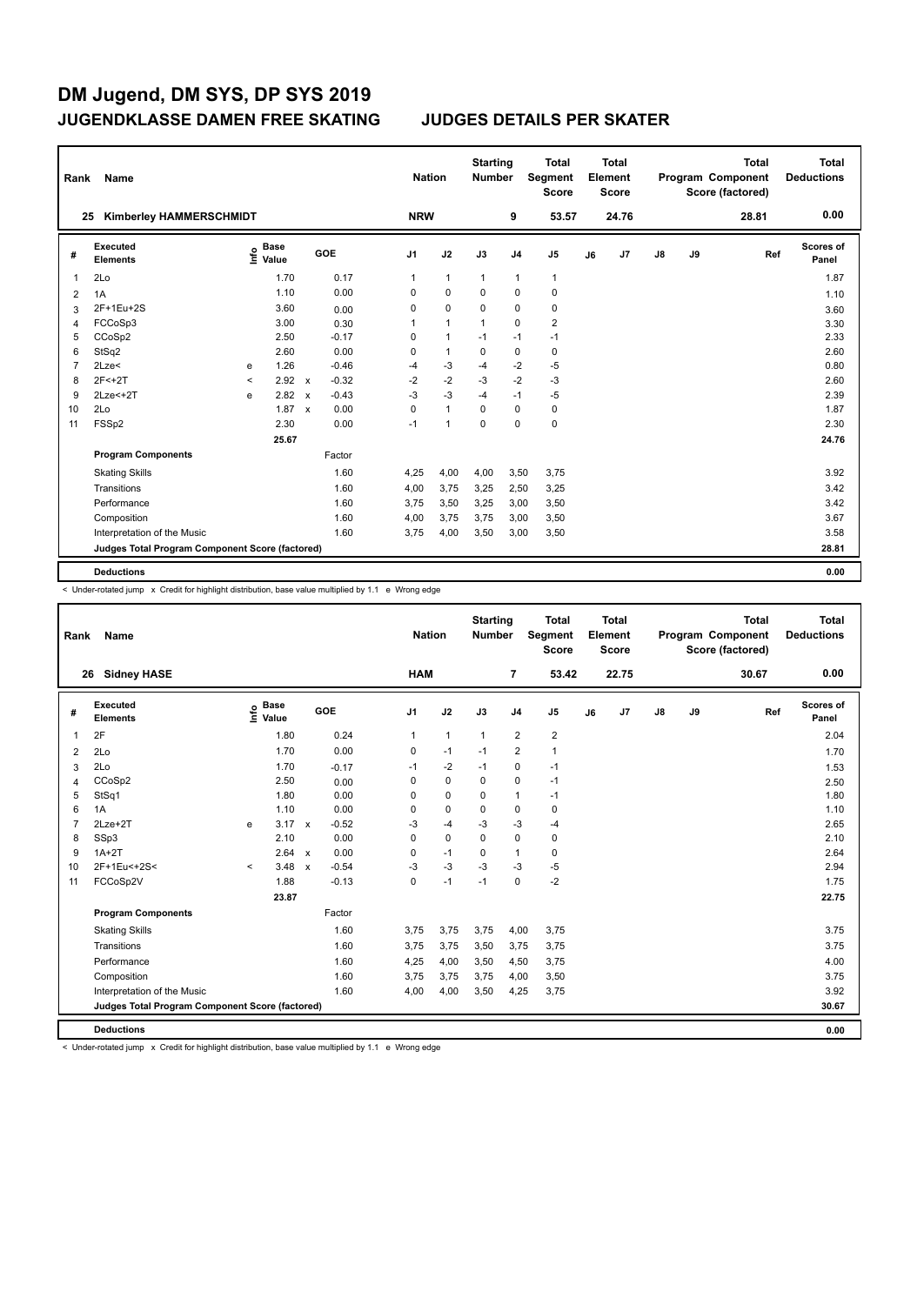| Rank | Name                                            |    |                      |                           |         |                | <b>Nation</b>  | <b>Starting</b><br>Number |                | <b>Total</b><br>Segment<br><b>Score</b> |    | Total<br>Element<br>Score |               |    | <b>Total</b><br>Program Component<br>Score (factored) | <b>Total</b><br><b>Deductions</b> |
|------|-------------------------------------------------|----|----------------------|---------------------------|---------|----------------|----------------|---------------------------|----------------|-----------------------------------------|----|---------------------------|---------------|----|-------------------------------------------------------|-----------------------------------|
|      | <b>Laura SCHMIDBAUER</b><br>27                  |    |                      |                           |         | <b>BAY</b>     |                |                           | 6              | 53.15                                   |    | 23.68                     |               |    | 29.47                                                 | 0.00                              |
| #    | Executed<br><b>Elements</b>                     | ۴  | <b>Base</b><br>Value |                           | GOE     | J <sub>1</sub> | J2             | J3                        | J <sub>4</sub> | J <sub>5</sub>                          | J6 | J7                        | $\mathsf{J}8$ | J9 | Ref                                                   | <b>Scores of</b><br>Panel         |
| 1    | 2S+1Eu+2S                                       |    | 3.10                 |                           | 0.00    | 0              | $-1$           | 0                         | $\mathbf 0$    | 0                                       |    |                           |               |    |                                                       | 3.10                              |
| 2    | $2F+2T$                                         |    | 3.10                 |                           | 0.00    | $\Omega$       | $\mathbf 0$    | $\Omega$                  | $\mathbf 0$    | $\pmb{0}$                               |    |                           |               |    |                                                       | 3.10                              |
| 3    | 2Lz                                             |    | 2.10                 |                           | $-0.35$ | $-2$           | $-3$           | $-1$                      | $-1$           | $-2$                                    |    |                           |               |    |                                                       | 1.75                              |
| 4    | 1A                                              |    | 1.10                 |                           | 0.00    | 0              | $\mathbf 0$    | $\mathbf 0$               | $\mathbf 0$    | $\mathbf 0$                             |    |                           |               |    |                                                       | 1.10                              |
| 5    | CCoSp2V                                         |    | 1.88                 |                           | $-0.19$ | $-2$           | $-1$           | $-1$                      | $-1$           | $-1$                                    |    |                           |               |    |                                                       | 1.69                              |
| 6    | $2Lo+2T$                                        |    | 3.30                 | $\mathsf{x}$              | $-0.17$ | $-1$           | $-1$           | $-1$                      | 0              | $-1$                                    |    |                           |               |    |                                                       | 3.13                              |
| 7    | FCCoSp2V                                        |    | 1.88                 |                           | 0.00    | 0              | $\mathbf 0$    | $\mathbf 0$               | $\mathbf 0$    | $\pmb{0}$                               |    |                           |               |    |                                                       | 1.88                              |
| 8    | 2Lz                                             | -1 | 1.74                 | $\boldsymbol{\mathsf{x}}$ | $-0.37$ | $-3$           | $-3$           | $-1$                      | $-1$           | -4                                      |    |                           |               |    |                                                       | 1.37                              |
| 9    | 2Lo                                             |    | 1.87                 | $\boldsymbol{\mathsf{x}}$ | 0.00    | $\Omega$       | $\mathbf 0$    | $\Omega$                  | $\mathbf 0$    | 0                                       |    |                           |               |    |                                                       | 1.87                              |
| 10   | StSq2                                           |    | 2.60                 |                           | 0.00    | 0              | $\mathbf 0$    | 0                         | $\mathbf{1}$   | 0                                       |    |                           |               |    |                                                       | 2.60                              |
| 11   | LSp2                                            |    | 1.90                 |                           | 0.19    | $\overline{1}$ | $\overline{1}$ | 1                         | $-1$           | $\mathbf{1}$                            |    |                           |               |    |                                                       | 2.09                              |
|      |                                                 |    | 24.57                |                           |         |                |                |                           |                |                                         |    |                           |               |    |                                                       | 23.68                             |
|      | <b>Program Components</b>                       |    |                      |                           | Factor  |                |                |                           |                |                                         |    |                           |               |    |                                                       |                                   |
|      | <b>Skating Skills</b>                           |    |                      |                           | 1.60    | 4,25           | 3,75           | 3,75                      | 3,50           | 3,25                                    |    |                           |               |    |                                                       | 3.67                              |
|      | Transitions                                     |    |                      |                           | 1.60    | 3,75           | 3,75           | 3,50                      | 3,50           | 3,50                                    |    |                           |               |    |                                                       | 3.58                              |
|      | Performance                                     |    |                      |                           | 1.60    | 4,00           | 3,50           | 3.75                      | 4,00           | 3,50                                    |    |                           |               |    |                                                       | 3.75                              |
|      | Composition                                     |    |                      |                           | 1.60    | 3.75           | 3,50           | 3,75                      | 4,00           | 3,50                                    |    |                           |               |    |                                                       | 3.67                              |
|      | Interpretation of the Music                     |    |                      |                           | 1.60    | 3,75           | 3,75           | 3,75                      | 4,25           | 3,25                                    |    |                           |               |    |                                                       | 3.75                              |
|      | Judges Total Program Component Score (factored) |    |                      |                           |         |                |                |                           |                |                                         |    |                           |               |    |                                                       | 29.47                             |
|      | <b>Deductions</b>                               |    |                      |                           |         |                |                |                           |                |                                         |    |                           |               |    |                                                       | 0.00                              |

< Under-rotated jump x Credit for highlight distribution, base value multiplied by 1.1 ! Not clear edge

| Rank           | <b>Name</b>                                     |         |                      |                           |         |                | <b>Nation</b> |             | <b>Starting</b><br><b>Number</b> |                | <b>Total</b><br>Segment<br><b>Score</b> |    | Total<br>Element<br><b>Score</b> |               |    | <b>Total</b><br>Program Component<br>Score (factored) |     | Total<br><b>Deductions</b> |
|----------------|-------------------------------------------------|---------|----------------------|---------------------------|---------|----------------|---------------|-------------|----------------------------------|----------------|-----------------------------------------|----|----------------------------------|---------------|----|-------------------------------------------------------|-----|----------------------------|
|                | <b>Sarah FUCHS</b><br>28                        |         |                      |                           |         |                | <b>BAY</b>    |             |                                  | 11             | 51.95                                   |    | 24.01                            |               |    | 28.94                                                 |     | 1.00                       |
| #              | Executed<br><b>Elements</b>                     | lnfo    | <b>Base</b><br>Value |                           | GOE     | J <sub>1</sub> |               | J2          | J3                               | J <sub>4</sub> | J <sub>5</sub>                          | J6 | J7                               | $\mathsf{J}8$ | J9 |                                                       | Ref | Scores of<br>Panel         |
| $\overline{1}$ | 2S                                              |         | 1.30                 |                           | $-0.26$ | $-2$           |               | $-3$        | $-2$                             | $-1$           | $-2$                                    |    |                                  |               |    |                                                       |     | 1.04                       |
| 2              | $2Lz+2T$                                        |         | 3.40                 |                           | 0.00    | 0              |               | $\mathbf 0$ | $\Omega$                         | $\mathbf 0$    | $\mathbf 0$                             |    |                                  |               |    |                                                       |     | 3.40                       |
| 3              | $2F+2Lo$                                        |         | 3.50                 |                           | $-0.36$ | $-2$           |               | $-2$        | $-1$                             | $-2$           | $-2$                                    |    |                                  |               |    |                                                       |     | 3.14                       |
| 4              | FCSSp2                                          |         | 2.30                 |                           | $-0.23$ | $-1$           |               | $-1$        | $-1$                             | $-1$           | $-1$                                    |    |                                  |               |    |                                                       |     | 2.07                       |
| 5              | 2F+2T+2Lo<                                      | $\prec$ | 4.38                 |                           | $-0.42$ | $-2$           |               | $-3$        | $-2$                             | $-2$           | $-3$                                    |    |                                  |               |    |                                                       |     | 3.96                       |
| 6              | 1A                                              |         | 1.21                 | $\mathsf{x}$              | 0.00    | $\Omega$       |               | $\mathbf 0$ | $\Omega$                         | $\mathbf 0$    | 0                                       |    |                                  |               |    |                                                       |     | 1.21                       |
| $\overline{7}$ | FCSp3                                           |         | 2.80                 |                           | $-0.09$ | 0              |               | $-1$        | $\Omega$                         | $\mathbf 0$    | $-1$                                    |    |                                  |               |    |                                                       |     | 2.71                       |
| 8              | StSq2                                           |         | 2.60                 |                           | 0.00    | $\Omega$       |               | $-1$        | $\Omega$                         | $\Omega$       | $\mathbf 0$                             |    |                                  |               |    |                                                       |     | 2.60                       |
| 9              | 2Lz<                                            | $\prec$ | $1.74 \times$        |                           | $-0.79$ | $-5$           |               | $-5$        | $-5$                             | $-5$           | $-5$                                    |    |                                  |               |    |                                                       |     | 0.95                       |
| 10             | 2S                                              |         | 1.43                 | $\boldsymbol{\mathsf{x}}$ | 0.00    | 0              |               | $\mathbf 0$ | $\Omega$                         | $\mathbf 0$    | 0                                       |    |                                  |               |    |                                                       |     | 1.43                       |
| 11             | CCoSp2V                                         |         | 1.88                 |                           | $-0.38$ | $-2$           |               | $-2$        | $-1$                             | $-2$           | $-2$                                    |    |                                  |               |    |                                                       |     | 1.50                       |
|                |                                                 |         | 26.54                |                           |         |                |               |             |                                  |                |                                         |    |                                  |               |    |                                                       |     | 24.01                      |
|                | <b>Program Components</b>                       |         |                      |                           | Factor  |                |               |             |                                  |                |                                         |    |                                  |               |    |                                                       |     |                            |
|                | <b>Skating Skills</b>                           |         |                      |                           | 1.60    | 4,25           |               | 4,00        | 3,75                             | 3,25           | 3,50                                    |    |                                  |               |    |                                                       |     | 3.75                       |
|                | Transitions                                     |         |                      |                           | 1.60    | 4,25           |               | 3,75        | 3,75                             | 3,00           | 3,50                                    |    |                                  |               |    |                                                       |     | 3.67                       |
|                | Performance                                     |         |                      |                           | 1.60    | 3,75           |               | 3,50        | 3,50                             | 3,50           | 3,50                                    |    |                                  |               |    |                                                       |     | 3.50                       |
|                | Composition                                     |         |                      |                           | 1.60    | 4,00           |               | 3,75        | 3,75                             | 3,25           | 3,50                                    |    |                                  |               |    |                                                       |     | 3.67                       |
|                | Interpretation of the Music                     |         |                      |                           | 1.60    | 3.75           |               | 3,50        | 3,50                             | 3,00           | 3,50                                    |    |                                  |               |    |                                                       |     | 3.50                       |
|                | Judges Total Program Component Score (factored) |         |                      |                           |         |                |               |             |                                  |                |                                         |    |                                  |               |    |                                                       |     | 28.94                      |
|                | <b>Deductions</b>                               |         |                      | Falls:                    | $-1.00$ |                |               |             |                                  |                |                                         |    |                                  |               |    |                                                       |     | $-1.00$                    |

< Under-rotated jump x Credit for highlight distribution, base value multiplied by 1.1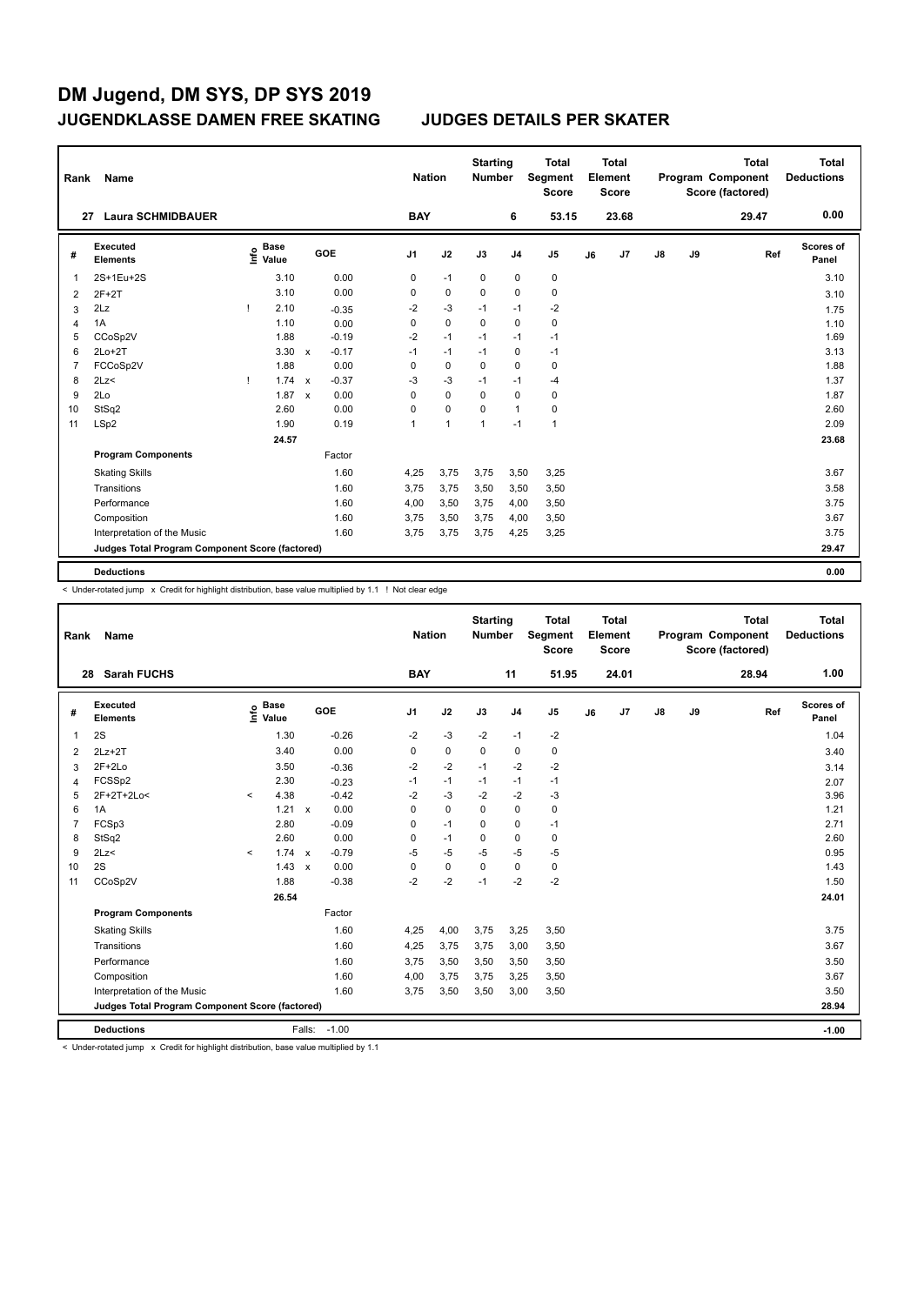| Name                        |                                                 |              |                                                                                                                                                          |              |                                  |                | Total<br><b>Score</b>                           |                                                                              | <b>Total</b> |                         |    | <b>Total</b> | Total<br><b>Deductions</b>                   |
|-----------------------------|-------------------------------------------------|--------------|----------------------------------------------------------------------------------------------------------------------------------------------------------|--------------|----------------------------------|----------------|-------------------------------------------------|------------------------------------------------------------------------------|--------------|-------------------------|----|--------------|----------------------------------------------|
| <b>Alexandra ALSCHER</b>    |                                                 |              |                                                                                                                                                          |              |                                  | 18             | 51.86                                           |                                                                              | 24.26        |                         |    | 29.60        | 2.00                                         |
| Executed<br><b>Elements</b> | <b>Base</b><br>e Base<br>⊆ Value                | GOE          | J <sub>1</sub>                                                                                                                                           | J2           | J3                               | J <sub>4</sub> | J5                                              | J6                                                                           | J7           | $\mathsf{J}8$           | J9 |              | Scores of<br>Panel                           |
| $2F+2T$                     | 3.10                                            | 0.00         | 1                                                                                                                                                        | $\mathbf 0$  | $\mathbf 0$                      | $\pmb{0}$      | $\pmb{0}$                                       |                                                                              |              |                         |    |              | 3.10                                         |
| 2F                          | 1.80                                            | 0.18         | 1                                                                                                                                                        | $\mathbf{1}$ | 1                                | $\overline{1}$ | $\mathbf{1}$                                    |                                                                              |              |                         |    |              | 1.98                                         |
| 1Lz                         | 0.60                                            | $-0.02$      | $-1$                                                                                                                                                     | $-1$         | 0                                | $\mathbf 0$    | 0                                               |                                                                              |              |                         |    |              | 0.58                                         |
| FCSp3                       | 2.80                                            | 0.28         | 2                                                                                                                                                        | $\mathbf{1}$ | 1                                | $\mathbf{1}$   | $\mathbf{1}$                                    |                                                                              |              |                         |    |              | 3.08                                         |
| 1Lz+2T+1Lo                  | 2.40                                            | 0.00         | 0                                                                                                                                                        | $\Omega$     | 0                                | 0              | $-1$                                            |                                                                              |              |                         |    |              | 2.40                                         |
| $1A+2Lo<$                   | 2.62<br>$\prec$                                 | $-0.64$      | $-5$                                                                                                                                                     | $-5$         | $-5$                             | $-5$           | $-5$                                            |                                                                              |              |                         |    |              | 1.98                                         |
| 2S                          | 1.43                                            | 0.00         | 0                                                                                                                                                        | $\mathbf 0$  | 0                                | 0              | $\mathbf{1}$                                    |                                                                              |              |                         |    |              | 1.43                                         |
| StSq3                       |                                                 |              | 0                                                                                                                                                        | $\mathbf 0$  | 0                                | $\mathbf 0$    | $\mathbf 0$                                     |                                                                              |              |                         |    |              | 3.30                                         |
| SSp3                        | 2.10                                            |              | 1                                                                                                                                                        | $-1$         | 0                                | $\overline{1}$ | 0                                               |                                                                              |              |                         |    |              | 2.17                                         |
|                             | 1.43                                            | $-0.09$      | $-1$                                                                                                                                                     | $-2$         | $-1$                             | 0              | $\pmb{0}$                                       |                                                                              |              |                         |    |              | 1.34                                         |
|                             |                                                 |              |                                                                                                                                                          |              |                                  |                |                                                 |                                                                              |              |                         |    |              | 2.90                                         |
|                             | 24.58                                           |              |                                                                                                                                                          |              |                                  |                |                                                 |                                                                              |              |                         |    |              | 24.26                                        |
| <b>Program Components</b>   |                                                 | Factor       |                                                                                                                                                          |              |                                  |                |                                                 |                                                                              |              |                         |    |              |                                              |
| <b>Skating Skills</b>       |                                                 | 1.60         | 4,25                                                                                                                                                     | 4,00         | 3,75                             |                | 3,50                                            |                                                                              |              |                         |    |              | 3.92                                         |
| Transitions                 |                                                 | 1.60         | 4,00                                                                                                                                                     | 3,75         | 3,50                             |                | 3,50                                            |                                                                              |              |                         |    |              | 3.58                                         |
| Performance                 |                                                 | 1.60         | 4,25                                                                                                                                                     | 4,00         | 3,50                             |                | 3,50                                            |                                                                              |              |                         |    |              | 3.75                                         |
| Composition                 |                                                 | 1.60         | 4,00                                                                                                                                                     | 3,75         | 3,75                             |                | 3,50                                            |                                                                              |              |                         |    |              | 3.67                                         |
| Interpretation of the Music |                                                 | 1.60         | 4,25                                                                                                                                                     | 3,50         | 3,50                             |                | 3,25                                            |                                                                              |              |                         |    |              | 3.58                                         |
|                             |                                                 |              |                                                                                                                                                          |              |                                  |                |                                                 |                                                                              |              |                         |    |              | 29.60                                        |
|                             |                                                 |              |                                                                                                                                                          |              |                                  |                |                                                 |                                                                              |              |                         |    |              | $-2.00$                                      |
|                             | Rank<br>29<br>2S<br>CCoSp3<br><b>Deductions</b> | 3.30<br>3.00 | $\mathsf{x}$<br>$\mathsf{x}$<br>0.00<br>0.07<br>$\mathsf{x}$<br>$-0.10$<br>Judges Total Program Component Score (factored)<br>Time violation:<br>$-1.00$ | $-2$         | <b>Nation</b><br><b>BAY</b><br>0 | $\mathbf 0$    | <b>Starting</b><br><b>Number</b><br>$\mathbf 0$ | Segment<br>$-1$<br>4,00<br>3,50<br>3,75<br>3,50<br>3,75<br>$-1.00$<br>Falls: |              | Element<br><b>Score</b> |    |              | Program Component<br>Score (factored)<br>Ref |

< Under-rotated jump x Credit for highlight distribution, base value multiplied by 1.1

| Rank           | Name                                            |      |                      |                           |         |                | <b>Nation</b> |              | <b>Starting</b><br><b>Number</b> |                | <b>Total</b><br>Segment<br><b>Score</b> |    | <b>Total</b><br>Element<br><b>Score</b> |               |    | <b>Total</b><br>Program Component<br>Score (factored) | <b>Total</b><br><b>Deductions</b> |
|----------------|-------------------------------------------------|------|----------------------|---------------------------|---------|----------------|---------------|--------------|----------------------------------|----------------|-----------------------------------------|----|-----------------------------------------|---------------|----|-------------------------------------------------------|-----------------------------------|
|                | <b>Antonie HOCHMUTH</b><br>30                   |      |                      |                           |         |                | <b>THR</b>    |              |                                  | 8              | 49.61                                   |    | 20.55                                   |               |    | 29.06                                                 | 0.00                              |
| #              | Executed<br><b>Elements</b>                     | ١nf٥ | <b>Base</b><br>Value |                           | GOE     | J <sub>1</sub> |               | J2           | J3                               | J <sub>4</sub> | J <sub>5</sub>                          | J6 | J7                                      | $\mathsf{J}8$ | J9 | Ref                                                   | Scores of<br>Panel                |
| 1              | $2F+2T$                                         |      | 3.10                 |                           | 0.18    |                | 1             | $\mathbf{1}$ | $\mathbf{1}$                     | $\mathbf{1}$   | $\mathbf{1}$                            |    |                                         |               |    |                                                       | 3.28                              |
| 2              | 2S                                              |      | 1.30                 |                           | $-0.30$ |                | $-2$          | $-4$         | $-2$                             | $-2$           | $-3$                                    |    |                                         |               |    |                                                       | 1.00                              |
| 3              | 2Lo                                             |      | 1.70                 |                           | 0.00    |                | 0             | 0            | 0                                | $\mathbf{1}$   | 0                                       |    |                                         |               |    |                                                       | 1.70                              |
| 4              | $2$ Lze $+2$ T                                  | e    | 2.88                 |                           | $-0.47$ |                | $-3$          | $-4$         | -3                               | $-2$           | $-3$                                    |    |                                         |               |    |                                                       | 2.41                              |
| 5              | FCSSp2                                          |      | 2.30                 |                           | 0.00    |                | 0             | 0            | 0                                | $\mathbf 0$    | $\mathbf 0$                             |    |                                         |               |    |                                                       | 2.30                              |
| 6              | StSq2                                           |      | 2.60                 |                           | 0.00    |                | 0             | $\mathbf 0$  | $\Omega$                         | $\mathbf 0$    | $\mathbf 0$                             |    |                                         |               |    |                                                       | 2.60                              |
| $\overline{7}$ | CCoSp2V                                         |      | 1.88                 |                           | $-0.32$ |                | $-2$          | $-2$         | $-1$                             | $-1$           | $-2$                                    |    |                                         |               |    |                                                       | 1.56                              |
| 8              | 2F                                              |      | 1.98                 | $\mathsf{x}$              | $-0.36$ |                | $-3$          | $-3$         | $-1$                             | $-2$           | $-1$                                    |    |                                         |               |    |                                                       | 1.62                              |
| 9              | 2Lo                                             |      | 1.87                 | $\boldsymbol{\mathsf{x}}$ | 0.00    |                | 0             | $\mathbf 0$  | 0                                | $\mathbf 0$    | 0                                       |    |                                         |               |    |                                                       | 1.87                              |
| 10             | 1A                                              |      | $1.21 \times$        |                           | 0.00    |                | 0             | $\mathbf 0$  | $\Omega$                         | $\mathbf 0$    | $\mathbf 0$                             |    |                                         |               |    |                                                       | 1.21                              |
| 11             | <b>LSpB</b>                                     |      | 1.20                 |                           | $-0.20$ |                | $-2$          | $-2$         | $-1$                             | $-2$           | $-1$                                    |    |                                         |               |    |                                                       | 1.00                              |
|                |                                                 |      | 22.02                |                           |         |                |               |              |                                  |                |                                         |    |                                         |               |    |                                                       | 20.55                             |
|                | <b>Program Components</b>                       |      |                      |                           | Factor  |                |               |              |                                  |                |                                         |    |                                         |               |    |                                                       |                                   |
|                | <b>Skating Skills</b>                           |      |                      |                           | 1.60    |                | 4,00          | 3,75         | 3,50                             | 3,50           | 4,25                                    |    |                                         |               |    |                                                       | 3.75                              |
|                | Transitions                                     |      |                      |                           | 1.60    |                | 3,75          | 3,50         | 3,50                             | 3,25           | 4,00                                    |    |                                         |               |    |                                                       | 3.58                              |
|                | Performance                                     |      |                      |                           | 1.60    |                | 3,75          | 3,75         | 3,75                             | 3,75           | 4,00                                    |    |                                         |               |    |                                                       | 3.75                              |
|                | Composition                                     |      |                      |                           | 1.60    |                | 3,75          | 3,50         | 3,50                             | 3,50           | 3,75                                    |    |                                         |               |    |                                                       | 3.58                              |
|                | Interpretation of the Music                     |      |                      |                           | 1.60    |                | 3,75          | 3,50         | 3,50                             | 3,50           | 3,50                                    |    |                                         |               |    |                                                       | 3.50                              |
|                | Judges Total Program Component Score (factored) |      |                      |                           |         |                |               |              |                                  |                |                                         |    |                                         |               |    |                                                       | 29.06                             |
|                | <b>Deductions</b>                               |      |                      |                           |         |                |               |              |                                  |                |                                         |    |                                         |               |    |                                                       | 0.00                              |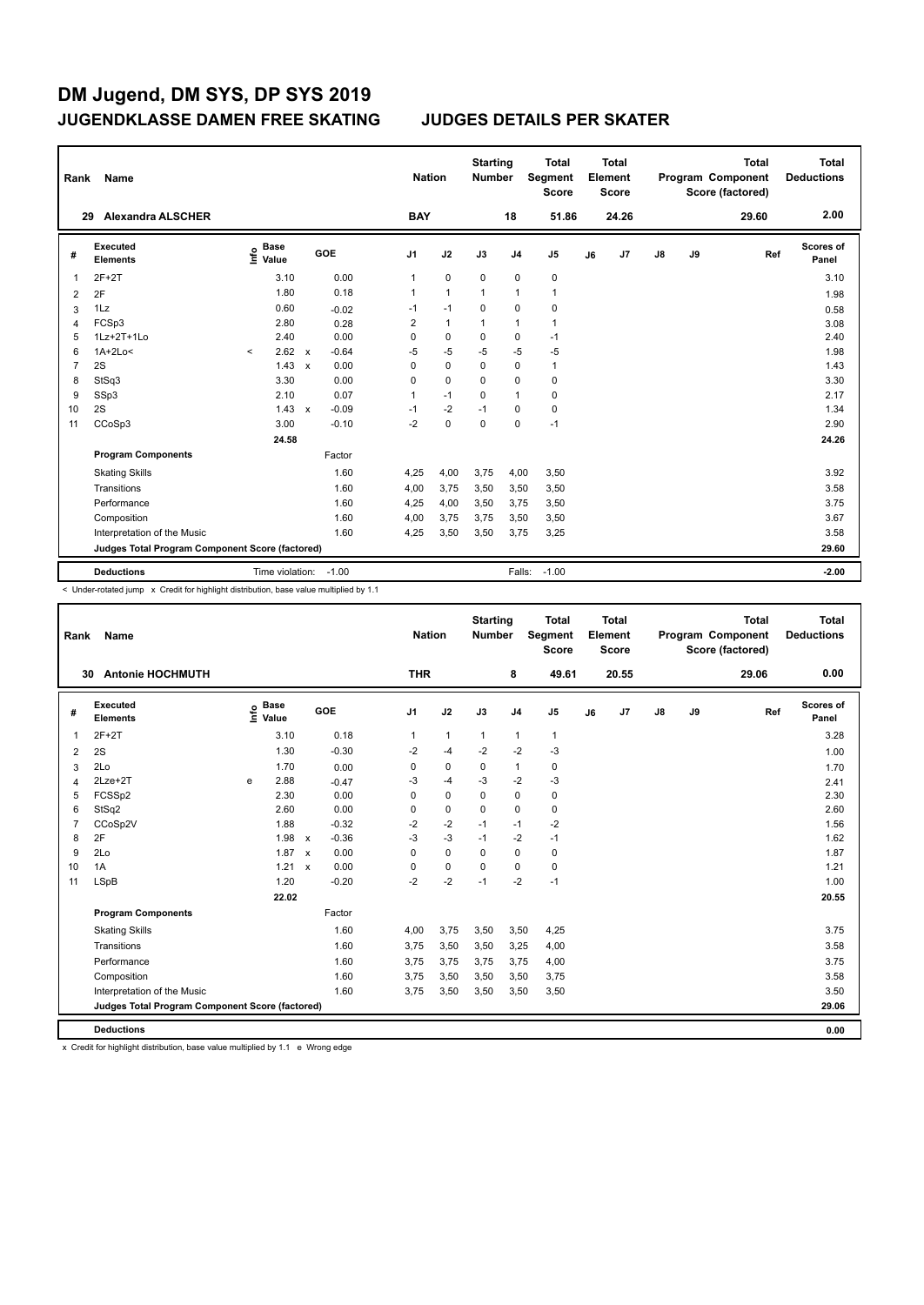| Rank           | Name                                            |                              |                         | <b>Nation</b>  |             | <b>Starting</b><br><b>Number</b> |                | <b>Total</b><br>Segment<br><b>Score</b> |    | <b>Total</b><br>Element<br><b>Score</b> |               |    | <b>Total</b><br>Program Component<br>Score (factored) | <b>Total</b><br><b>Deductions</b> |
|----------------|-------------------------------------------------|------------------------------|-------------------------|----------------|-------------|----------------------------------|----------------|-----------------------------------------|----|-----------------------------------------|---------------|----|-------------------------------------------------------|-----------------------------------|
|                | <b>Margareta OLOSOVA</b><br>31                  |                              |                         | <b>BAY</b>     |             |                                  | 12             | 48.91                                   |    | 18.58                                   |               |    | 31.33                                                 | 1.00                              |
| #              | <b>Executed</b><br><b>Elements</b>              | <b>Base</b><br>١nf٥<br>Value | GOE                     | J <sub>1</sub> | J2          | J3                               | J <sub>4</sub> | J5                                      | J6 | J7                                      | $\mathsf{J}8$ | J9 | Ref                                                   | <b>Scores of</b><br>Panel         |
| 1              | $2F+2T$                                         | 3.10                         | 0.00                    | 0              | $\mathbf 0$ | $\mathbf 0$                      | $\mathbf 0$    | $\pmb{0}$                               |    |                                         |               |    |                                                       | 3.10                              |
| $\overline{2}$ | 2Lz                                             | 2.10                         | $-0.21$                 | $-1$           | $-2$        | $-1$                             | $-1$           | 0                                       |    |                                         |               |    |                                                       | 1.89                              |
| 3              | 1A                                              | 1.10                         | $-0.04$                 | 0              | $\pmb{0}$   | $-1$                             | $\pmb{0}$      | $-1$                                    |    |                                         |               |    |                                                       | 1.06                              |
| 4              | FSSp2                                           | 2.30                         | 0.00                    | 0              | $\pmb{0}$   | 0                                | $\pmb{0}$      | $-1$                                    |    |                                         |               |    |                                                       | 2.30                              |
| 5              | $2S+2T<$                                        | 2.28<br>$\prec$              | $-0.35$                 | $-3$           | $-3$        | $-2$                             | $-2$           | $-3$                                    |    |                                         |               |    |                                                       | 1.93                              |
| 6              | 1Lz                                             | 0.66                         | 0.00<br>$\mathbf{x}$    | 0              | $\Omega$    | $\Omega$                         | $\Omega$       | $\mathbf 0$                             |    |                                         |               |    |                                                       | 0.66                              |
| 7              | CCoSp1V                                         | 1.50                         | 0.00                    | $-1$           | $\mathbf 0$ | 0                                | $\mathbf 0$    | $\pmb{0}$                               |    |                                         |               |    |                                                       | 1.50                              |
| 8              | 2S                                              | $1.43 \times$                | 0.00                    | 0              | $\Omega$    | 1                                | $\mathbf 0$    | $\pmb{0}$                               |    |                                         |               |    |                                                       | 1.43                              |
| 9              | 1F                                              | 0.55                         | $-0.03$<br>$\mathbf{x}$ | $-1$           | $-1$        | 0                                | $-1$           | 0                                       |    |                                         |               |    |                                                       | 0.52                              |
| 10             | LSp1                                            | 1.50                         | 0.00                    | 0              | 0           | 0                                | 0              | $\mathbf{1}$                            |    |                                         |               |    |                                                       | 1.50                              |
| 11             | StSq2                                           | 2.60                         | 0.09                    | 0              | 0           | 1                                | $\mathbf 0$    | $\mathbf{1}$                            |    |                                         |               |    |                                                       | 2.69                              |
|                |                                                 | 19.12                        |                         |                |             |                                  |                |                                         |    |                                         |               |    |                                                       | 18.58                             |
|                | <b>Program Components</b>                       |                              | Factor                  |                |             |                                  |                |                                         |    |                                         |               |    |                                                       |                                   |
|                | <b>Skating Skills</b>                           |                              | 1.60                    | 4,50           | 3,75        | 4,25                             | 3,50           | 4,00                                    |    |                                         |               |    |                                                       | 4.00                              |
|                | Transitions                                     |                              | 1.60                    | 4,25           | 3,50        | 4,00                             | 3,00           | 3,75                                    |    |                                         |               |    |                                                       | 3.75                              |
|                | Performance                                     |                              | 1.60                    | 4,25           | 4,00        | 4,00                             | 4,00           | 4,50                                    |    |                                         |               |    |                                                       | 4.08                              |
|                | Composition                                     |                              | 1.60                    | 4,00           | 3,50        | 4,00                             | 3,50           | 3,75                                    |    |                                         |               |    |                                                       | 3.75                              |
|                | Interpretation of the Music                     |                              | 1.60                    | 4,00           | 3,75        | 4,25                             | 4,00           | 4,00                                    |    |                                         |               |    |                                                       | 4.00                              |
|                | Judges Total Program Component Score (factored) |                              |                         |                |             |                                  |                |                                         |    |                                         |               |    |                                                       | 31.33                             |
|                | <b>Deductions</b>                               | Time violation:              | $-1.00$                 |                |             |                                  |                |                                         |    |                                         |               |    |                                                       | $-1.00$                           |

< Under-rotated jump x Credit for highlight distribution, base value multiplied by 1.1

| Rank           | Name                                            |         |                      |              |            | <b>Nation</b>  |             | <b>Starting</b><br><b>Number</b> |                | <b>Total</b><br>Segment<br><b>Score</b> |    | <b>Total</b><br>Element<br><b>Score</b> |    |    | <b>Total</b><br>Program Component<br>Score (factored) | <b>Total</b><br><b>Deductions</b> |
|----------------|-------------------------------------------------|---------|----------------------|--------------|------------|----------------|-------------|----------------------------------|----------------|-----------------------------------------|----|-----------------------------------------|----|----|-------------------------------------------------------|-----------------------------------|
|                | 32 Olivia SORG                                  |         |                      |              |            | <b>BAY</b>     |             |                                  | 5              | 47.62                                   |    | 20.42                                   |    |    | 27.20                                                 | 0.00                              |
| #              | <b>Executed</b><br><b>Elements</b>              | ١nf٥    | <b>Base</b><br>Value |              | <b>GOE</b> | J <sub>1</sub> | J2          | J3                               | J <sub>4</sub> | J <sub>5</sub>                          | J6 | J7                                      | J8 | J9 | Ref                                                   | Scores of<br>Panel                |
| 1              | 2Lze                                            | e       | 1.58                 |              | $-0.47$    | -3             | $-3$        | -3                               | $-3$           | -3                                      |    |                                         |    |    |                                                       | 1.11                              |
| 2              | 2Lo                                             |         | 1.70                 |              | $-0.40$    | $-3$           | $-3$        | $-2$                             | $-2$           | $-2$                                    |    |                                         |    |    |                                                       | 1.30                              |
| 3              | 2F                                              |         | 1.80                 |              | $-0.36$    | $-2$           | $-2$        | $-1$                             | $-2$           | $-2$                                    |    |                                         |    |    |                                                       | 1.44                              |
| 4              | FCCoSp2V                                        |         | 1.88                 |              | $-0.13$    | $-2$           | $\pmb{0}$   | $-1$                             | $\pmb{0}$      | $-1$                                    |    |                                         |    |    |                                                       | 1.75                              |
| 5              | 2Lo<                                            | $\prec$ | 1.28                 |              | $-0.30$    | $-2$           | $-3$        | $-2$                             | $-2$           | $-3$                                    |    |                                         |    |    |                                                       | 0.98                              |
| 6              | $1A+2T$                                         |         | 2.40                 |              | 0.00       | 0              | $\mathbf 0$ | $\Omega$                         | $\mathbf 0$    | 0                                       |    |                                         |    |    |                                                       | 2.40                              |
| $\overline{7}$ | CCoSp3                                          |         | 3.00                 |              | 0.00       | $\mathbf 0$    | $\mathbf 0$ | 1                                | $\mathbf 0$    | 0                                       |    |                                         |    |    |                                                       | 3.00                              |
| 8              | StSq2                                           |         | 2.60                 |              | 0.00       | $-1$           | $\mathbf 0$ | $\mathbf 0$                      | $\mathbf 0$    | 0                                       |    |                                         |    |    |                                                       | 2.60                              |
| 9              | $2S < +1T$                                      | $\prec$ | 1.52                 | $\mathsf{x}$ | $-0.23$    | $-1$           | $-3$        | $-2$                             | $-2$           | $-3$                                    |    |                                         |    |    |                                                       | 1.29                              |
| 10             | 1A+1Eu<+2S<                                     | $\prec$ | $2.71 \times$        |              | $-0.26$    | $-1$           | $-3$        | $-2$                             | $-2$           | $-4$                                    |    |                                         |    |    |                                                       | 2.45                              |
| 11             | SSp3                                            |         | 2.10                 |              | 0.00       | $\mathbf 0$    | $\pmb{0}$   | $\mathbf 0$                      | $\mathbf{1}$   | 0                                       |    |                                         |    |    |                                                       | 2.10                              |
|                |                                                 |         | 22.57                |              |            |                |             |                                  |                |                                         |    |                                         |    |    |                                                       | 20.42                             |
|                | <b>Program Components</b>                       |         |                      |              | Factor     |                |             |                                  |                |                                         |    |                                         |    |    |                                                       |                                   |
|                | <b>Skating Skills</b>                           |         |                      |              | 1.60       | 4,00           | 3,75        | 3,25                             | 3,25           | 3,50                                    |    |                                         |    |    |                                                       | 3.50                              |
|                | Transitions                                     |         |                      |              | 1.60       | 3,75           | 3,75        | 3,00                             | 3,00           | 3,50                                    |    |                                         |    |    |                                                       | 3.42                              |
|                | Performance                                     |         |                      |              | 1.60       | 3,50           | 3,50        | 3,25                             | 3,00           | 3,25                                    |    |                                         |    |    |                                                       | 3.33                              |
|                | Composition                                     |         |                      |              | 1.60       | 3,75           | 4,00        | 3,25                             | 2,75           | 3,50                                    |    |                                         |    |    |                                                       | 3.50                              |
|                | Interpretation of the Music                     |         |                      |              | 1.60       | 3,50           | 3,50        | 3,00                             | 2,75           | 3,25                                    |    |                                         |    |    |                                                       | 3.25                              |
|                | Judges Total Program Component Score (factored) |         |                      |              |            |                |             |                                  |                |                                         |    |                                         |    |    |                                                       | 27.20                             |
|                | <b>Deductions</b>                               |         |                      |              |            |                |             |                                  |                |                                         |    |                                         |    |    |                                                       | 0.00                              |

< Under-rotated jump x Credit for highlight distribution, base value multiplied by 1.1 e Wrong edge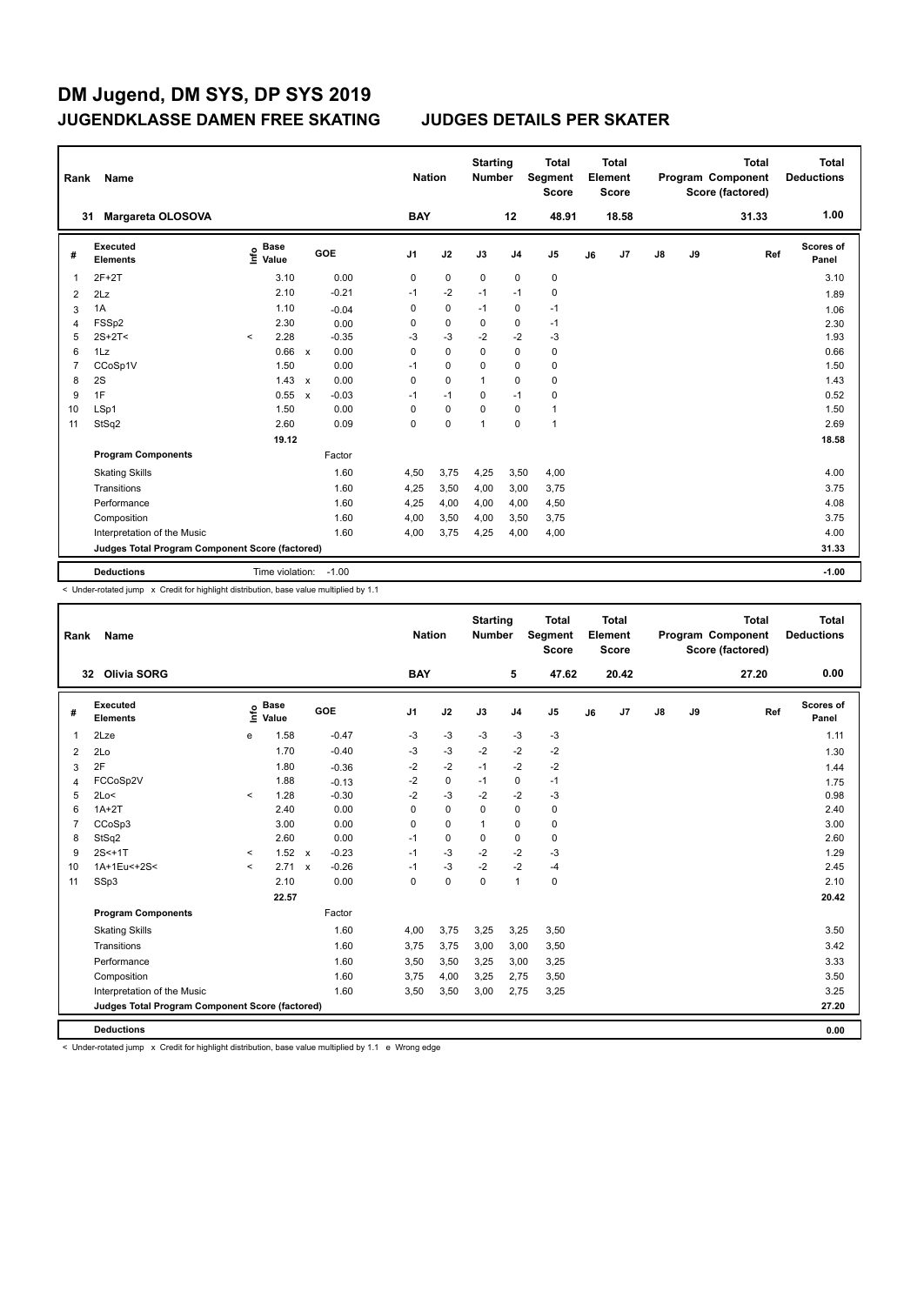| Rank           | Name                                            |         |                      |                           |         | <b>Nation</b>  |             | <b>Starting</b><br><b>Number</b> |                | <b>Total</b><br>Segment<br><b>Score</b> |    | <b>Total</b><br>Element<br><b>Score</b> |               |    | <b>Total</b><br>Program Component<br>Score (factored) | Total<br><b>Deductions</b> |
|----------------|-------------------------------------------------|---------|----------------------|---------------------------|---------|----------------|-------------|----------------------------------|----------------|-----------------------------------------|----|-----------------------------------------|---------------|----|-------------------------------------------------------|----------------------------|
| 33             | Kateryna SHEVKO                                 |         |                      |                           |         | <b>BAY</b>     |             |                                  | 3              | 47.10                                   |    | 19.90                                   |               |    | 27.20                                                 | 0.00                       |
| #              | Executed<br><b>Elements</b>                     | ۴       | <b>Base</b><br>Value |                           | GOE     | J <sub>1</sub> | J2          | J3                               | J <sub>4</sub> | J <sub>5</sub>                          | J6 | J7                                      | $\mathsf{J}8$ | J9 | Ref                                                   | <b>Scores of</b><br>Panel  |
| 1              | 2Lo                                             |         | 1.70                 |                           | $-0.57$ | $-4$           | $-3$        | $-3$                             | $-3$           | $-4$                                    |    |                                         |               |    |                                                       | 1.13                       |
| 2              | $2Lz+2Lo$                                       |         | 3.80                 |                           | $-0.28$ | $-1$           | $-1$        | $-1$                             | $-2$           | $-2$                                    |    |                                         |               |    |                                                       | 3.52                       |
| 3              | FSSp3                                           |         | 2.60                 |                           | $-0.43$ | $-2$           | $\mathbf 0$ | $-2$                             | $-2$           | $-1$                                    |    |                                         |               |    |                                                       | 2.17                       |
| 4              | $2F+2T<<$                                       | <<      | 2.20                 |                           | $-0.60$ | $-3$           | $-4$        | $-3$                             | $-3$           | $-4$                                    |    |                                         |               |    |                                                       | 1.60                       |
| 5              | 1A                                              |         | 1.10                 |                           | 0.00    | 0              | $\mathbf 0$ | $\mathbf 0$                      | $\pmb{0}$      | $\pmb{0}$                               |    |                                         |               |    |                                                       | 1.10                       |
| 6              | 2Lz                                             |         | 2.10                 |                           | $-0.35$ | $-2$           | $-2$        | $-1$                             | $-2$           | $-1$                                    |    |                                         |               |    |                                                       | 1.75                       |
| $\overline{7}$ | CCSp1                                           |         | 2.00                 |                           | $-0.07$ | $-2$           | $-1$        | $\Omega$                         | $\mathbf 0$    | $\pmb{0}$                               |    |                                         |               |    |                                                       | 1.93                       |
| 8              | 2S                                              |         | $1.43 \times$        |                           | 0.00    | $\Omega$       | $\mathbf 0$ | $\Omega$                         | $\mathbf 0$    | $\pmb{0}$                               |    |                                         |               |    |                                                       | 1.43                       |
| 9              | 2F+1Eu<+2S                                      | $\prec$ | 3.83                 | $\boldsymbol{\mathsf{x}}$ | $-0.36$ | $-2$           | $\mathbf 0$ | $-2$                             | $-2$           | $-2$                                    |    |                                         |               |    |                                                       | 3.47                       |
| 10             | StSq1                                           |         | 1.80                 |                           | 0.00    | 0              | $\mathbf 0$ | $\mathbf 0$                      | $\mathbf 0$    | $-1$                                    |    |                                         |               |    |                                                       | 1.80                       |
| 11             | CCoSp                                           |         | 0.00                 |                           | 0.00    |                |             |                                  |                |                                         |    |                                         |               |    |                                                       | 0.00                       |
|                |                                                 |         | 22.56                |                           |         |                |             |                                  |                |                                         |    |                                         |               |    |                                                       | 19.90                      |
|                | <b>Program Components</b>                       |         |                      |                           | Factor  |                |             |                                  |                |                                         |    |                                         |               |    |                                                       |                            |
|                | <b>Skating Skills</b>                           |         |                      |                           | 1.60    | 3,50           | 3,75        | 3,50                             | 3,00           | 3,75                                    |    |                                         |               |    |                                                       | 3.58                       |
|                | Transitions                                     |         |                      |                           | 1.60    | 3,25           | 3,25        | 3,00                             | 2,00           | 3,50                                    |    |                                         |               |    |                                                       | 3.17                       |
|                | Performance                                     |         |                      |                           | 1.60    | 3,50           | 3,50        | 3,25                             | 2,50           | 3,50                                    |    |                                         |               |    |                                                       | 3.42                       |
|                | Composition                                     |         |                      |                           | 1.60    | 3,50           | 3,50        | 3,50                             | 3,00           | 3,50                                    |    |                                         |               |    |                                                       | 3.50                       |
|                | Interpretation of the Music                     |         |                      |                           | 1.60    | 3,25           | 3,50        | 3,25                             | 2,50           | 3,50                                    |    |                                         |               |    |                                                       | 3.33                       |
|                | Judges Total Program Component Score (factored) |         |                      |                           |         |                |             |                                  |                |                                         |    |                                         |               |    |                                                       | 27.20                      |
|                | <b>Deductions</b>                               |         |                      |                           |         |                |             |                                  |                |                                         |    |                                         |               |    |                                                       | 0.00                       |

< Under-rotated jump << Downgraded jump x Credit for highlight distribution, base value multiplied by 1.1 ! Not clear edge

| Rank | Name                                            |          |                 |                           |         |                | <b>Nation</b> | <b>Starting</b><br><b>Number</b> |                | <b>Total</b><br>Segment<br><b>Score</b> |    | <b>Total</b><br>Element<br>Score |               |    | <b>Total</b><br>Program Component<br>Score (factored) | <b>Total</b><br><b>Deductions</b> |
|------|-------------------------------------------------|----------|-----------------|---------------------------|---------|----------------|---------------|----------------------------------|----------------|-----------------------------------------|----|----------------------------------|---------------|----|-------------------------------------------------------|-----------------------------------|
|      | Svenja EBERT<br>34                              |          |                 |                           |         | B-W            |               |                                  | 13             | 45.20                                   |    | 19.00                            |               |    | 29.20                                                 | 3.00                              |
| #    | Executed<br><b>Elements</b>                     | ۴        | Base<br>Value   |                           | GOE     | J <sub>1</sub> | J2            | J3                               | J <sub>4</sub> | J <sub>5</sub>                          | J6 | J7                               | $\mathsf{J}8$ | J9 | Ref                                                   | <b>Scores of</b><br>Panel         |
| 1    | 2F                                              |          | 1.80            |                           | $-0.12$ | 0              | $\mathbf 0$   | $-1$                             | $-1$           | $-1$                                    |    |                                  |               |    |                                                       | 1.68                              |
| 2    | 2Lz                                             |          | 1.58            |                           | $-0.32$ | -3             | $-2$          | $-1$                             | $-2$           | $-2$                                    |    |                                  |               |    |                                                       | 1.26                              |
| 3    | 2F<                                             | $\hat{}$ | 1.35            |                           | $-0.68$ | $-5$           | $-5$          | $-5$                             | $-5$           | -5                                      |    |                                  |               |    |                                                       | 0.67                              |
| 4    | StSq1                                           |          | 1.80            |                           | 0.00    | 0              | $\mathbf 0$   | $\mathbf 0$                      | $\mathbf 0$    | $\mathbf 0$                             |    |                                  |               |    |                                                       | 1.80                              |
| 5    | 2Lz<<                                           |          | 0.60            |                           | $-0.30$ | $-5$           | $-5$          | $-5$                             | $-5$           | $-5$                                    |    |                                  |               |    |                                                       | 0.30                              |
| 6    | 2S+1Eu+2S                                       |          | 3.41            | $\mathsf{x}$              | 0.00    | 0              | $\mathbf 0$   | $\mathbf 0$                      | $\mathbf 0$    | $\pmb{0}$                               |    |                                  |               |    |                                                       | 3.41                              |
| 7    | LSp2                                            |          | 1.90            |                           | 0.00    | $\Omega$       | $\mathbf 0$   | $\Omega$                         | $\mathbf 0$    | $\pmb{0}$                               |    |                                  |               |    |                                                       | 1.90                              |
| 8    | 1A                                              |          | 1.21            | $\boldsymbol{\mathsf{x}}$ | $-0.37$ | $-4$           | $-4$          | $-3$                             | $-2$           | -3                                      |    |                                  |               |    |                                                       | 0.84                              |
| 9    | $1A+2T$                                         |          | 2.64            | $\boldsymbol{\mathsf{x}}$ | 0.00    | $\Omega$       | $\mathbf 0$   | $\Omega$                         | $\mathbf 0$    | 0                                       |    |                                  |               |    |                                                       | 2.64                              |
| 10   | FCCoSp2                                         |          | 2.50            |                           | 0.00    | $\Omega$       | $\mathbf 0$   | $\Omega$                         | $\mathbf 0$    | $\pmb{0}$                               |    |                                  |               |    |                                                       | 2.50                              |
| 11   | CCoSp1                                          |          | 2.00            |                           | 0.00    | $-1$           | $\mathbf 0$   | $\mathbf 0$                      | $\mathbf 0$    | $\mathbf 0$                             |    |                                  |               |    |                                                       | 2.00                              |
|      |                                                 |          | 20.79           |                           |         |                |               |                                  |                |                                         |    |                                  |               |    |                                                       | 19.00                             |
|      | <b>Program Components</b>                       |          |                 |                           | Factor  |                |               |                                  |                |                                         |    |                                  |               |    |                                                       |                                   |
|      | <b>Skating Skills</b>                           |          |                 |                           | 1.60    | 4,00           | 4,00          | 3,75                             | 3,50           | 3,50                                    |    |                                  |               |    |                                                       | 3.75                              |
|      | Transitions                                     |          |                 |                           | 1.60    | 3.75           | 3,50          | 3,50                             | 3,00           | 3,50                                    |    |                                  |               |    |                                                       | 3.50                              |
|      | Performance                                     |          |                 |                           | 1.60    | 4,00           | 3,75          | 3,50                             | 3,25           | 3,50                                    |    |                                  |               |    |                                                       | 3.58                              |
|      | Composition                                     |          |                 |                           | 1.60    | 4,00           | 4,00          | 3,75                             | 3,50           | 3,50                                    |    |                                  |               |    |                                                       | 3.75                              |
|      | Interpretation of the Music                     |          |                 |                           | 1.60    | 4,00           | 3,75          | 3,50                             | 3,00           | 3,75                                    |    |                                  |               |    |                                                       | 3.67                              |
|      | Judges Total Program Component Score (factored) |          |                 |                           |         |                |               |                                  |                |                                         |    |                                  |               |    |                                                       | 29.20                             |
|      | <b>Deductions</b>                               |          | Time violation: |                           | $-1.00$ |                |               |                                  | Falls:         | $-2.00$                                 |    |                                  |               |    |                                                       | $-3.00$                           |

< Under-rotated jump << Downgraded jump x Credit for highlight distribution, base value multiplied by 1.1 ! Not clear edge